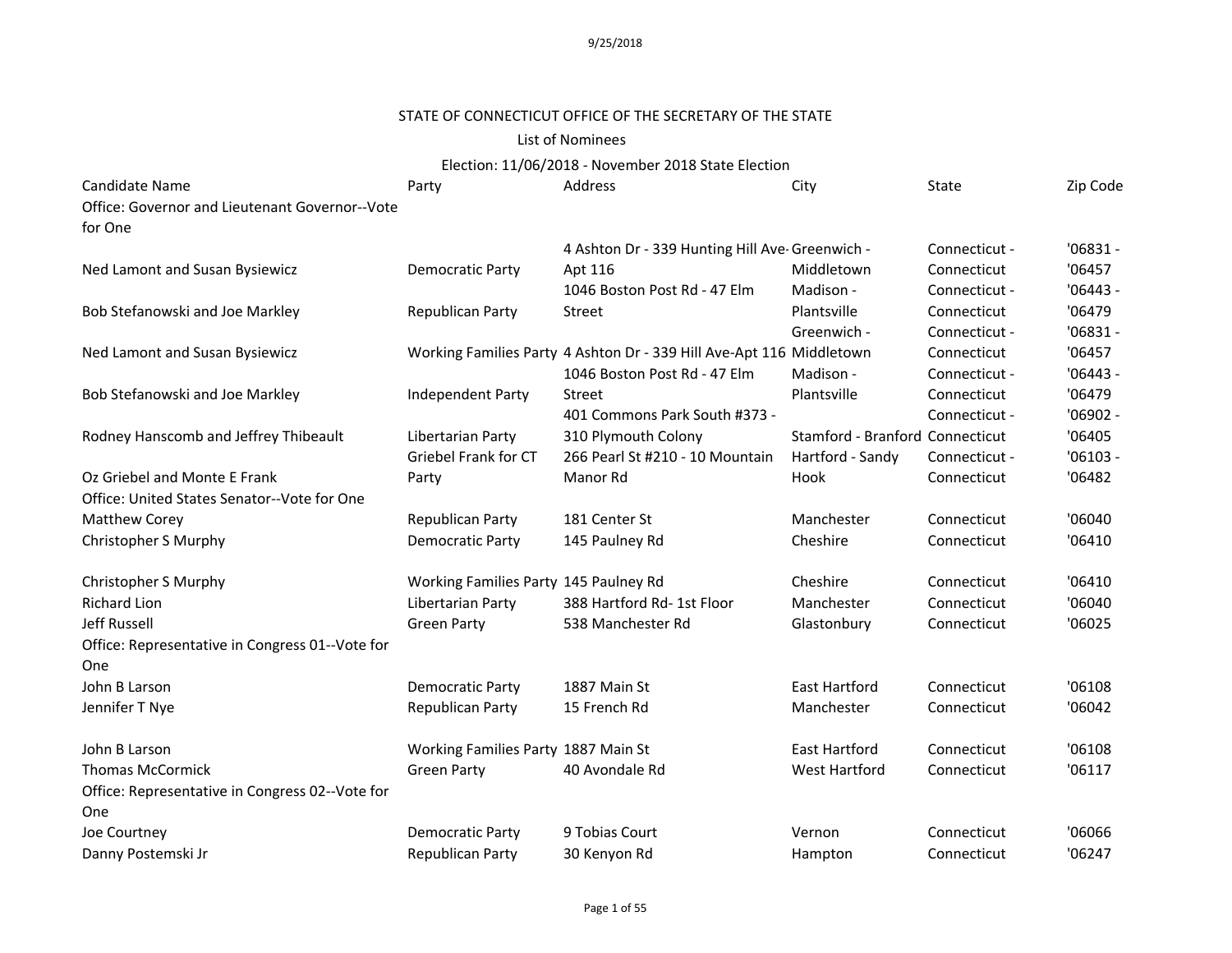# STATE OF CONNECTICUT OFFICE OF THE SECRETARY OF THE STATE

### List of Nominees

| Candidate Name                                  | Party                                        | Address               | City                 | State       | Zip Code   |
|-------------------------------------------------|----------------------------------------------|-----------------------|----------------------|-------------|------------|
| Joe Courtney                                    | Working Families Party 9 Tobias Court        |                       | Vernon               | Connecticut | '06066     |
| Daniel Reale                                    | Libertarian Party                            | 20 Dougherty Ave      | Plainfield           | Connecticut | '06374     |
| Michelle Louise Bicking                         | <b>Green Party</b>                           | 667 Old Stafford Rd.  | Tolland              | Connecticut | '06084     |
| Office: Representative in Congress 03--Vote for |                                              |                       |                      |             |            |
| One                                             |                                              |                       |                      |             |            |
| Rosa L DeLauro                                  | <b>Democratic Party</b>                      | 227 Church St- Apt 2A | New Haven            | Connecticut | '06510     |
| Angel Cadena                                    | Republican Party                             | 67 Long Hill Ave      | Shelton              | Connecticut | '06484     |
| Rosa L DeLauro                                  | Working Families Party 227 Church St- Apt 2A |                       | New Haven            | Connecticut | '06510     |
| Office: Representative in Congress 04--Vote for |                                              |                       |                      |             |            |
| One                                             |                                              |                       |                      |             |            |
| Jim Himes                                       | <b>Democratic Party</b>                      | 197 Valley Rd         | Cos Cob              | Connecticut | '06807     |
| Harry Arora                                     | Republican Party                             | 56 Rockwood Lane      | Greenwich            | Connecticut | '06830     |
| Harry Arora                                     | Independent Party                            | 56 Rockwood Lane      | Greenwich            | Connecticut | '06830     |
| Office: Representative in Congress 05--Vote for |                                              |                       |                      |             |            |
| One                                             |                                              |                       |                      |             |            |
| <b>Manny Santos</b>                             | Republican Party                             | 216 Oxford Court      | Meriden              | Connecticut | '06450     |
| Jahana Hayes                                    | <b>Democratic Party</b>                      | 12 Red Fox Run        | Wolcott              | Connecticut | '06716     |
| Jahana Hayes                                    | Working Families Party 12 Red Fox Run        |                       | Wolcott              | Connecticut | '06716     |
| <b>Manny Santos</b>                             | Independent Party                            | 216 Oxford Court      | Meriden              | Connecticut | '06450     |
| Office: State Senator 01--Vote for One          |                                              |                       |                      |             |            |
| John W Fonfara                                  | <b>Democratic Party</b>                      | 99 Montowese St       | Hartford             | Connecticut | '06114     |
| Barbara Ruhe                                    | Republican Party                             | 79 Main St            | Wethersfield         | Connecticut | '06109     |
| Barbara Barry                                   | <b>Green Party</b>                           | 48 Village Dr-Apt 204 | Wethersfield         | Connecticut | 06109-1072 |
| Office: State Senator 02--Vote for One          |                                              |                       |                      |             |            |
| Douglas McCrory                                 | Democratic Party                             | 235 Blue Hills Ave    | Hartford             | Connecticut | '06112     |
| Office: State Senator 03--Vote for One          |                                              |                       |                      |             |            |
| <b>Tim Larson</b>                               | <b>Democratic Party</b>                      | 33 Gorman Place       | <b>East Hartford</b> | Connecticut | '06108     |
| Jennifer L Lovett                               | Republican Party                             | 1 Snipsic View Hghts  | Ellington            | Connecticut | '06029     |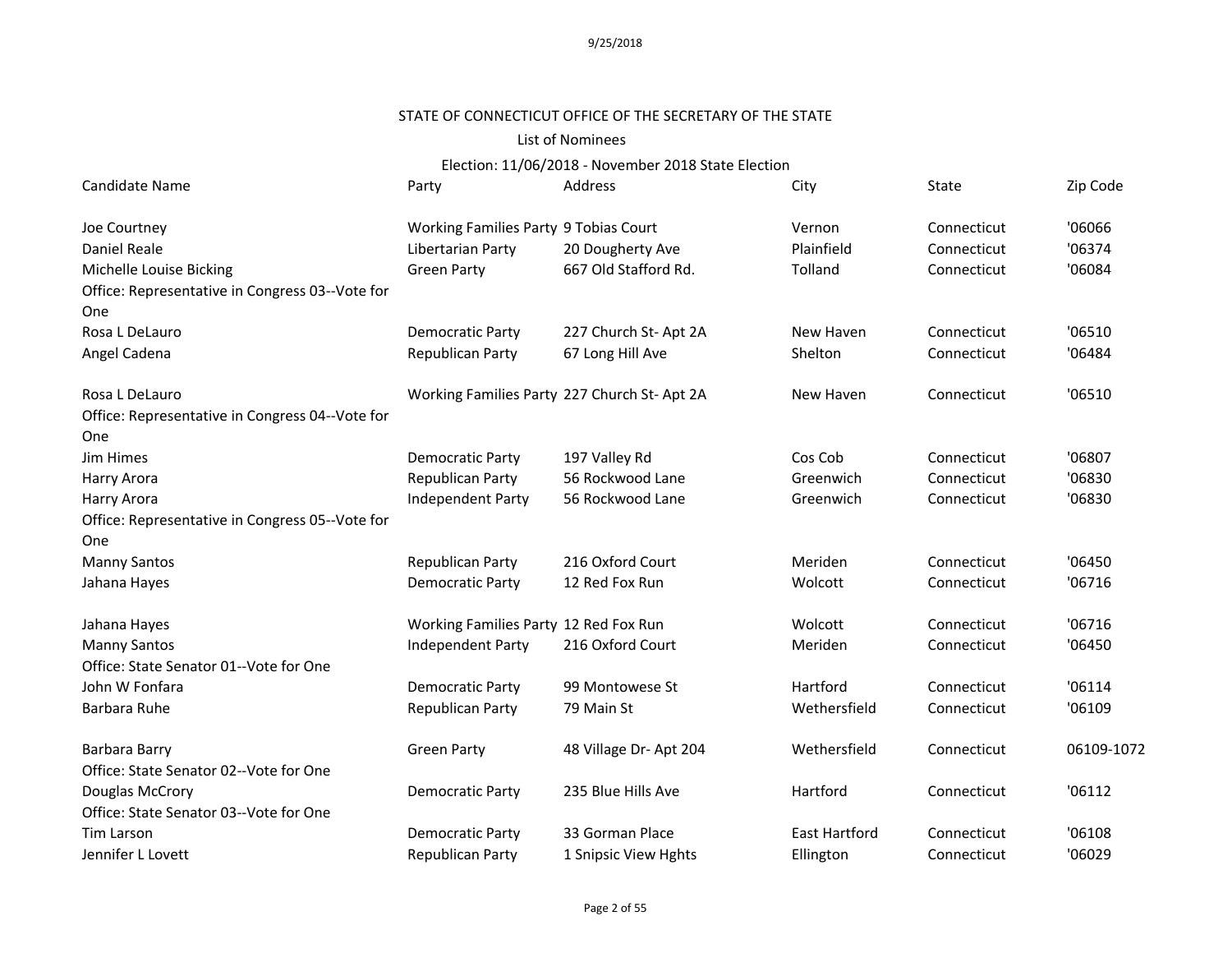#### STATE OF CONNECTICUT OFFICE OF THE SECRETARY OF THE STATE

#### List of Nominees

| Candidate Name                         | Party                                   | <b>Address</b>                               | City                 | <b>State</b> | Zip Code |
|----------------------------------------|-----------------------------------------|----------------------------------------------|----------------------|--------------|----------|
| Jennifer L Lovett                      | <b>Independent Party</b>                | 1 Snipsic View Hghts                         | Ellington            | Connecticut  | '06029   |
| Office: State Senator 04--Vote for One |                                         |                                              |                      |              |          |
| <b>Steve Cassano</b>                   | Democratic Party                        | 1109 East Middle Tpke                        | Manchester           | Connecticut  | '06040   |
| Mark Tweedie                           | Republican Party                        | 107 Steep Hollow Ln                          | Manchester           | Connecticut  | '06040   |
| <b>Steve Cassano</b>                   |                                         | Working Families Party 1109 East Middle Tpke | Manchester           | Connecticut  | '06040   |
| Mark Tweedie                           | Independent Party                       | 107 Steep Hollow Ln                          | Manchester           | Connecticut  | '06040   |
| Office: State Senator 05--Vote for One |                                         |                                              |                      |              |          |
| Beth Bye                               | Democratic Party                        | 251 Ridgewood Rd                             | <b>West Hartford</b> | Connecticut  | '06107   |
| Phillip Chabot                         | Republican Party                        | 718 Camp St                                  | Farmington           | Connecticut  | '06032   |
| Phillip Chabot                         | Independent Party                       | 718 Camp St                                  | Farmington           | Connecticut  | '06032   |
| Office: State Senator 06--Vote for One |                                         |                                              |                      |              |          |
| Terry Bielinski Gerratana              | <b>Democratic Party</b>                 | 674 Lincoln St                               | New Britain          | Connecticut  | '06052   |
| Robert Smedley                         | Republican Party                        | 37 Highland Terrace                          | <b>New Britain</b>   | Connecticut  | '06053   |
| Terry Bielinski Gerratana              | Working Families Party 674 Lincoln St   |                                              | New Britain          | Connecticut  | '06052   |
| Office: State Senator 07--Vote for One |                                         |                                              |                      |              |          |
| Annie Hornish                          | Democratic Party                        | 584 Thrall Ave                               | Suffield             | Connecticut  | '06078   |
| John A Kissel                          | Republican Party                        | 16 Frew Terrace                              | Enfield              | Connecticut  | '06082   |
| Annie Hornish                          | Working Families Party 584 Thrall Ave   |                                              | Suffield             | Connecticut  | '06078   |
| John A Kissel                          | Independent Party                       | 16 Frew Terrace                              | Enfield              | Connecticut  | '06082   |
| Office: State Senator 08--Vote for One |                                         |                                              |                      |              |          |
| Melissa E Osborne                      | Democratic Party                        | 25 Orchard Lane                              | Simsbury             | Connecticut  | '06070   |
| Kevin Witkos                           | Republican Party                        | 15 Highledge Rd                              | Canton               | Connecticut  | '06019   |
| <b>Kevin Witkos</b>                    | Independent Party                       | 15 Highledge Rd                              | Canton               | Connecticut  | '06019   |
| Office: State Senator 09--Vote for One |                                         |                                              |                      |              |          |
| <b>Ed Charamut</b>                     | Republican Party                        | 431 Elm St                                   | Rocky Hill           | Connecticut  | '06067   |
| Matt Lesser                            | Democratic Party                        | 2 Mazzotta Place                             | Middletown           | Connecticut  | '06457   |
| Matt Lesser                            | Working Families Party 2 Mazzotta Place |                                              | Middletown           | Connecticut  | '06457   |
| Office: State Senator 10--Vote for One |                                         |                                              |                      |              |          |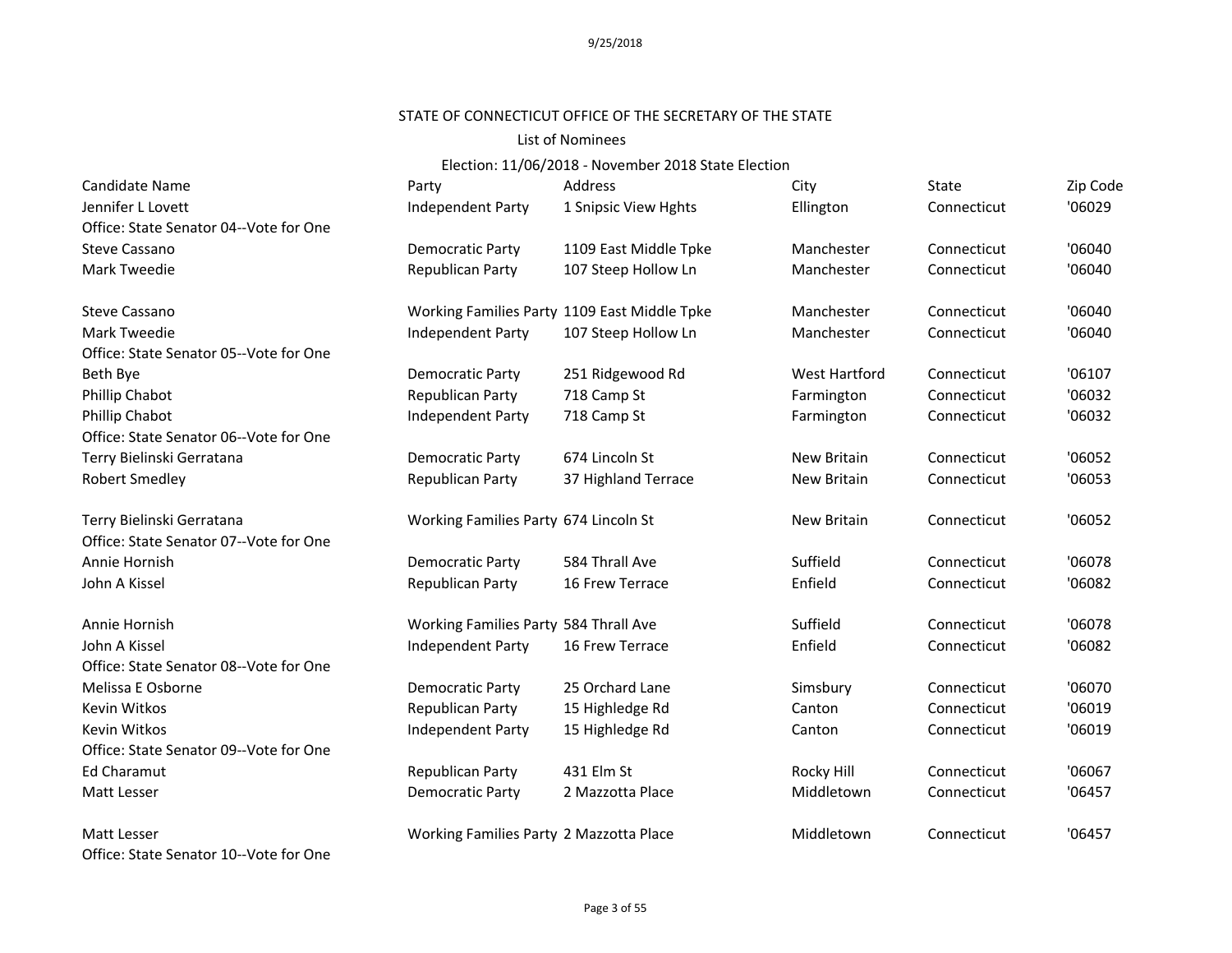# STATE OF CONNECTICUT OFFICE OF THE SECRETARY OF THE STATE

#### List of Nominees

| Candidate Name                         | Party                                     | Address               | City            | State       | Zip Code |
|----------------------------------------|-------------------------------------------|-----------------------|-----------------|-------------|----------|
| <b>Gary Winfield</b>                   | <b>Democratic Party</b>                   | 480 Winchester Ave    | New Haven       | Connecticut | '06511   |
| Douglas E Losty                        | Republican Party                          | 605 Valley Street     | New Haven       | Connecticut | '06515   |
| Gary Winfield                          | Working Families Party 480 Winchester Ave |                       | New Haven       | Connecticut | '06511   |
| Office: State Senator 11--Vote for One |                                           |                       |                 |             |          |
| Martin M Looney                        | Democratic Party                          | 132 Fort Hale Rd      | East Haven      | Connecticut | '06512   |
| Erin Reilly                            | Republican Party                          | 1697 B Quinnipiac Ave | New Haven       | Connecticut | '06513   |
| Office: State Senator 12--Vote for One |                                           |                       |                 |             |          |
| Christine Cohen                        | <b>Democratic Party</b>                   | 308 No River St       | Guilford        | Connecticut | '06437   |
| Adam Greenberg                         | Republican Party                          | 6 Patridge Lane       | <b>Branford</b> | Connecticut | '06405   |
| <b>Christine Cohen</b>                 | Working Families Party 308 No River St    |                       | Guilford        | Connecticut | '06437   |
| Adam Greenberg                         | Independent Party                         | 6 Patridge Lane       | <b>Branford</b> | Connecticut | '06405   |
| Office: State Senator 13--Vote for One |                                           |                       |                 |             |          |
| <b>Mary Daugherty Abrams</b>           | <b>Democratic Party</b>                   | 158 Hillcrest Terr    | Meriden         | Connecticut | '06450   |
| Len Suzio                              | Republican Party                          | 35 Lyndale Place      | Meriden         | Connecticut | '06450   |
| <b>Mary Daugherty Abrams</b>           | Working Families Party 158 Hillcrest Terr |                       | Meriden         | Connecticut | '06450   |
| Len Suzio                              | Independent Party                         | 35 Lyndale Place      | Meriden         | Connecticut | '06450   |
| Office: State Senator 14--Vote for One |                                           |                       |                 |             |          |
| James J Maroney                        | <b>Democratic Party</b>                   | 22 Saranac Rd         | Milford         | Connecticut | '06461   |
| Pam Staneski                           | Republican Party                          | 35 Point Lookout      | Milford         | Connecticut | '06460   |
| James J Maroney                        | Working Families Party 22 Saranac Rd      |                       | Milford         | Connecticut | '06461   |
| James J Maroney                        | Independent Party                         | 22 Saranac Rd         | Milford         | Connecticut | '06461   |
| Office: State Senator 15--Vote for One |                                           |                       |                 |             |          |
| Joan V Hartley                         | Democratic Party                          | 206 Columbia Blvd     | Waterbury       | Connecticut | '06710   |
| James Russell                          | Independent Party                         | 118 Downes St         | Waterbury       | Connecticut | '06701   |
| Office: State Senator 16--Vote for One |                                           |                       |                 |             |          |
| Vickie Orsini Nardello                 | Democratic Party                          | 8 Laurel Ln           | Prospect        | Connecticut | '06712   |
| Rob Sampson                            | Republican Party                          | 276 Bound Line        | Wolcott         | Connecticut | '06716   |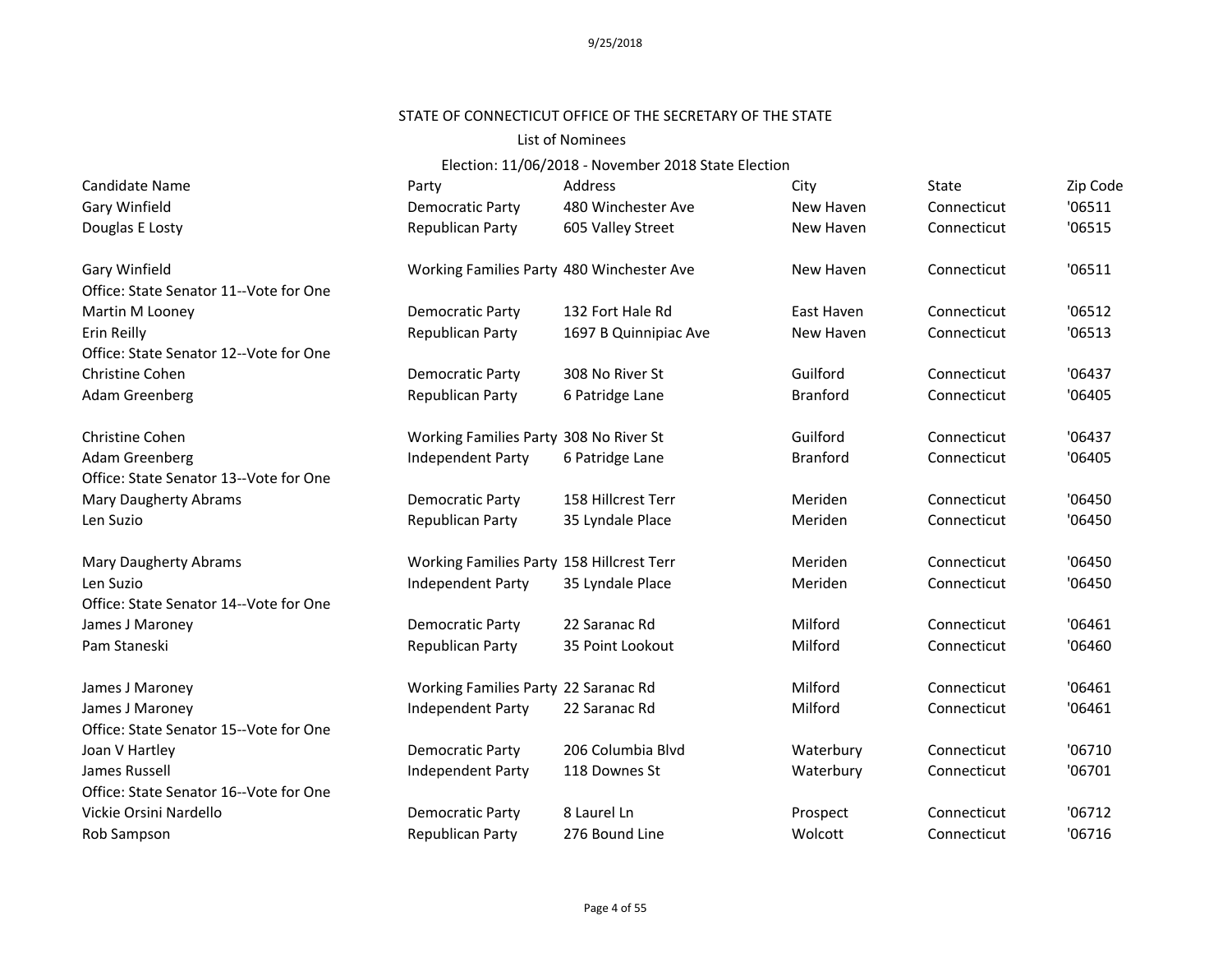#### STATE OF CONNECTICUT OFFICE OF THE SECRETARY OF THE STATE

### List of Nominees

| Candidate Name                         | Party                                    | Address                                     | City           | <b>State</b> | Zip Code |
|----------------------------------------|------------------------------------------|---------------------------------------------|----------------|--------------|----------|
| Vickie Orsini Nardello                 | Working Families Party 8 Laurel Ln       |                                             | Prospect       | Connecticut  | '06712   |
| Rob Sampson                            | Independent Party                        | 276 Bound Line                              | Wolcott        | Connecticut  | '06716   |
| Office: State Senator 17--Vote for One |                                          |                                             |                |              |          |
| Jorge Cabrera                          | Democratic Party                         | 28 Longmeadow Avenue                        | Hamden         | Connecticut  | '06514   |
| George S Logan                         | Republican Party                         | 10 La Rovera Terr                           | Ansonia        | Connecticut  | '06401   |
| Jorge Cabrera                          |                                          | Working Families Party 28 Longmeadow Avenue | Hamden         | Connecticut  | '06514   |
| George S Logan                         | Independent Party                        | 10 La Rovera Terr                           | Ansonia        | Connecticut  | '06401   |
| Office: State Senator 18--Vote for One |                                          |                                             |                |              |          |
| Robert R Statchen                      | Democratic Party                         | 57 Brian Patch Rd                           | Stonington     | Connecticut  | '06378   |
| <b>Heather Somers</b>                  | Republican Party                         | 67 Ramsdell St                              | Groton         | Connecticut  | '06340   |
| <b>Robert R Statchen</b>               | Working Families Party 57 Brian Patch Rd |                                             | Stonington     | Connecticut  | '06378   |
| <b>Heather Somers</b>                  | <b>Independent Party</b>                 | 67 Ramsdell St                              | Groton         | Connecticut  | '06340   |
| Office: State Senator 19--Vote for One |                                          |                                             |                |              |          |
| Catherine A Osten                      | Democratic Party                         | 187 Scotland Rd                             | Scotland       | Connecticut  | '06330   |
| Mark A Lounsbury                       | Republican Party                         | 47 Noahs Way                                | <b>Baltic</b>  | Connecticut  | '06330   |
| Catherine A Osten                      | Working Families Party 187 Scotland Rd   |                                             | Scotland       | Connecticut  | '06330   |
| Mark A Lounsbury                       | Independent Party                        | 47 Noahs Way                                | <b>Baltic</b>  | Connecticut  | '06330   |
| Office: State Senator 20--Vote for One |                                          |                                             |                |              |          |
| Martha E Marx                          | Democratic Party                         | 4 Harbor Lane                               | New London     | Connecticut  | '06320   |
| Paul M Formica                         | Republican Party                         | 20A Bush Hill Dr                            | <b>Niantic</b> | Connecticut  | '06357   |
| Martha E Marx                          | Working Families Party 4 Harbor Lane     |                                             | New London     | Connecticut  | '06320   |
| Paul M Formica                         | Independent Party                        | 20A Bush Hill Dr                            | Niantic        | Connecticut  | '06357   |
| Office: State Senator 21--Vote for One |                                          |                                             |                |              |          |
| Monica Tujak Brill                     | Democratic Party                         | 210 Ansonia St                              | Stratford      | Connecticut  | '06614   |
| Kevin C Kelly                          | Republican Party                         | 240 York St                                 | Stratford      | Connecticut  | '06615   |
| Office: State Senator 22--Vote for One |                                          |                                             |                |              |          |
| Marilyn Moore                          | <b>Democratic Party</b>                  | 666 Chereland Ave                           | Bridgeport     | Connecticut  | '06604   |
|                                        |                                          |                                             |                |              |          |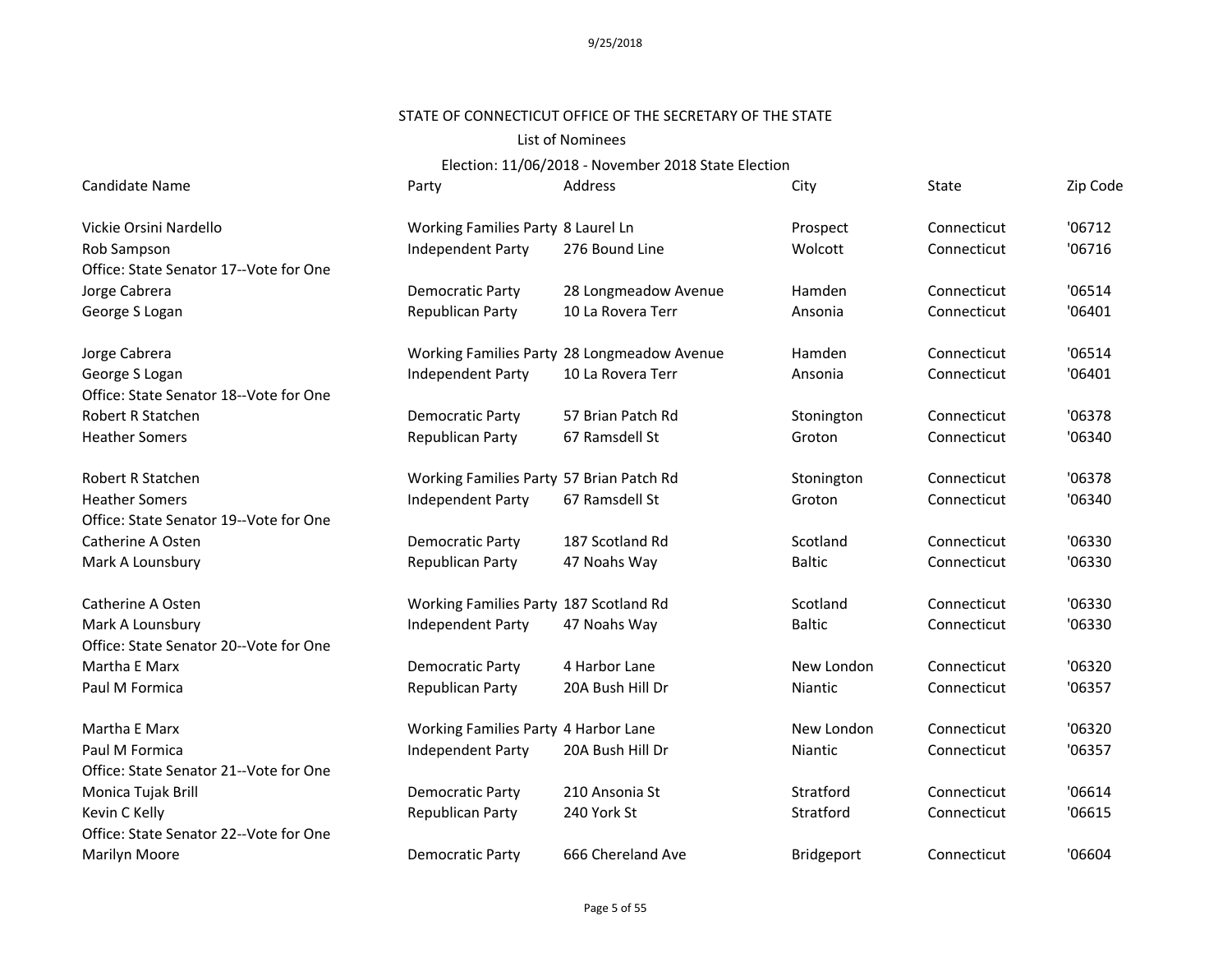# STATE OF CONNECTICUT OFFICE OF THE SECRETARY OF THE STATE

#### List of Nominees

| Candidate Name                         | Party                                      | Address                | City       | State       | Zip Code |
|----------------------------------------|--------------------------------------------|------------------------|------------|-------------|----------|
| <b>Rich Deecken</b>                    | Republican Party                           | 1133 Avalon Gates      | Trumbull   | Connecticut | '06611   |
| Marilyn Moore                          | Working Families Party 666 Chereland Ave   |                        | Bridgeport | Connecticut | '06604   |
| <b>Rich Deecken</b>                    | Independent Party                          | 1133 Avalon Gates      | Trumbull   | Connecticut | '06611   |
| Office: State Senator 23--Vote for One |                                            |                        |            |             |          |
| Dennis Bradley                         | Democratic Party                           | 853 Fairfield Ave      | Bridgeport | Connecticut | '06604   |
| John Rodriguez                         | Republican Party                           | 380 East Ave           | Bridgeport | Connecticut | '06610   |
| Office: State Senator 24--Vote for One |                                            |                        |            |             |          |
| Julie Kushner                          | Democratic Party                           | 75 Old Ridgebury Rd    | Danbury    | Connecticut | '06810   |
| Michael A McLachlan                    | Republican Party                           | 47 W Wooster St        | Danbury    | Connecticut | '06810   |
| Julie Kushner                          | Working Families Party 75 Old Ridgebury Rd |                        | Danbury    | Connecticut | '06810   |
| Michael A McLachlan                    | Independent Party                          | 47 W Wooster St        | Danbury    | Connecticut | '06810   |
| Office: State Senator 25--Vote for One |                                            |                        |            |             |          |
| <b>Bob Duff</b>                        | Democratic Party                           | 50 Toilsome Ave        | Norwalk    | Connecticut | '06851   |
| Marc D'Amelio                          | Republican Party                           | 15 Ellen St            | Norwalk    | Connecticut | '06851   |
| <b>Bob Duff</b>                        | Working Families Party 50 Toilsome Ave     |                        | Norwalk    | Connecticut | '06851   |
| Marc D'Amelio                          | Independent Party                          | 15 Ellen St            | Norwalk    | Connecticut | '06851   |
| Office: State Senator 26--Vote for One |                                            |                        |            |             |          |
| Will Haskell                           | Democratic Party                           | 21 Burtis Ave          | New Canan  | Connecticut | '06834   |
| Toni Boucher                           | Republican Party                           | 5 Wicks End Lane       | Wilton     | Connecticut | '06897   |
| Toni Boucher                           | Independent Party                          | 5 Wicks End Lane       | Wilton     | Connecticut | '06897   |
| Office: State Senator 27--Vote for One |                                            |                        |            |             |          |
| Carlo Leone                            | Democratic Party                           | 88 Houston Terrace     | Stamford   | Connecticut | '06902   |
| Jerry Bosak                            | Republican Party                           | 453 Shippan Avenue     | Stamford   | Connecticut | '06902   |
| Jerry Bosak                            | Independent Party                          | 453 Shippan Avenue     | Stamford   | Connecticut | '06902   |
| Cora M Santaguida                      | <b>Green Party</b>                         | 540 Liberty St- Apt 2B | Stamford   | Connecticut | '06902   |
| Office: State Senator 28--Vote for One |                                            |                        |            |             |          |
| Michelle Lapine McCabe                 | Democratic Party                           | 2845 Park Ave- #2      | Fairfield  | Connecticut | '06825   |
| <b>Tony Hwang</b>                      | Republican Party                           | 80 Martingale Lane     | Fairfield  | Connecticut | '06824   |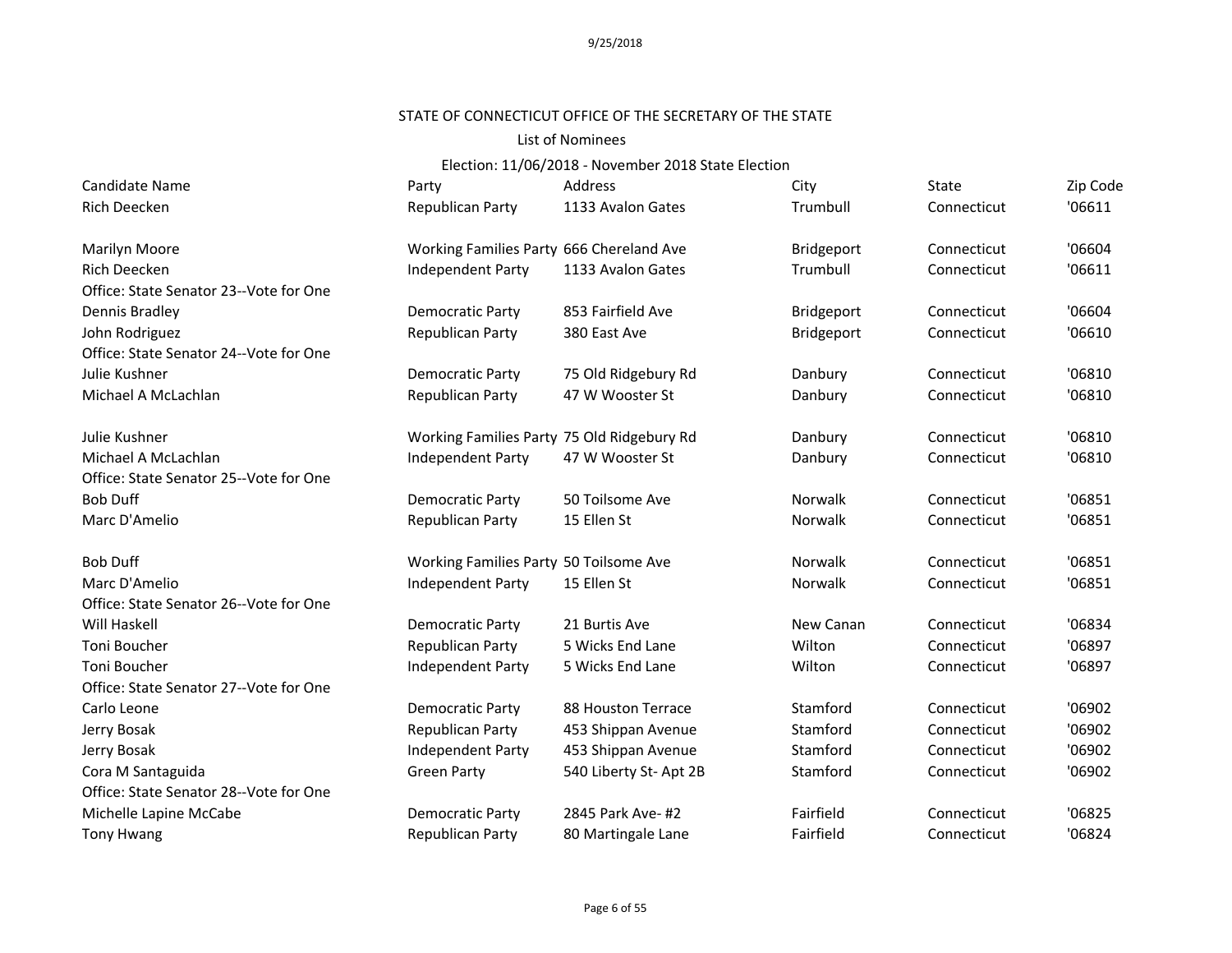#### STATE OF CONNECTICUT OFFICE OF THE SECRETARY OF THE STATE

#### List of Nominees

| Michelle Lapine McCabe                 | Working Families Party 2845 Park Ave-#2<br>Independent Party |                        | Fairfield               |             |        |
|----------------------------------------|--------------------------------------------------------------|------------------------|-------------------------|-------------|--------|
|                                        |                                                              |                        |                         | Connecticut | '06825 |
| <b>Tony Hwang</b>                      |                                                              | 80 Martingale Lane     | Fairfield               | Connecticut | '06824 |
| Office: State Senator 29--Vote for One |                                                              |                        |                         |             |        |
| Mae Flexer                             | <b>Democratic Party</b>                                      | 452 Main St            | Killingly               | Connecticut | '06239 |
| David W Coderre                        | Republican Party                                             | 15 Genevieve St        | Putnam                  | Connecticut | '06260 |
| Mae Flexer                             | Working Families Party 452 Main St                           |                        | Killingly               | Connecticut | '06239 |
| David W Coderre                        | Independent Party                                            | 15 Genevieve St        | Putnam                  | Connecticut | '06260 |
| Office: State Senator 30--Vote for One |                                                              |                        |                         |             |        |
| David A Lawson                         | <b>Democratic Party</b>                                      | 16 White Swan Dr       | <b>New Millford</b>     | Connecticut | '06776 |
| Craig A Miner                          | <b>Republican Party</b>                                      | 230 E Chestnut Hill Rd | Litchfield              | Connecticut | '06759 |
| David A Lawson                         | Working Families Party 16 White Swan Dr                      |                        | New Millford            | Connecticut | '06776 |
| Craig A Miner                          | Independent Party                                            | 230 E Chestnut Hill Rd | Litchfield              | Connecticut | '06759 |
| Office: State Senator 31--Vote for One |                                                              |                        |                         |             |        |
| Christopher A Wright                   | <b>Democratic Party</b>                                      | 35 Ruth St- Unit 49    | <b>Bristol</b>          | Connecticut | '06010 |
| <b>Henri Martin</b>                    | Republican Party                                             | 7 Ipswitch Rd          | <b>Bristol</b>          | Connecticut | '06010 |
| Henri Martin                           | Independent Party                                            | 7 Ipswitch Rd          | <b>Bristol</b>          | Connecticut | '06010 |
| Office: State Senator 32--Vote for One |                                                              |                        |                         |             |        |
| Catherine P DeCarli                    | <b>Democratic Party</b>                                      | 566 Flag Swamp Rd      | Southbury               | Connecticut | '06488 |
| Eric C Berthel                         | Republican Party                                             | 92 Malvern Hill Rd     | Watertown               | Connecticut | '06795 |
| Office: State Senator 33--Vote for One |                                                              |                        |                         |             |        |
| Norman Needleman                       | Democratic Party                                             | 24 Book Hill Woods     | Essex                   | Connecticut | '06426 |
| Melissa Ziobron                        | <b>Republican Party</b>                                      | 181 Petticoat Lane     | East Haddam             | Connecticut | '06423 |
| Melissa Ziobron                        | Independent Party                                            | 181 Petticoat Lane     | East Haddam             | Connecticut | '06423 |
| Office: State Senator 34--Vote for One |                                                              |                        |                         |             |        |
| Aili McKeen                            | <b>Democratic Party</b>                                      | 13 Burke Heights Dr    | Wallingford             | Connecticut | '06492 |
| Len Fasano                             | Republican Party                                             | 7 Sycamore Lane        | North Haven             | Connecticut | '06473 |
| Len Fasano                             | Independent Party                                            | 7 Sycamore Lane        | North Haven             | Connecticut | '06473 |
| Office: State Senator 35--Vote for One |                                                              |                        |                         |             |        |
| John Perrier                           | Democratic Party                                             | 18 Bradway Pond Rd     | <b>Stafford Springs</b> | Connecticut | '06076 |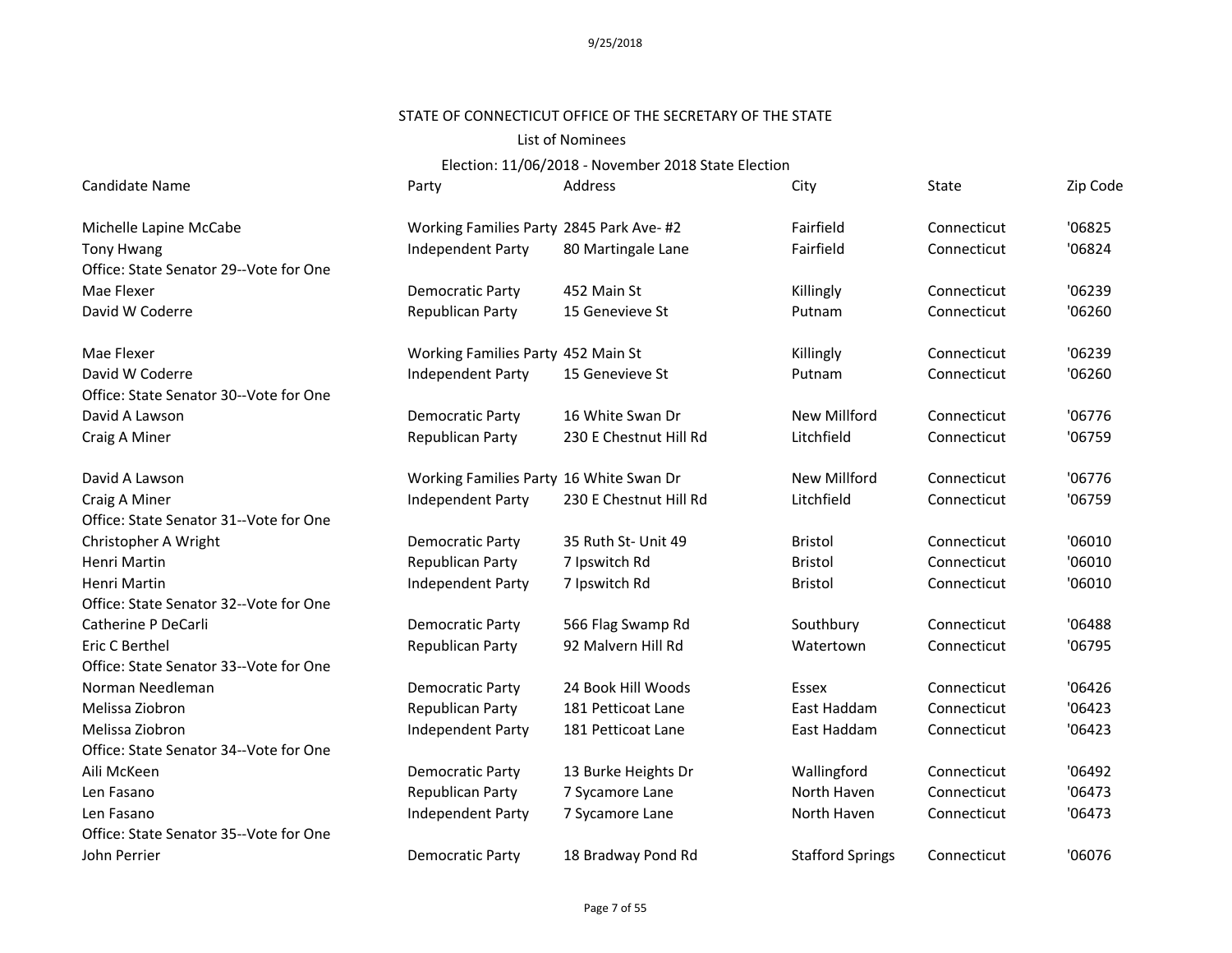# STATE OF CONNECTICUT OFFICE OF THE SECRETARY OF THE STATE

#### List of Nominees

| Candidate Name                                | Party                                     | Address                   | City                    | State       | Zip Code |
|-----------------------------------------------|-------------------------------------------|---------------------------|-------------------------|-------------|----------|
| Dan Champagne                                 | Republican Party                          | 30 Lawler Rd              | Vernon                  | Connecticut | '06066   |
| John Perrier                                  | Working Families Party 18 Bradway Pond Rd |                           | <b>Stafford Springs</b> | Connecticut | '06076   |
| John Perrier                                  | <b>Independent Party</b>                  | 18 Bradway Pond Rd        | <b>Stafford Springs</b> | Connecticut | '06076   |
| Office: State Senator 36--Vote for One        |                                           |                           |                         |             |          |
| Alexandra "Alex" Bergstein                    | <b>Democratic Party</b>                   | 541 Lake Ave              | Greenwich               | Connecticut | '06830   |
| L Scott Frantz                                | Republican Party                          | 123 Meadow Rd             | Riverside               | Connecticut | '06878   |
| Megan E Cassano                               | <b>Green Party</b>                        | 18 Bridge St              | Greenwich               | Connecticut | '06830   |
| Office: State Representative 01--Vote for One |                                           |                           |                         |             |          |
| <b>Matthew Ritter</b>                         | Democratic Party                          | 169 North Beacon St       | Hartford                | Connecticut | '06105   |
| Office: State Representative 02--Vote for One |                                           |                           |                         |             |          |
| Raghib Allie-Brennan                          | Democratic Party                          | 9 Cross Hill Rd           | <b>Bethel</b>           | Connecticut | '06801   |
| William Duff                                  | Republican Party                          | Long Meadow Lane          | <b>Bethel</b>           | Connecticut | '06801   |
| Raghib Allie-Brennan                          | Working Families Party 9 Cross Hill Rd    |                           | Bethel                  | Connecticut | '06801   |
| <b>William Duff</b>                           | Independent Party                         | Long Meadow Lane          | Bethel                  | Connecticut | '06801   |
| Office: State Representative 03--Vote for One |                                           |                           |                         |             |          |
| Minnie Gonzalez                               | <b>Democratic Party</b>                   | 97 Amith St               | Hartford                | Connecticut | '06106   |
| Office: State Representative 04--Vote for One |                                           |                           |                         |             |          |
| Julio A Concepcion                            | <b>Democratic Party</b>                   | 3 Linden Place- Unit 3A   | Hartford                | Connecticut | '06106   |
| Bryan C Nelson                                | Republican Party                          | 221 Trumbull St- Apt. 707 | Hartford                | Connecticut | '06103   |
| Kennard Ray                                   | Working Families Party 32 Elm St          |                           | Hartford                | Connecticut | '06106   |
| Mary L Sanders                                | <b>Green Party</b>                        | 184 Preston St            | Hartford                | Connecticut | '06114   |
| Office: State Representative 05--Vote for One |                                           |                           |                         |             |          |
| <b>Brandon McGee</b>                          | <b>Democratic Party</b>                   | 43 Warren St              | Hartford                | Connecticut | '06120   |
| Charles Jackson                               | Republican Party                          | 26 Wilson Avenue          | Windsor                 | Connecticut | '06095   |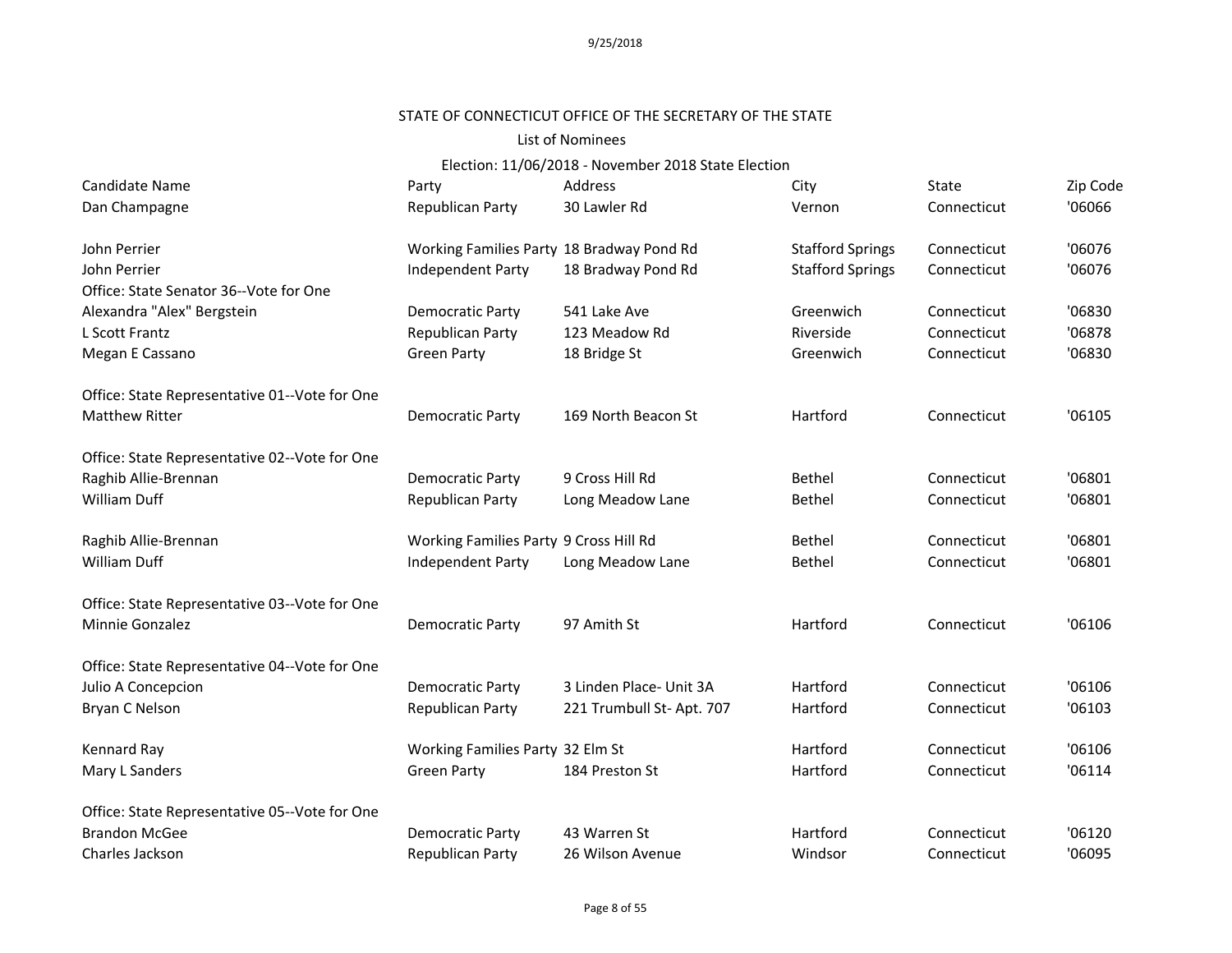### STATE OF CONNECTICUT OFFICE OF THE SECRETARY OF THE STATE

### List of Nominees

| Candidate Name                                | Party                                   | Address               | City                 | <b>State</b> | Zip Code |
|-----------------------------------------------|-----------------------------------------|-----------------------|----------------------|--------------|----------|
| Office: State Representative 06--Vote for One |                                         |                       |                      |              |          |
| <b>Edwin Vargas</b>                           | Democratic Party                        | 141 Douglas St        | Hartford             | Connecticut  | '06114   |
| Michael P Barlowski                           | Republican Party                        | 19 Waterford St       | Hartford             | Connecticut  | '06106   |
| <b>Edwin Vargas</b>                           | Working Families Party 141 Douglas St   |                       | Hartford             | Connecticut  | '06114   |
| Office: State Representative 07--Vote for One |                                         |                       |                      |              |          |
| Joshua Malik Hall                             | Democratic Party                        | 28 Canterbury St      | Hartford             | Connecticut  | '06112   |
| Joshua Malik Hall                             | Working Families Party 28 Canterbury St |                       | Hartford             | Connecticut  | '06112   |
| Giselle Gigi Jacobs                           | Petitioning Candidate 310 Capen St      |                       | Hartford             | Connecticut  | '06112   |
| Office: State Representative 08--Vote for One |                                         |                       |                      |              |          |
| <b>Brenda Falusi</b>                          | Democratic Party                        | 4 Laurel Ridge Rd     | Tolland              | Connecticut  | '06084   |
| <b>Tim Ackert</b>                             | <b>Republican Party</b>                 | 67 Deer Hill Lane     | Coventry             | Connecticut  | '06238   |
| Office: State Representative 09--Vote for One |                                         |                       |                      |              |          |
| Jason Rojas                                   | Democratic Party                        | 169 Langford Lane     | <b>East Hartford</b> | Connecticut  | '06118   |
| Anthony Armetta                               | Libertarian Party                       | 161 Downey Dr Unit A  | Manchester           | Connecticut  | '06040   |
| Office: State Representative 10--Vote for One |                                         |                       |                      |              |          |
| Henry J Genga                                 | <b>Democratic Party</b>                 | 3 Elaine Dr           | <b>East Hartford</b> | Connecticut  | '06118   |
| Office: State Representative 11--Vote for One |                                         |                       |                      |              |          |
| Jeff Currey                                   | Democratic Party                        | 50 McKee St           | <b>East Hartford</b> | Connecticut  | '06108   |
| Office: State Representative 12--Vote for One |                                         |                       |                      |              |          |
| Geoff Luxenberg                               | Democratic Party                        | 265 Slater St-Apt 322 | Manchester           | Connecticut  | '06042   |
| Thomas J Tierney                              | Republican Party                        | 225 Kennedy Rd        | Manchester           | Connecticut  | '06042   |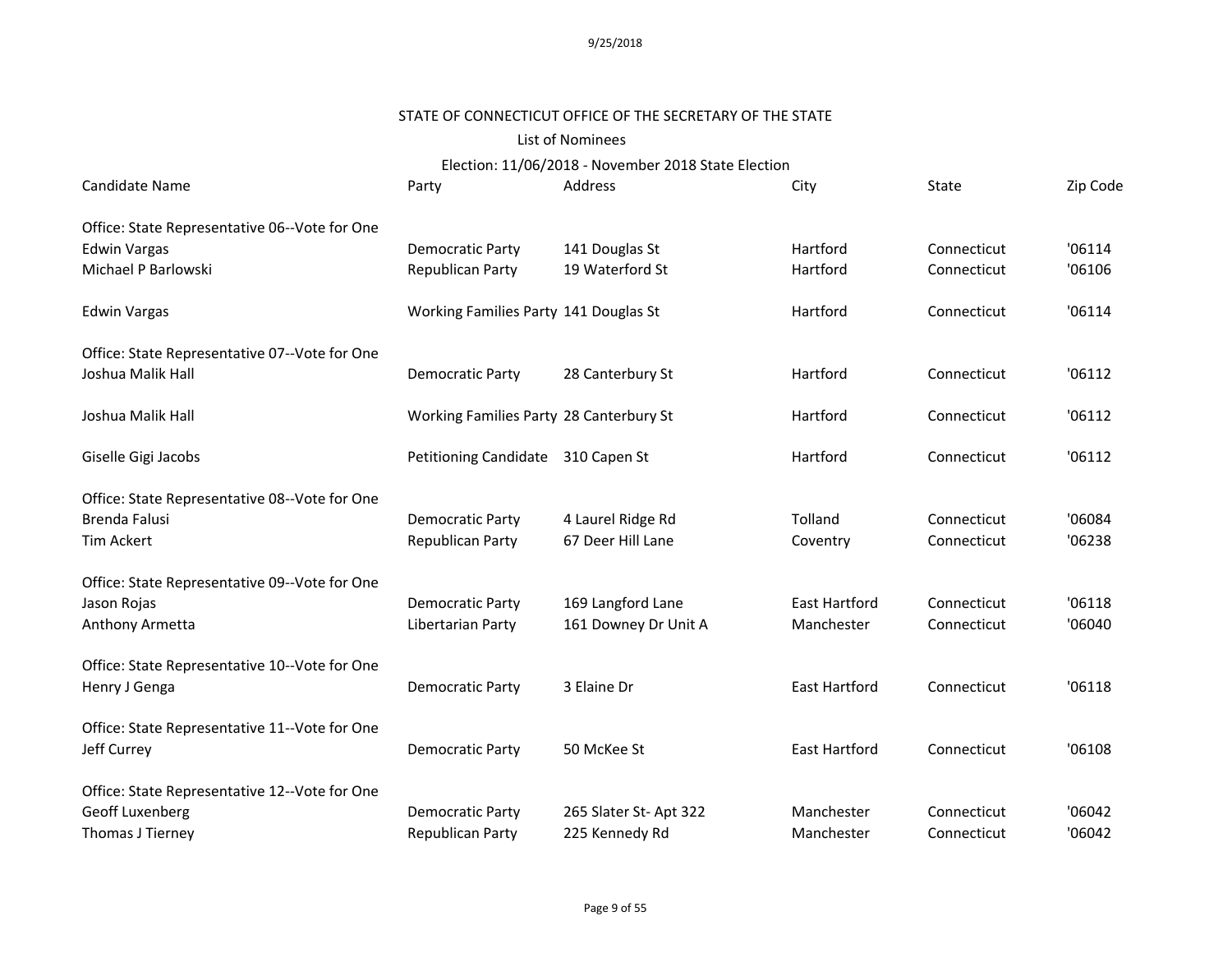# STATE OF CONNECTICUT OFFICE OF THE SECRETARY OF THE STATE

### List of Nominees

Election: 11/06/2018 - November 2018 State Election

| <b>Candidate Name</b>                         | Party                                        | Address                                       | City          | State       | Zip Code |
|-----------------------------------------------|----------------------------------------------|-----------------------------------------------|---------------|-------------|----------|
| Geoff Luxenberg                               | Working Families Party 265 Slater St-Apt 322 |                                               | Manchester    | Connecticut | '06042   |
| Office: State Representative 13--Vote for One |                                              |                                               |               |             |          |
| Jason Doucette                                | <b>Democratic Party</b>                      | 85 Stephanies Way                             | Manchester    | Connecticut | '06040   |
| Jennifer Fiereck                              | Republican Party                             | 600 South Main St                             | Manchester    | Connecticut | '06040   |
| Jason Doucette                                | Working Families Party 85 Stephanies Way     |                                               | Manchester    | Connecticut | '06040   |
| Jennifer Fiereck                              | Independent Party                            | 600 South Main St                             | Manchester    | Connecticut | '06040   |
| Office: State Representative 14--Vote for One |                                              |                                               |               |             |          |
| John P Pelkey                                 | <b>Democratic Party</b>                      | 446 Pleasant Valley Rd                        | South Windsor | Connecticut | '06074   |
| <b>Tom Delnicki</b>                           | Republican Party                             | 130 Felt Road                                 | South Windsor | Connecticut | '06074   |
| John P Pelkey                                 |                                              | Working Families Party 446 Pleasant Valley Rd | South Windsor | Connecticut | '06074   |
| Tom Delnicki                                  | Independent Party                            | 130 Felt Road                                 | South Windsor | Connecticut | '06074   |
| Office: State Representative 15--Vote for One |                                              |                                               |               |             |          |
| <b>Bobby Gibson</b>                           | Democratic Party                             | 5 Greenbrier Dr                               | Bloomfield    | Connecticut | '06002   |
| <b>Bobby Gibson</b>                           | Working Families Party 5 Greenbrier Dr       |                                               | Bloomfield    | Connecticut | '06002   |
| Office: State Representative 16--Vote for One |                                              |                                               |               |             |          |
| John Hampton                                  | <b>Democratic Party</b>                      | 9 Knoll Lane                                  | Weatogue      | Connecticut | '06089   |
| Tim Walczak                                   | Republican Party                             | 35 Banks Rd                                   | Simsbury      | Connecticut | '06070   |
| Tim Walczak                                   | Independent Party                            | 35 Banks Rd                                   | Simsbury      | Connecticut | '06070   |
| Robert H Kalechman                            | <b>Petitioning Candidate</b>                 | 971 Hopmeadow St                              | Simsbury      | Connecticut | '06070   |
| Office: State Representative 17--Vote for One |                                              |                                               |               |             |          |
| Eleni Kavros Degraw                           | <b>Democratic Party</b>                      | 112 Westland Rd                               | Avon          | Connecticut | '06001   |
| Leslee Hill                                   | Republican Party                             | 91 Andrew Dr                                  | Canton        | Connecticut | '06019   |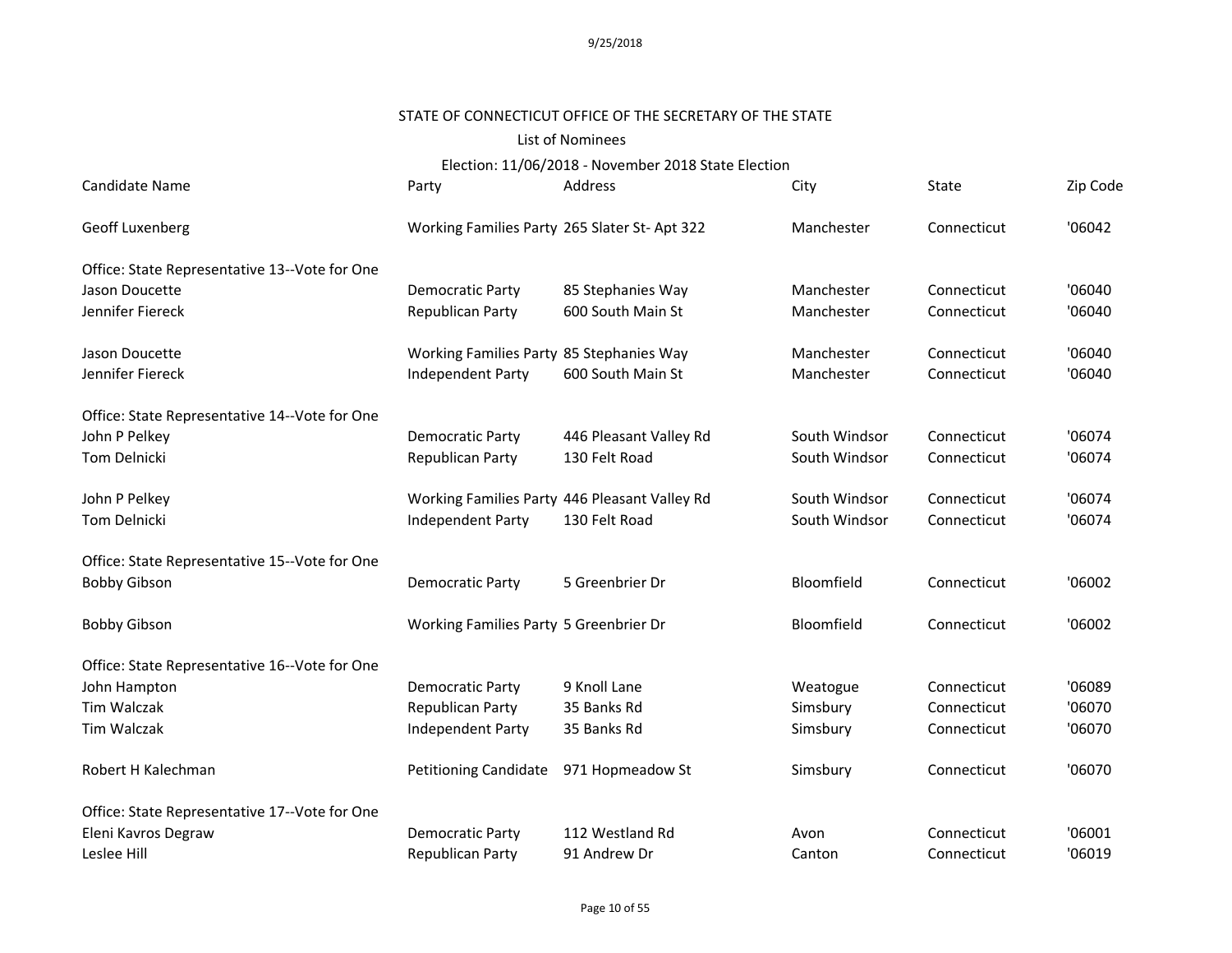#### STATE OF CONNECTICUT OFFICE OF THE SECRETARY OF THE STATE

### List of Nominees

| Candidate Name                                | Party                                     | Address             | City                 | <b>State</b> | Zip Code |
|-----------------------------------------------|-------------------------------------------|---------------------|----------------------|--------------|----------|
| Eleni Kavros Degraw                           | Working Families Party 112 Westland Rd    |                     | Avon                 | Connecticut  | '06001   |
| Leslee B Hill                                 | Independent Party                         | 91 Andrew Drive     | Canton               | Connecticut  | '06019   |
| Office: State Representative 18--Vote for One |                                           |                     |                      |              |          |
| Jillian Gilchrest                             | Democratic Party                          | 329 Fern St         | <b>West Hartford</b> | Connecticut  | '06119   |
| Mary M Fay                                    | Republican Party                          | 83 Craigmoor Rd     | West Hartford        | Connecticut  | '06107   |
| Mary M Fay                                    | Independent Party                         | 83 Craigmoor Rd     | West Hartford        | Connecticut  | '06107   |
| Office: State Representative 19--Vote for One |                                           |                     |                      |              |          |
| Derek Slap                                    | <b>Democratic Party</b>                   | 51 Fairlee Rd       | West Hartford        | Connecticut  | '06107   |
| Office: State Representative 20--Vote for One |                                           |                     |                      |              |          |
| Joe Verrengia                                 | Democratic Party                          | 160 Colonial St     | West Hartford        | Connecticut  | '06110   |
| Office: State Representative 21--Vote for One |                                           |                     |                      |              |          |
| Mike Demicco                                  | <b>Democratic Party</b>                   | 6 Deborah Lne       | Farmington           | Connecticut  | '06032   |
| Chris Forster                                 | Republican Party                          | 1773 Farmington Ave | Unionville           | Connecticut  | '06085   |
| Mike Demicco                                  | Working Families Party 6 Deborah Lne      |                     | Farmington           | Connecticut  | '06032   |
| Chris Forster                                 | Independent Party                         | 1773 Farmington Ave | Unionville           | Connecticut  | '06085   |
| Office: State Representative 22--Vote for One |                                           |                     |                      |              |          |
| Richard Ireland Jr                            | Democratic Party                          | 21 East Maple St    | Plainville           | Connecticut  | '06062   |
| William A Petit Jr                            | Republican Party                          | 132 Red Stone Hill  | Plainville           | Connecticut  | '06062   |
| William A Petit Jr                            | Independent Party                         | 132 Red Stone Hill  | Plainville           | Connecticut  | '06062   |
| Office: State Representative 23--Vote for One |                                           |                     |                      |              |          |
| Matt Pugliese                                 | Democratic Party                          | 224 Ingham Hill Rd  | Old Saybrook         | Connecticut  | '06475   |
| Devin R Carney                                | Republican Party                          | 99 Grassy Hill Rd   | Old Lyme             | Connecticut  | '06371   |
| Matt Pugliese                                 | Working Families Party 224 Ingham Hill Rd |                     | Old Saybrook         | Connecticut  | '06475   |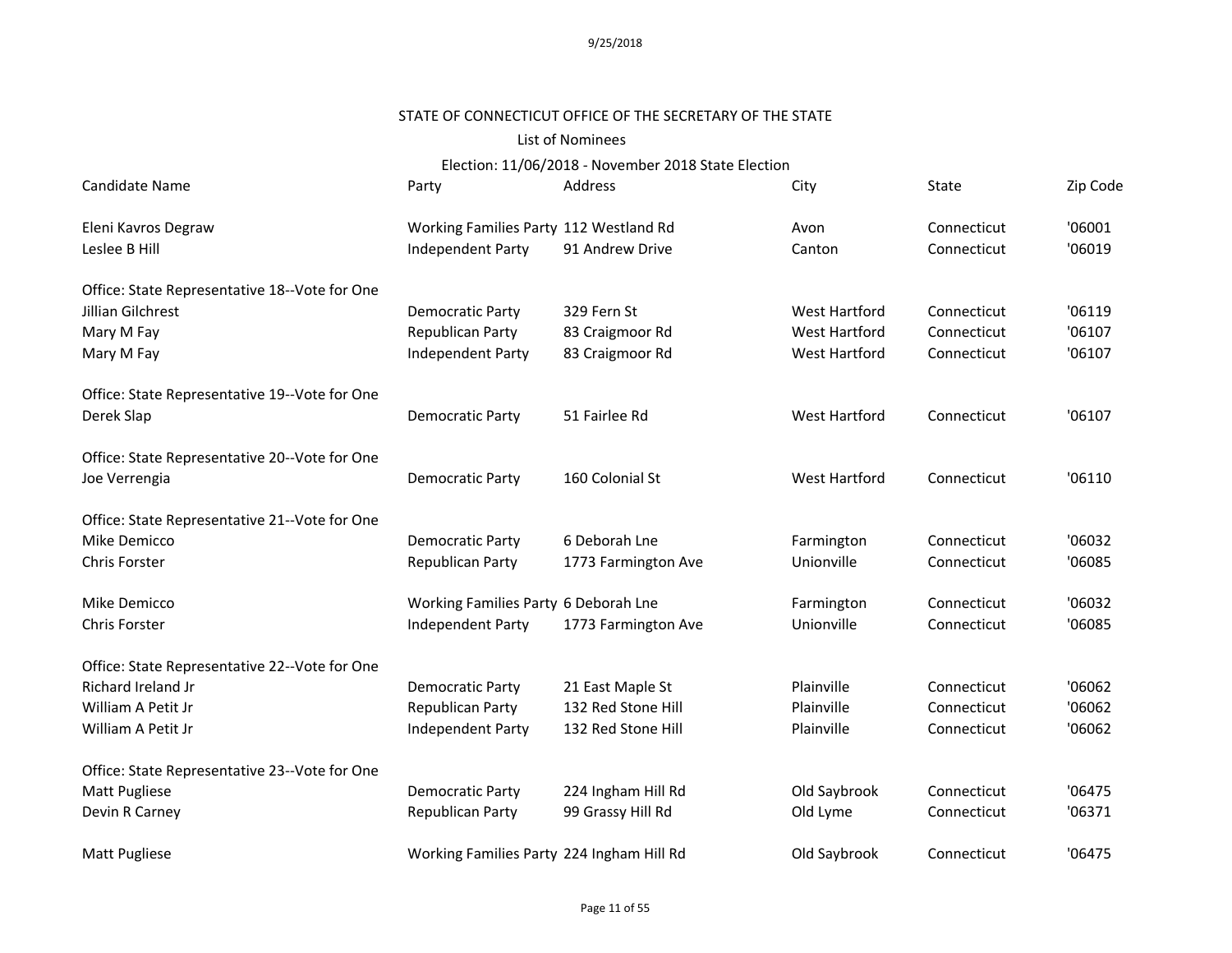# STATE OF CONNECTICUT OFFICE OF THE SECRETARY OF THE STATE

### List of Nominees

| Candidate Name                                | Party                                    | Address                                      | City               | State       | Zip Code |
|-----------------------------------------------|------------------------------------------|----------------------------------------------|--------------------|-------------|----------|
| Devin R Carney                                | Independent Party                        | 99 Grassy Hill Rd                            | Old Lyme           | Connecticut | '06371   |
| Office: State Representative 24--Vote for One |                                          |                                              |                    |             |          |
| <b>Rick Lopes</b>                             | Democratic Party                         | 208 S Mountain Dr                            | <b>New Britain</b> | Connecticut | '06052   |
| Sharon Beloin Saavedra                        | Republican Party                         | 125 Kenwood Dr                               | <b>New Britain</b> | Connecticut | '06052   |
| <b>Rick Lopes</b>                             | Working Families Party 208 S Mountain Dr |                                              | <b>New Britain</b> | Connecticut | '06052   |
| Office: State Representative 25--Vote for One |                                          |                                              |                    |             |          |
| <b>Bobby Sanchez</b>                          | Democratic Party                         | 269 Washington                               | New Britain        | Connecticut | '06051   |
| <b>Bobby Sanchez</b>                          | Working Families Party 269 Washington    |                                              | New Britain        | Connecticut | '06051   |
| Alfred P Mayo                                 | Petitioning Candidate 228 Bond St        |                                              | <b>New Britain</b> | Connecticut | '06053   |
| Office: State Representative 26--Vote for One |                                          |                                              |                    |             |          |
| Peter A Tercyak                               | Democratic Party                         | 150 Belridge Rd                              | <b>New Britain</b> | Connecticut | '06053   |
| <b>Tremell J Collins</b>                      | Republican Party                         | 134 Governor St                              | <b>New Britain</b> | Connecticut | '06053   |
| Peter A Tercyak                               | Working Families Party 150 Belridge Rd   |                                              | <b>New Britain</b> | Connecticut | '06053   |
| Office: State Representative 27--Vote for One |                                          |                                              |                    |             |          |
| Gary Turco                                    | Democratic Party                         | 98 Williamstown Court                        | Newington          | Connecticut | '06111   |
| Gary Byron                                    | Republican Party                         | 426 Connecticut Ave                          | Newington          | Connecticut | '06111   |
| Gary Turco                                    |                                          | Working Families Party 98 Williamstown Court | Newington          | Connecticut | '06111   |
| Gary Byron                                    | Independent Party                        | 426 Connecticut Ave                          | Newington          | Connecticut | '06111   |
| Office: State Representative 28--Vote for One |                                          |                                              |                    |             |          |
| Russell A Morin                               | Democratic Party                         | 495 Brimfield Rd                             | Wethersfield       | Connecticut | '06109   |
| Michael Hurley                                | Republican Party                         | 76 Black Birch Rd                            | Wethersfield       | Connecticut | '06109   |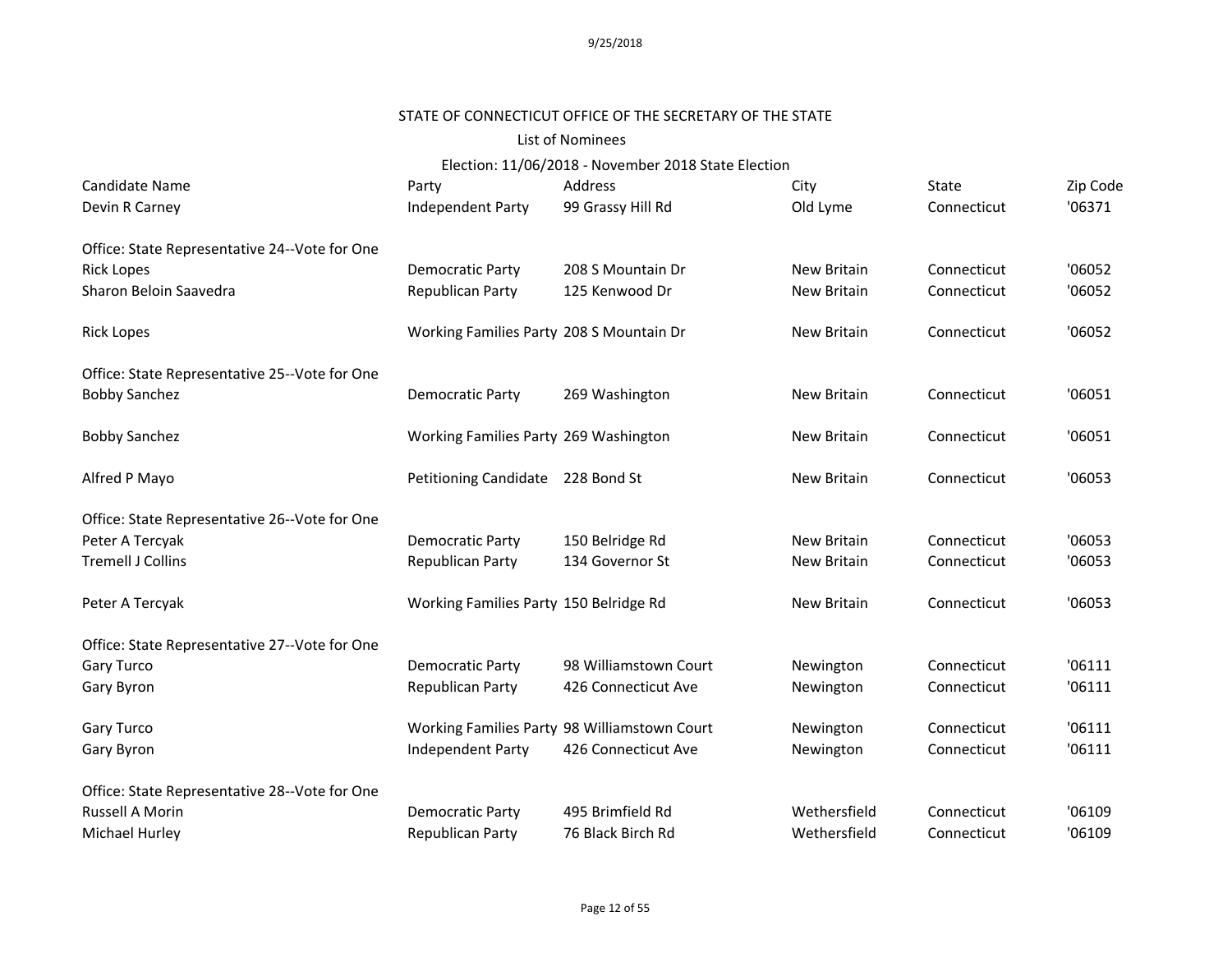### STATE OF CONNECTICUT OFFICE OF THE SECRETARY OF THE STATE

### List of Nominees

| Candidate Name                                | Party                                      | Address               | City              | State       | Zip Code |
|-----------------------------------------------|--------------------------------------------|-----------------------|-------------------|-------------|----------|
| Russell A Morin                               | Working Families Party 495 Brimfield Rd    |                       | Wethersfield      | Connecticut | '06109   |
| Michael Hurley                                | Independent Party                          | 76 Black Birch Rd     | Wethersfield      | Connecticut | '06109   |
| Office: State Representative 29--Vote for One |                                            |                       |                   |             |          |
| Kerry Szeps Wood                              | Democratic Party                           | 260 France St         | Rocky Hill        | Connecticut | '06067   |
| Andrew A Lanciotto                            | Republican Party                           | 228 Raymond Rd        | Rocky Hill        | Connecticut | '06067   |
| Office: State Representative 30--Vote for One |                                            |                       |                   |             |          |
| Joe Aresimowicz                               | Democratic Party                           | 33 Langdon Ct- #F-3   | <b>Berlin</b>     | Connecticut | '06037   |
| Steven V Baleshiski                           | Republican Party                           | 191 Queen St-Apt. A12 | Southington       | Connecticut | '06489   |
| Joe Aresimowicz                               | Working Families Party 33 Langdon Ct- #F-3 |                       | <b>Berlin</b>     | Connecticut | '06037   |
| Office: State Representative 31--Vote for One |                                            |                       |                   |             |          |
| Jill Barry                                    | Democratic Party                           | 199 Cavan Lane        | Glastonbury       | Connecticut | '06033   |
| Lillian Tanski                                | Republican Party                           | 160 Southpond Rd      | South Glastonbury | Connecticut | '06073   |
| Jill Barry                                    | Working Families Party 199 Cavan Lane      |                       | Glastonbury       | Connecticut | '06033   |
| Lillian Tanski                                | Independent Party                          | 160 Southpond Rd      | South Glastonbury | Connecticut | '06073   |
| Office: State Representative 32--Vote for One |                                            |                       |                   |             |          |
| Laurel Steinhauser                            | Democratic Party                           | 56 Prospect St        | Portland          | Connecticut | '06480   |
| Christie M Carpino                            | Republican Party                           | 29 Sovereign Ridge    | Cromwell          | Connecticut | '06416   |
| Laurel Steinhauser                            | Working Families Party 56 Prospect St      |                       | Portland          | Connecticut | '06480   |
| Christie M Carpino                            | Independent Party                          | 29 Sovereign Ridge    | Cromwell          | Connecticut | '06416   |
| Office: State Representative 33--Vote for One |                                            |                       |                   |             |          |
| Joseph E Serra                                | Democratic Party                           | 1510 Randolph Road    | Middletown        | Connecticut | '06457   |
| Linda Szynkowicz                              | Republican Party                           | 140 Knox Blvd         | Middletown        | Connecticut | '06457   |
| Linda Szynkowicz                              | Independent Party                          | 140 Knox Blvd         | Middletown        | Connecticut | '06457   |
|                                               |                                            |                       |                   |             |          |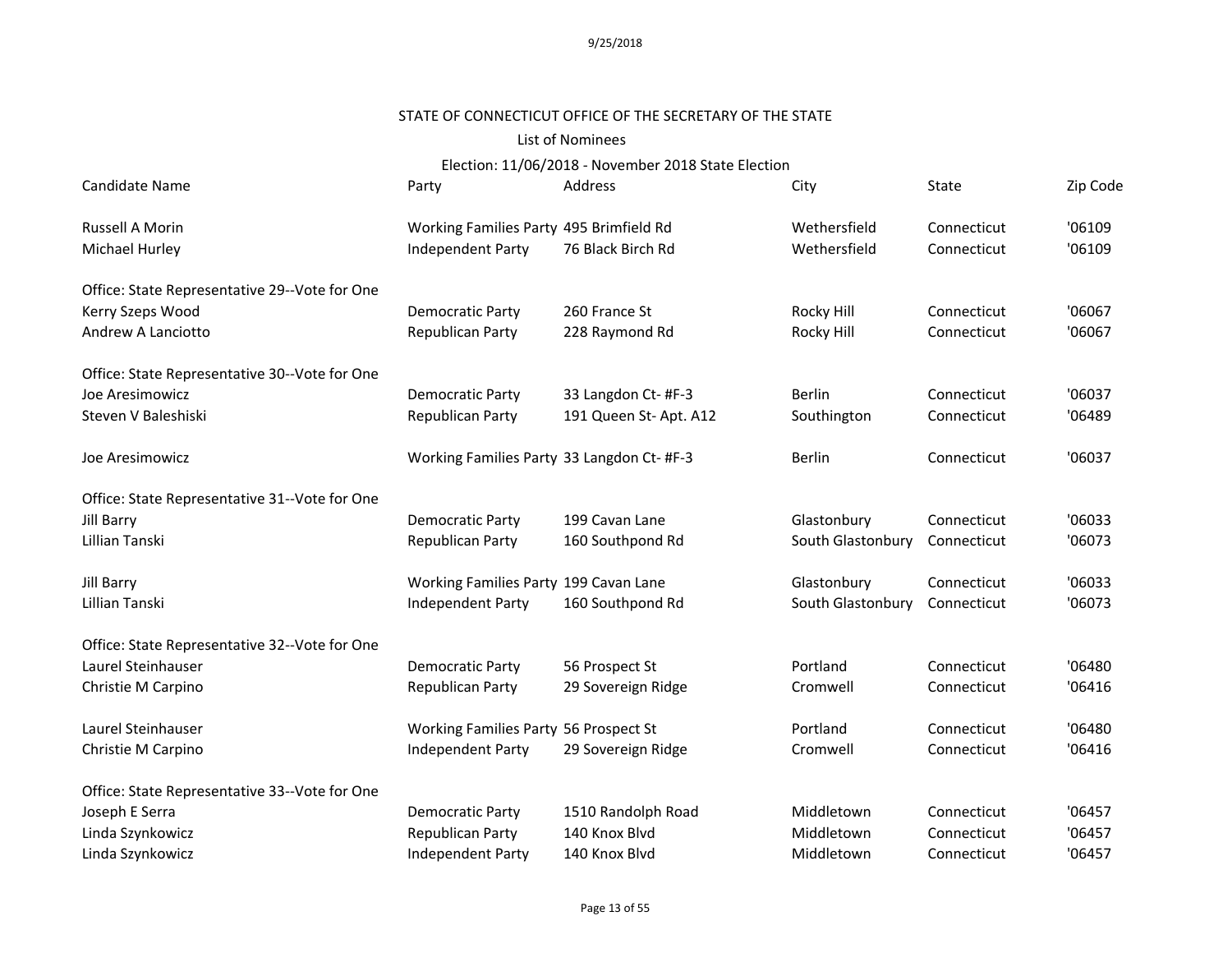# STATE OF CONNECTICUT OFFICE OF THE SECRETARY OF THE STATE

# List of Nominees

| Candidate Name                                | Party                                     | Address            | City        | State       | Zip Code |
|-----------------------------------------------|-------------------------------------------|--------------------|-------------|-------------|----------|
| Office: State Representative 34--Vote for One |                                           |                    |             |             |          |
| Theresa Govert                                | Democratic Party                          | 24 Cedar Meadow Rd | East Haddam | Connecticut | '06469   |
| <b>Irene Haines</b>                           | Republican Party                          | 112 Shanaghan Rd   | East Haddam | Connecticut | '06423   |
| <b>Theresa Govert</b>                         | Working Families Party 24 Cedar Meadow Rd |                    | East Haddam | Connecticut | '06469   |
| <b>Irene Haines</b>                           | Independent Party                         | 112 Shanaghan Rd   | East Haddam | Connecticut | '06423   |
| Office: State Representative 35--Vote for One |                                           |                    |             |             |          |
| Jason Adler                                   | Democratic Party                          | 8 Sassafrass Lane  | Clinton     | Connecticut | '06413   |
| Jesse MacLachlan                              | Republican Party                          | 121 Plymouth Rd    | Westbrook   | Connecticut | '06498   |
| Jesse MacLachlan                              | Independent Party                         | 121 Plymouth Rd    | Westbrook   | Connecticut | '06498   |
| Madeleine Leveille                            | <b>Green Party</b>                        | 11 Iroquois Dr     | Clinton     | Connecticut | '06413   |
| Office: State Representative 36--Vote for One |                                           |                    |             |             |          |
| Christine Palm                                | Democratic Party                          | 29 East Liberty    | Chester     | Connecticut | '06412   |
| <b>Robert Siegrist</b>                        | Republican Party                          | 148 Pokorny Rd     | Higganum    | Connecticut | '06441   |
| Christine Palm                                | Working Families Party 29 East Liberty    |                    | Chester     | Connecticut | '06412   |
| <b>Robert Siegrist</b>                        | Independent Party                         | 148 Pokorny Rd     | Higganum    | Connecticut | '06441   |
| Office: State Representative 37--Vote for One |                                           |                    |             |             |          |
| Hugh McKenney                                 | <b>Democratic Party</b>                   | 33 Woodland Dr     | Salem       | Connecticut | '06420   |
| Holly H Cheeseman                             | Republican Party                          | 16 Mitchell Dr     | Niantic     | Connecticut | '06357   |
| Hugh McKenney                                 | Working Families Party 33 Woodland Dr     |                    | Salem       | Connecticut | '06420   |
| Holly H Cheeseman                             | Independent Party                         | 16 Mitchell Dr     | Niantic     | Connecticut | '06357   |
| Office: State Representative 38--Vote for One |                                           |                    |             |             |          |
| <b>Baird Welch-Collins</b>                    | Democratic Party                          | 9 Farmstead Ln     | Waterford   | Connecticut | '06385   |
| Kathleen M McCarty                            | Republican Party                          | 226 Great Neck Rd  | Waterford   | Connecticut | '06385   |
| Kathleen M McCarty                            | Independent Party                         | 226 Great Neck Rd  | Waterford   | Connecticut | '06385   |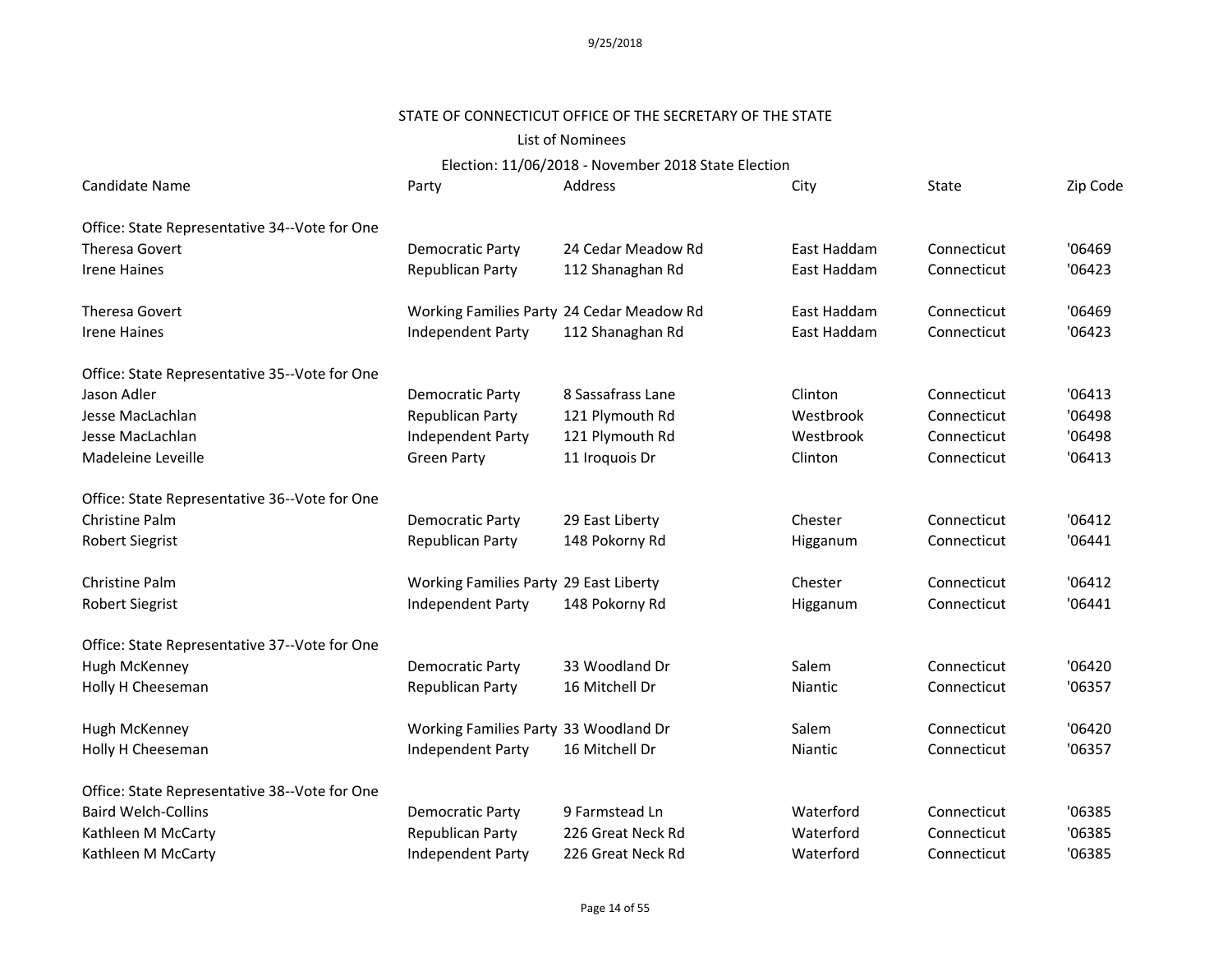# STATE OF CONNECTICUT OFFICE OF THE SECRETARY OF THE STATE

### List of Nominees

| Candidate Name                                | Party                                  | Address                                       | City               | State       | Zip Code |
|-----------------------------------------------|----------------------------------------|-----------------------------------------------|--------------------|-------------|----------|
| <b>Baird Welch-Collins</b>                    | <b>Green Party</b>                     | 9 Farmstead Ln                                | Waterford          | Connecticut | '06385   |
| Office: State Representative 39--Vote for One |                                        |                                               |                    |             |          |
| Chris Soto                                    | <b>Democratic Party</b>                | 18 Crouch St                                  | New London         | Connecticut | '06320   |
| Chris Soto                                    | <b>Green Party</b>                     | 18 Crouch St                                  | New London         | Connecticut | '06320   |
| Office: State Representative 40--Vote for One |                                        |                                               |                    |             |          |
| Christine Conley                              | <b>Democratic Party</b>                | 33 Toll Gate Rd                               | Groton             | Connecticut | '06340   |
| John F Scott                                  | Republican Party                       | 674 Cow Hill Rd                               | Mystic             | Connecticut | '06355   |
| <b>Christine Conley</b>                       | Working Families Party 33 Toll Gate Rd |                                               | Groton             | Connecticut | '06340   |
| John F Scott                                  | Independent Party                      | 674 Cow Hill Rd                               | Mystic             | Connecticut | '06355   |
| Office: State Representative 41--Vote for One |                                        |                                               |                    |             |          |
| Joe de la Cruz                                | <b>Democratic Party</b>                | 95 Corey Rd                                   | Groton             | Connecticut | '06340   |
| Kenneth W Richards                            | Republican Party                       | 305 Judson Ave                                | Mystic             | Connecticut | '06355   |
| Joe de la Cruz                                | Working Families Party 95 Corey Rd     |                                               | Groton             | Connecticut | '06340   |
| Kenneth W Richards                            | Independent Party                      | 305 Judson Ave                                | <b>Mystic</b>      | Connecticut | '06355   |
| Office: State Representative 42--Vote for One |                                        |                                               |                    |             |          |
| Elizabeth Schwebel                            | <b>Democratic Party</b>                | 110 Meeting House Lane                        | Ledyard            | Connecticut | '06339   |
| Mike France                                   | Republican Party                       | 17 Garden Dr                                  | <b>Gales Ferry</b> | Connecticut | '06335   |
| Elizabeth Schwebel                            |                                        | Working Families Party 110 Meeting House Lane | Ledyard            | Connecticut | '06339   |
| Mike France                                   | Independent Party                      | 17 Garden Dr                                  | <b>Gales Ferry</b> | Connecticut | '06335   |
| Office: State Representative 43--Vote for One |                                        |                                               |                    |             |          |
| Kate Rotella                                  | <b>Democratic Party</b>                | 170 Long Wharf Dr                             | <b>Mystic</b>      | Connecticut | '06355   |
| Shaun Mastroianni                             | Republican Party                       | 5 Union St                                    | Stonington         | Connecticut | '06378   |
| Shaun Mastroianni                             | <b>Independent Party</b>               | 5 Union St                                    | Stonington         | Connecticut | '06378   |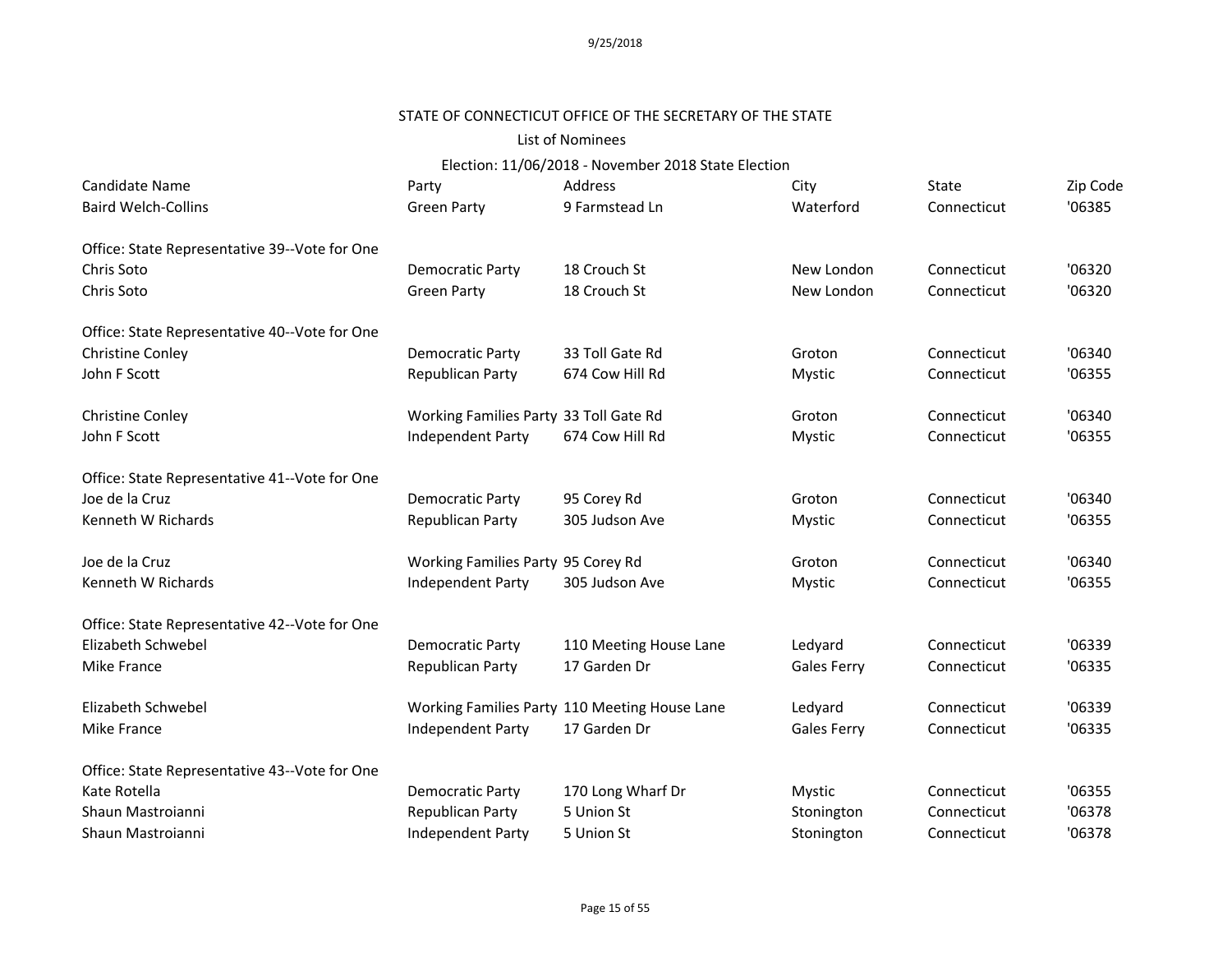### STATE OF CONNECTICUT OFFICE OF THE SECRETARY OF THE STATE

### List of Nominees

| Candidate Name                                | Party                                   | Address                | City       | <b>State</b> | Zip Code |
|-----------------------------------------------|-----------------------------------------|------------------------|------------|--------------|----------|
| Office: State Representative 44--Vote for One |                                         |                        |            |              |          |
| Christine Rosati Randall                      | Democratic Party                        | 15 Luzon Ave           | Dayville   | Connecticut  | '06241   |
| Anne Dubay Dauphinais                         | Republican Party                        | 204 Wright Rd          | Danielson  | Connecticut  | '06239   |
| Christine Rosati Randall                      | Working Families Party 15 Luzon Ave     |                        | Dayville   | Connecticut  | '06241   |
| Anne Dubay Dauphinais                         | Independent Party                       | 204 Wright Rd          | Danielson  | Connecticut  | '06239   |
| Office: State Representative 45--Vote for One |                                         |                        |            |              |          |
| Steven Mikutel                                | <b>Democratic Party</b>                 | 152 Bethel Rd          | Griswold   | Connecticut  | '06351   |
| <b>Brian Lanoue</b>                           | Republican Party                        | 35 Kenwood Est         | Griswold   | Connecticut  | '06351   |
| <b>Brian Lanoue</b>                           | Independent Party                       | 35 Kenwood Est         | Griswold   | Connecticut  | '06351   |
| Office: State Representative 46--Vote for One |                                         |                        |            |              |          |
| <b>Emmett D Riley</b>                         | <b>Democratic Party</b>                 | 25 Sherwood Lane       | Norwich    | Connecticut  | '06360   |
| Andrew Lockwood                               | Republican Party                        | 480 East Main St       | Norwich    | Connecticut  | '06360   |
| <b>Emmett D Riley</b>                         | Working Families Party 25 Sherwood Lane |                        | Norwich    | Connecticut  | '06360   |
| Andrew Lockwood                               | Independent Party                       | 480 East Main St       | Norwich    | Connecticut  | '06360   |
| Office: State Representative 47--Vote for One |                                         |                        |            |              |          |
| Kate Donnelly                                 | Democratic Party                        | <b>PO Box 188</b>      | Hampton    | Connecticut  | '06247   |
| Doug Dubitsky                                 | Republican Party                        | 125 North Bear Hill Rd | Chaplin    | Connecticut  |          |
| Kate Donnelly                                 | Working Families Party PO Box 188       |                        | Hampton    | Connecticut  | '06247   |
| Doug Dubitsky                                 | Independent Party                       | 125 North Bear Hill Rd | Chaplin    | Connecticut  |          |
| Office: State Representative 48--Vote for One |                                         |                        |            |              |          |
| Linda A Orange                                | Democratic Party                        | 52 Standish Rd         | Colchester | Connecticut  | '06415   |
| Mark DeCaprio                                 | Republican Party                        | 142 Bascom Rd          | Lebanon    | Connecticut  | '06249   |
| Linda A Orange                                | Working Families Party 52 Standish Rd   |                        | Colchester | Connecticut  | '06415   |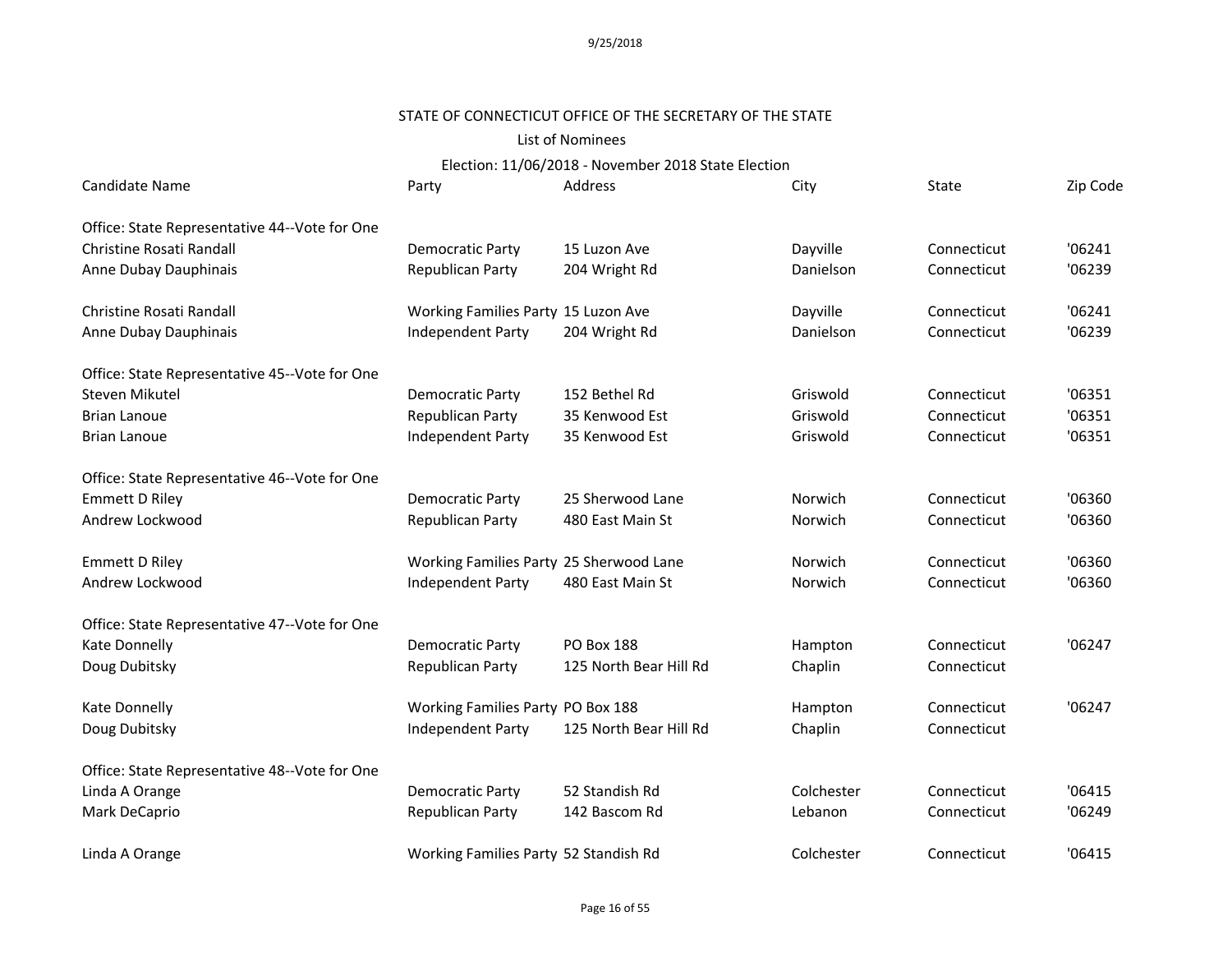#### STATE OF CONNECTICUT OFFICE OF THE SECRETARY OF THE STATE

#### List of Nominees

Election: 11/06/2018 - November 2018 State Election

| Candidate Name                                | Party                                     | Address            | City                    | State       | Zip Code |
|-----------------------------------------------|-------------------------------------------|--------------------|-------------------------|-------------|----------|
| Mark DeCaprio                                 | Independent Party                         | 142 Bascom Rd      | Lebanon                 | Connecticut | '06249   |
| Office: State Representative 49--Vote for One |                                           |                    |                         |             |          |
| Susan Johnson                                 | Democratic Party                          | 120 Bolivia St     | Willimantic             | Connecticut | '06226   |
| Susan Johnson                                 | Working Families Party 120 Bolivia St     |                    | Willimantic             | Connecticut | '06226   |
| Office: State Representative 50--Vote for One |                                           |                    |                         |             |          |
| Pat Boyd                                      | Democratic Party                          | 398 Pomfret St     | Pomfret                 | Connecticut | '06258   |
| AJ Kerouac                                    | Republican Party                          | 282 Windham Rd     | Brooklyn                | Connecticut | '06234   |
| Office: State Representative 51--Vote for One |                                           |                    |                         |             |          |
| Larry Groh Jr                                 | Democratic Party                          | 183 Wagher Rd      | Grosvenordale           | Connecticut | '06255   |
| Ricky L Hayes                                 | Republican Party                          | 78 S Prospect St   | Putnam<br>North         | Connecticut | '06260   |
| Larry Groh Jr                                 | Working Families Party 183 Wagher Rd      |                    | Grosvenordale           | Connecticut | '06255   |
| Ricky L Hayes                                 | Independent Party                         | 78 S Prospect St   | Putnam                  | Connecticut | '06260   |
| Office: State Representative 52--Vote for One |                                           |                    |                         |             |          |
| David F Walsh                                 | Democratic Party                          | 21 Grant Ave       | <b>Stafford Springs</b> | Connecticut | '06076   |
| Kurt Vail                                     | Republican Party                          | 4 WEst End St      | <b>Stafford Springs</b> | Connecticut | '06076   |
| David F Walsh                                 | Working Families Party 21 Grant Ave       |                    | <b>Stafford Springs</b> | Connecticut | '06076   |
| Kurt Vail                                     | Independent Party                         | 4 WEst End St      | <b>Stafford Springs</b> | Connecticut | '06076   |
| Linda Louise LaCasse                          | Petitioning Candidate                     | 87 Main St         | Somers                  | Connecticut | '06071   |
| Office: State Representative 53--Vote for One |                                           |                    |                         |             |          |
| Pat Wilson Pheanious                          | Democratic Party                          | 63 Squaw Hollow Rd | Ashford                 | Connecticut | '06278   |
| Samuel P Belsito Jr                           | Republican Party                          | 55 Lee Lane        | Tolland                 | Connecticut | '06084   |
|                                               |                                           |                    |                         |             |          |
| Pat Wilson Pheanious                          | Working Families Party 63 Squaw Hollow Rd |                    | Ashford                 | Connecticut | '06278   |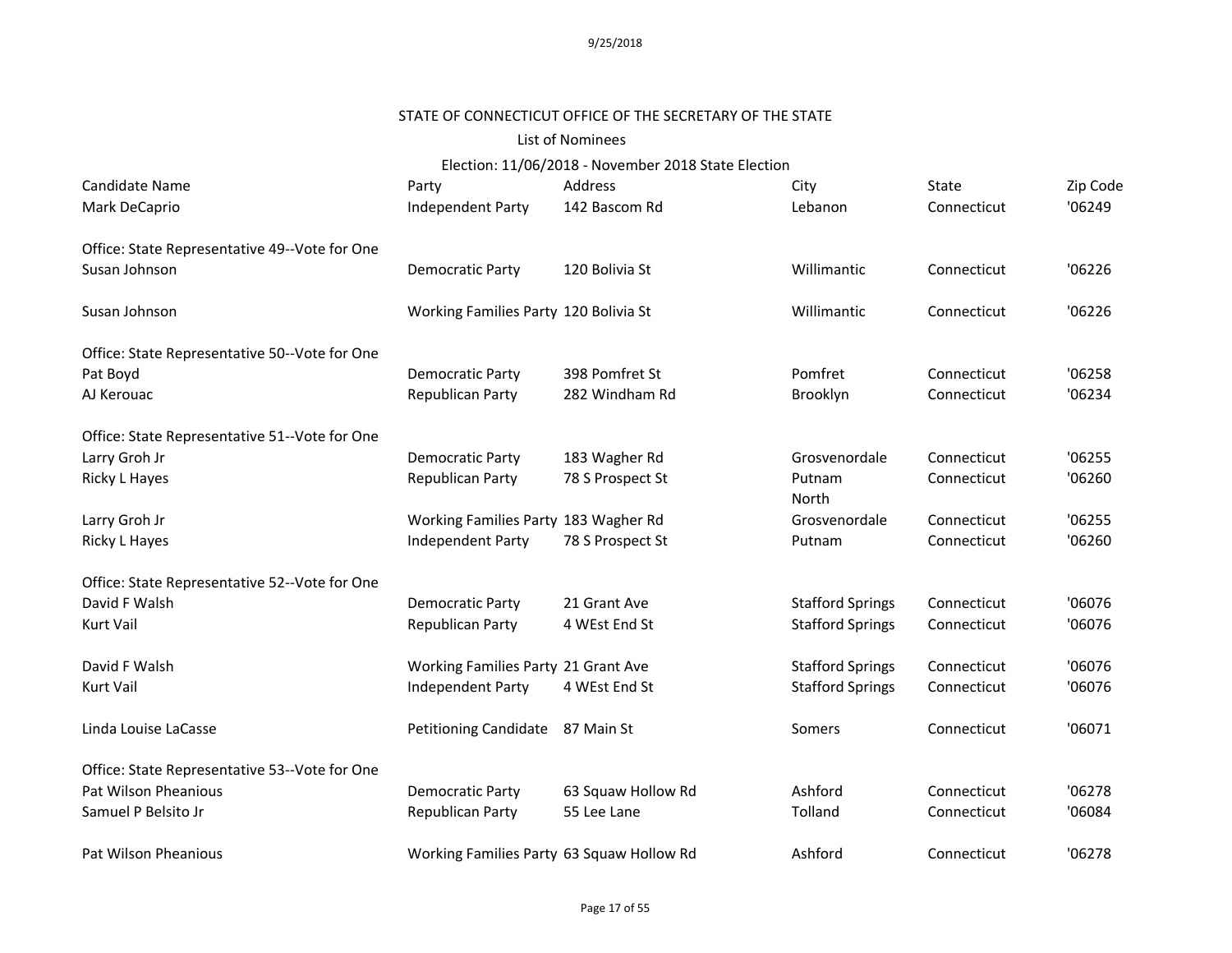#### STATE OF CONNECTICUT OFFICE OF THE SECRETARY OF THE STATE

### List of Nominees

Election: 11/06/2018 - November 2018 State Election

| Candidate Name                                | Party                                       | Address              | City          | State       | Zip Code |
|-----------------------------------------------|---------------------------------------------|----------------------|---------------|-------------|----------|
| Samuel P Belsito Jr                           | Independent Party                           | 55 Lee Lane          | Tolland       | Connecticut | '06084   |
| Office: State Representative 54--Vote for One |                                             |                      |               |             |          |
| Gregg Haddad                                  | Democratic Party                            | 28 Storrs Heights Rd | <b>Storrs</b> | Connecticut | '06268   |
| Gregg Haddad                                  | Working Families Party 28 Storrs Heights Rd |                      | <b>Storrs</b> | Connecticut | '06268   |
| Office: State Representative 55--Vote for One |                                             |                      |               |             |          |
| Tiffany V Thiele                              | Democratic Party                            | 626 Gilead St        | Hebron        | Connecticut | '06248   |
| Robin Green                                   | Republican Party                            | 63 Highpoint Commons | Marlborough   | Connecticut | '06447   |
| Tiffany V Thiele                              | Working Families Party 626 Gilead St        |                      | Hebron        | Connecticut | '06248   |
| Office: State Representative 56--Vote for One |                                             |                      |               |             |          |
| Michael Winkler                               | <b>Democratic Party</b>                     | 20 Gottier Dr        | Vernon        | Connecticut | '06066   |
| Laura B Bush                                  | Republican Party                            | 18 Jen Dr            | Vernon        | Connecticut | '06066   |
| Michael Winkler                               | Working Families Party 20 Gottier Dr        |                      | Vernon        | Connecticut | '06066   |
| Laura B Bush                                  | Independent Party                           | 18 Jen Dr            | Vernon        | Connecticut | '06066   |
| Office: State Representative 57--Vote for One |                                             |                      |               |             |          |
| Dennis Milanovich                             | Democratic Party                            | 70 Crane Rd          | Ellington     | Connecticut | '06029   |
| <b>Christopher Davis</b>                      | Republican Party                            | 123 Snipsic Lake Rd  | Ellington     | Connecticut | '06029   |
| Office: State Representative 58--Vote for One |                                             |                      |               |             |          |
| <b>Tom Arnone</b>                             | Democratic Party                            | 5 Cartier Rd         | Enfield       | Connecticut | '06082   |
| <b>Greg Stokes</b>                            | Republican Party                            | 10 Steele Rd         | Enfield       | Connecticut | '06082   |
| <b>Tom Arnone</b>                             | Working Families Party 5 Cartier Rd         |                      | Enfield       | Connecticut | '06082   |
| <b>Greg Stokes</b>                            | Independent Party                           | 10 Steele Rd         | Enfield       | Connecticut | '06082   |

Office: State Representative 59--Vote for One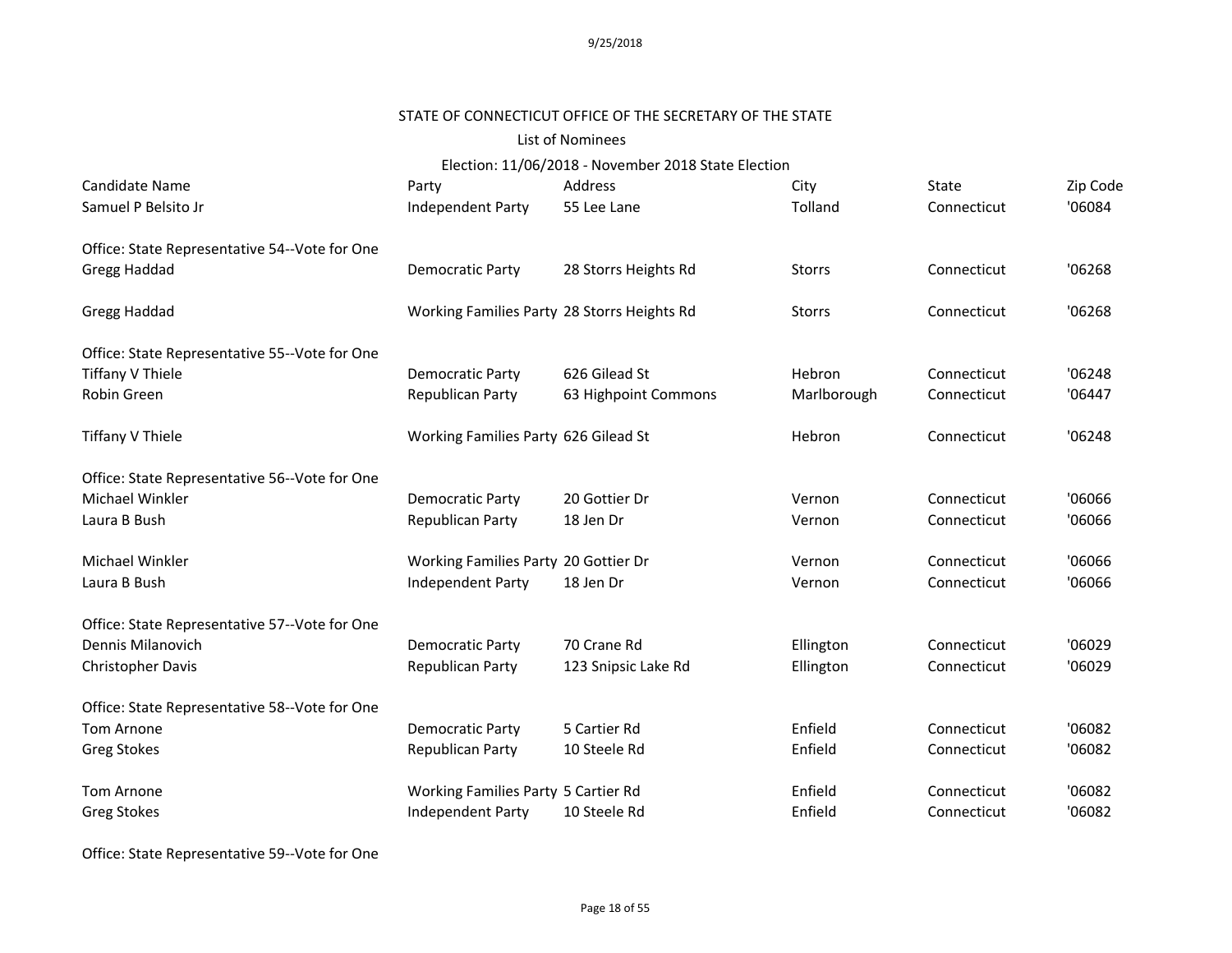# STATE OF CONNECTICUT OFFICE OF THE SECRETARY OF THE STATE

#### List of Nominees

| Candidate Name                                | Party                                 | Address                     | City                 | State       | Zip Code   |
|-----------------------------------------------|---------------------------------------|-----------------------------|----------------------|-------------|------------|
| <b>Tony DiPace</b>                            | Democratic Party                      | 18 Kimberly Dr              | Enfield              | Connecticut | '06082     |
| Carol Hall                                    | Republican Party                      | 14 Long Hollow Rd           | Enfield              | Connecticut | '06082     |
| <b>Tony DiPace</b>                            | Working Families Party 18 Kimberly Dr |                             | Enfield              | Connecticut | '06082     |
| Carol Hall                                    | Independent Party                     | 14 Long Hollow Rd           | Enfield              | Connecticut | '06082     |
| Office: State Representative 60--Vote for One |                                       |                             |                      |             |            |
| Jane M Garibay                                | <b>Democratic Party</b>               | 409 Broad St                | Windsor              | Connecticut | '06095     |
| <b>Scott A Storms</b>                         | Republican Party                      | 42 Elm St                   | <b>Windsor Locks</b> | Connecticut | '06096     |
| <b>Scott A Storms</b>                         | Independent Party                     | 42 Elm St                   | <b>Windsor Locks</b> | Connecticut | '06096     |
| Office: State Representative 61--Vote for One |                                       |                             |                      |             |            |
| Jack Henrie                                   | <b>Democratic Party</b>               | 12 Pheasant Ln              | Suffield             | Connecticut | 06078-1826 |
| Tami Zawistowski                              | <b>Republican Party</b>               | 11 Seymour Rd               | East Granby          | Connecticut | '06026     |
| Tami Zawistowski                              | Independent Party                     | 11 Seymour Rd               | East Granby          | Connecticut | '06026     |
| Office: State Representative 62--Vote for One |                                       |                             |                      |             |            |
| Amanda Webster                                | <b>Democratic Party</b>               | 131 Notch Rd                | Granby               | Connecticut | '06035     |
| <b>Bill Simanski</b>                          | Republican Party                      | 12 Kilmer Lane              | Granby               | Connecticut | '06035     |
| Amanda Webster                                | Working Families Party 131 Notch Rd   |                             | Granby               | Connecticut | '06035     |
| <b>Bill Simanski</b>                          | Independent Party                     | 12 Kilmer Lane              | Granby               | Connecticut | '06035     |
| Office: State Representative 63--Vote for One |                                       |                             |                      |             |            |
| Althea Candy Perez                            | Democratic Party                      | 605 W Wekefield Blvd        | Winsted              | Connecticut | '06098     |
| Jay M Case                                    | Republican Party                      | 573                         | Winsted              | Connecticut | '06098     |
| Jay M Case                                    | Independent Party                     | 573                         | Winsted              | Connecticut | '06098     |
| Office: State Representative 64--Vote for One |                                       |                             |                      |             |            |
| Maria P Horn                                  | <b>Democratic Party</b>               | 137 Salmon Kill- PO Box 106 | Salisbury            | Connecticut | '06068     |
| Brian M Ohler                                 | Republican Party                      | 27 E Main St                | North Canaan         | Connecticut | '06018     |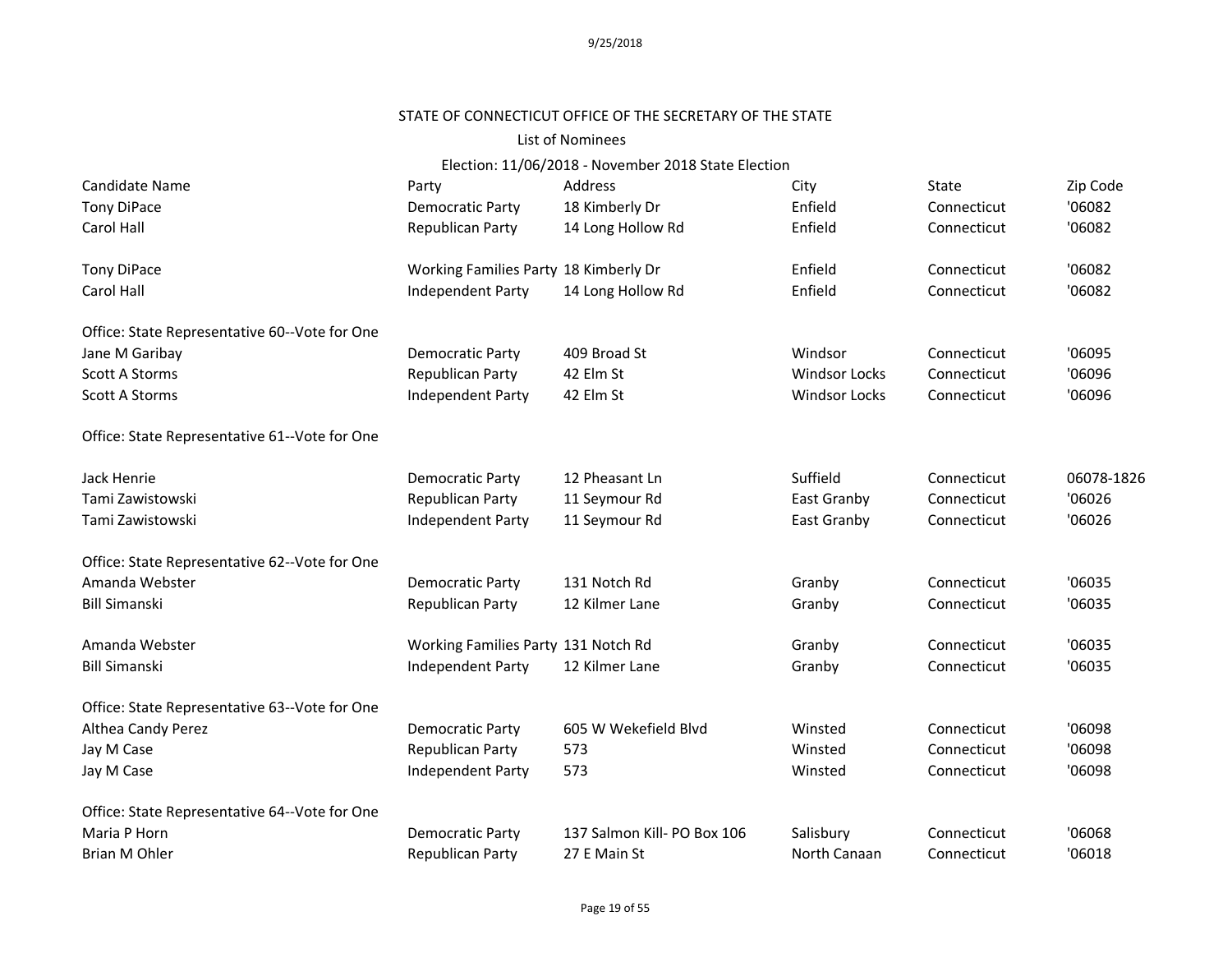### STATE OF CONNECTICUT OFFICE OF THE SECRETARY OF THE STATE

### List of Nominees

| Candidate Name                                | Party                                       | Address                                            | City                | State       | Zip Code |
|-----------------------------------------------|---------------------------------------------|----------------------------------------------------|---------------------|-------------|----------|
| Maria P Horn                                  |                                             | Working Families Party 137 Salmon Kill- PO Box 106 | Salisbury           | Connecticut | '06068   |
| <b>Brian M Ohler</b>                          | Independent Party                           | 27 E Main St                                       | North Canaan        | Connecticut | '06018   |
| Office: State Representative 65--Vote for One |                                             |                                                    |                     |             |          |
| Michelle L Cook                               | Democratic Party                            | 499 Charles St                                     | Torrington          | Connecticut | '06790   |
| Molly Spino                                   | Republican Party                            | 171 Torrington Heights Rd                          | Torrington          | Connecticut | '06790   |
| Michelle L Cook                               | Working Families Party 499 Charles St       |                                                    | Torrington          | Connecticut | '06790   |
| Molly Spino                                   | Independent Party                           | 171 Torrington Heights Rd                          | Torrington          | Connecticut | '06790   |
| Kent Johnson                                  | Libertarian Party                           | 233 East Main St                                   | Torrington          | Connecticut | '06790   |
| Office: State Representative 66--Vote for One |                                             |                                                    |                     |             |          |
| Alex Larsson                                  | Democratic Party                            | 426 Bantam Lak Rd                                  | Bantam              | Connecticut | '06750   |
| David T Wilson                                | Republican Party                            | 42 Wheeler Rd                                      | Litchfield          | Connecticut | '06759   |
| Alex Larsson                                  | Working Families Party 426 Bantam Lak Rd    |                                                    | Bantam              | Connecticut | '06750   |
| David T Wilson                                | Independent Party                           | 42 Wheeler Rd                                      | Litchfield          | Connecticut | '06759   |
| Office: State Representative 67--Vote for One |                                             |                                                    |                     |             |          |
| Thomas P O'Brien                              | Democratic Party                            | 10 Railroad St                                     | <b>New Millford</b> | Connecticut | '06776   |
| William Buckbee                               | Republican Party                            | 64A Lanesville Rd                                  | New Millford        | Connecticut | '06776   |
| Thomas P O'Brien                              | Working Families Party 10 Railroad St       |                                                    | New Millford        | Connecticut | '06776   |
| William Buckbee                               | Independent Party                           | 64A Lanesville Rd                                  | New Millford        | Connecticut | '06776   |
| Office: State Representative 68--Vote for One |                                             |                                                    |                     |             |          |
| Jeff Desmarais                                | Democratic Party                            | 80 Williamson Circle                               | Oakville            | Connecticut | '06779   |
| Joe Polletta                                  | Republican Party                            | 25 Lakeview Dr                                     | Watertown           | Connecticut | '06795   |
| Jeff Desmarais                                | Working Families Party 80 Williamson Circle |                                                    | Oakville            | Connecticut | '06779   |
| Jeff Desmarais                                | Independent Party                           | 80 Williamson Circle                               | Oakville            | Connecticut | '06779   |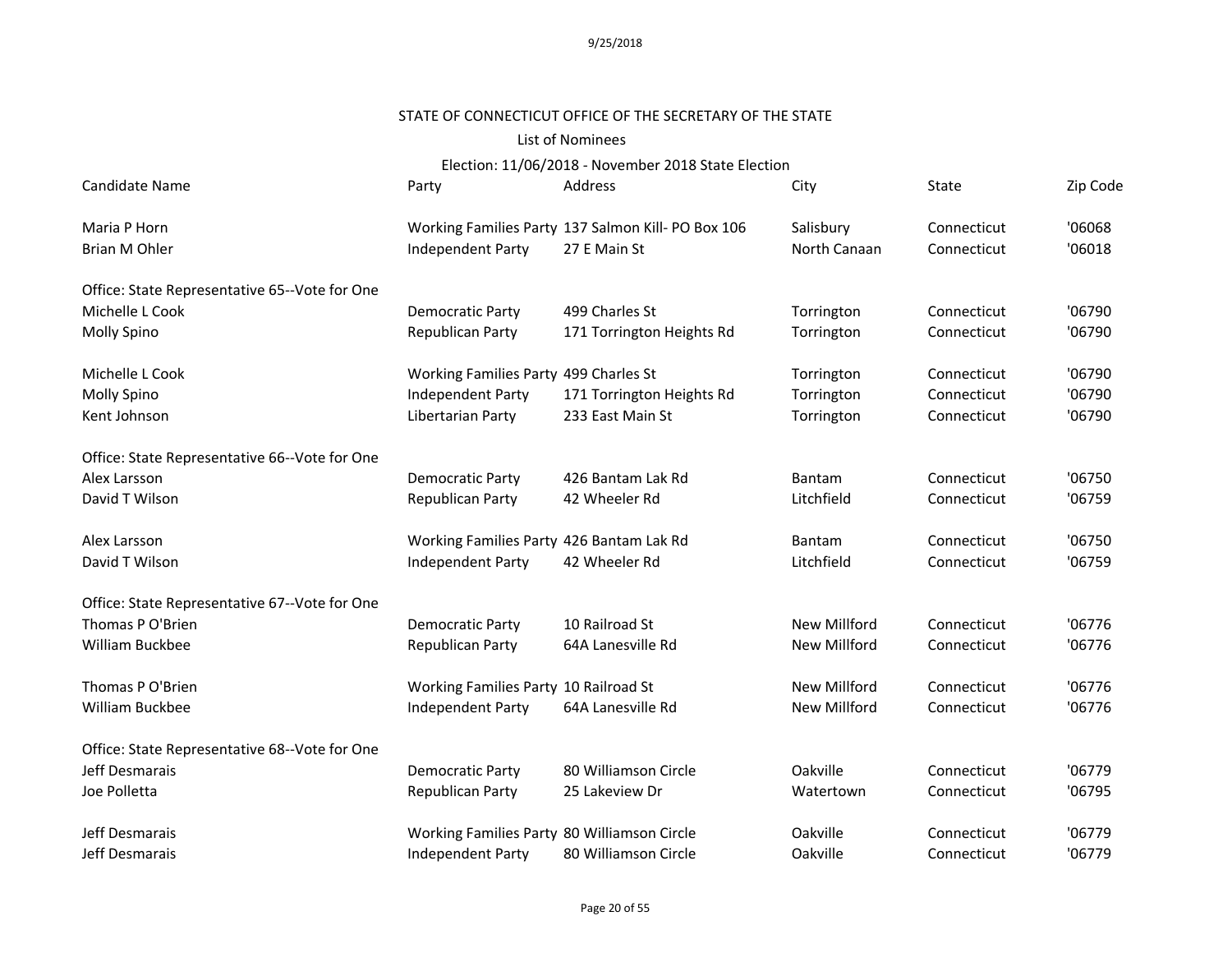# STATE OF CONNECTICUT OFFICE OF THE SECRETARY OF THE STATE

### List of Nominees

Election: 11/06/2018 - November 2018 State Election

| Candidate Name                                | Party                                  | Address                 | City       | State       | Zip Code |
|-----------------------------------------------|----------------------------------------|-------------------------|------------|-------------|----------|
| Office: State Representative 69--Vote for One |                                        |                         |            |             |          |
| Greg Cava                                     | Democratic Party                       | 73 Southbury Rd         | Roxbury    | Connecticut | '06783   |
| Arthur O'Neill                                | Republican Party                       | 617 Bucks Hill Rd       | Southbury  | Connecticut | '06488   |
| Greg Cava                                     | Working Families Party 73 Southbury Rd |                         | Roxbury    | Connecticut | '06783   |
| Office: State Representative 70--Vote for One |                                        |                         |            |             |          |
| Rosa Rebimbas                                 | Republican Party                       | 54 Woodlawn Ave         | Naugatuck  | Connecticut | '06770   |
| Office: State Representative 71--Vote for One |                                        |                         |            |             |          |
| Stephen R Ferrucci III                        | Democratic Party                       | 3 Yale Ave              | Middlebury | Connecticut | '06762   |
| Anthony J D'Amelio                            | Republican Party                       | 64 Wellington Ave       | Waterbury  | Connecticut | '06708   |
| Danielle N. Albert                            | Independent Party                      | 93 Kelsey St            | Waterbury  | Connecticut | '06706   |
| Office: State Representative 72--Vote for One |                                        |                         |            |             |          |
| Larry B Butler                                | Democratic Party                       | 70 Blackman Rd          | Waterbury  | Connecticut | '06704   |
| Michael N Cervellino III                      | Republican Party                       | 286 Fieldwood Rd        | Waterbury  | Connecticut | '06704   |
| Michael N Cervellino III                      | Independent Party                      | 286 Fieldwood Rd        | Waterbury  | Connecticut | '06704   |
| Office: State Representative 73--Vote for One |                                        |                         |            |             |          |
| Ronald A Napoli Jr                            | Democratic Party                       | 334 Gaylord Dr          | Waterbury  | Connecticut | '06708   |
| Steven R Giacomi                              | Republican Party                       | 30 Regency Hill         | Waterbury  | Connecticut | '06708   |
| Ronald A Napoli Jr                            | Working Families Party 334 Gaylord Dr  |                         | Waterbury  | Connecticut | '06708   |
| Steven R Giacomi                              | Independent Party                      | 30 Regency Hill         | Waterbury  | Connecticut | '06708   |
| Office: State Representative 74--Vote of One  |                                        |                         |            |             |          |
| Wendy M Tyson-Wood                            | Democratic Party                       | 329 Schraftts Drive-306 | Waterbury  | Connecticut | '06705   |
| <b>Stephanie Cummings</b>                     | Republican Party                       | 66 Fleetwood Dr         | Waterbury  | Connecticut | '06706   |
| <b>Stephanie Cummings</b>                     | Independent Party                      | 66 Fleetwood Dr         | Waterbury  | Connecticut | '06706   |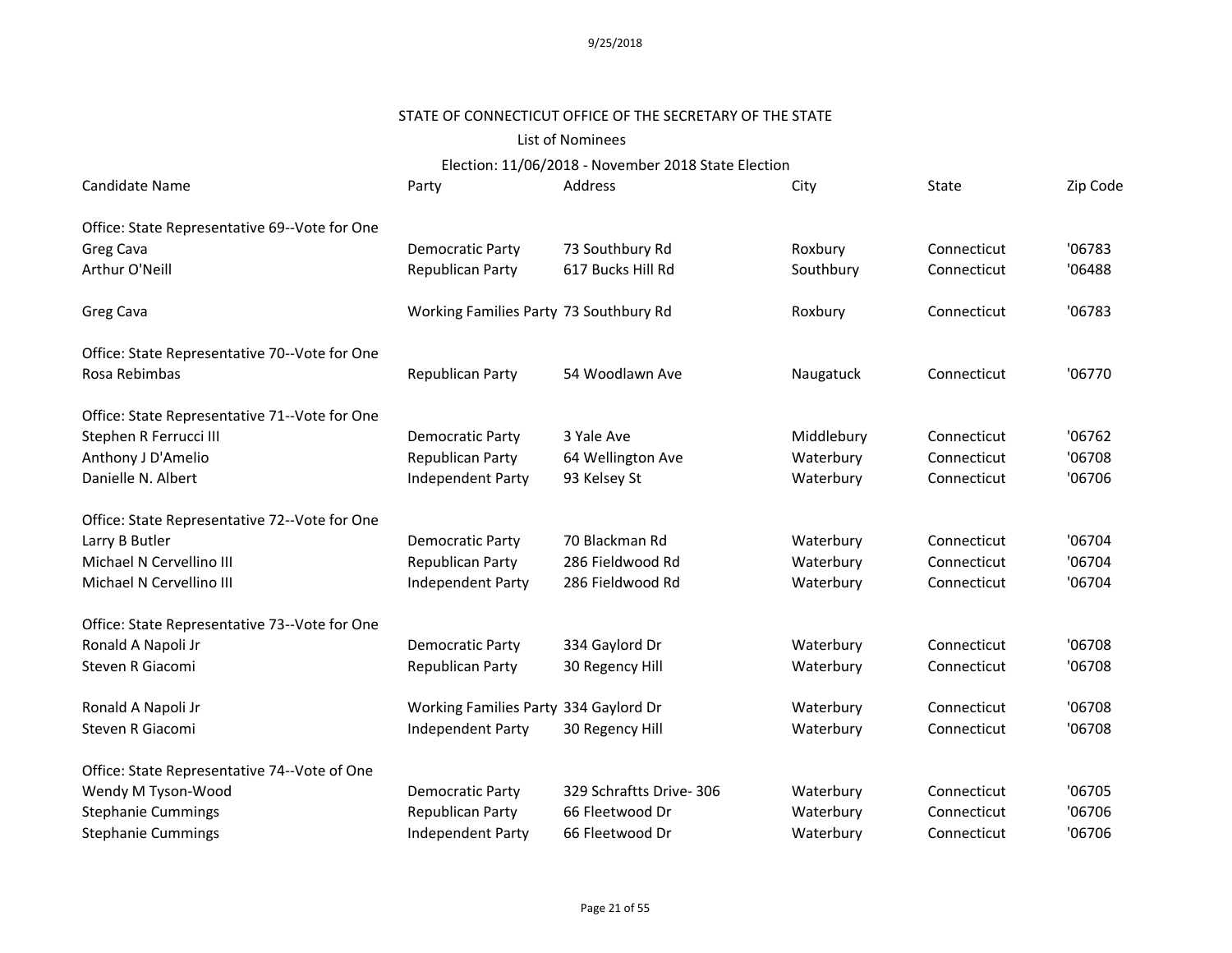#### STATE OF CONNECTICUT OFFICE OF THE SECRETARY OF THE STATE

### List of Nominees

# Election: 11/06/2018 - November 2018 State Election

| <b>Candidate Name</b>                         | Party                        | Address             | City           | State       | Zip Code |
|-----------------------------------------------|------------------------------|---------------------|----------------|-------------|----------|
| Office: State Representative 75--Vote for One |                              |                     |                |             |          |
| Geraldo C Reyes Jr                            | Democratic Party             | 30 Madison St       | Waterbury      | Connecticut | '06706   |
| <b>Ted Derouin</b>                            | Independent Party            | 34 Piedmont St      | Waterbury      | Connecticut | '06706   |
| Office: State Representative 76--Vote for One |                              |                     |                |             |          |
| Paul Honig                                    | <b>Democratic Party</b>      | 71 Town Line Rd     | Harwinton      | Connecticut | '06791   |
| John Piscopo                                  | Republican Party             | 50 Judson St        | Thomaston      | Connecticut | '06787   |
| Office: State Representative 77--Vote for One |                              |                     |                |             |          |
| Kevin Fuller                                  | Democratic Party             | 65 lvy Dr           | <b>Bristol</b> | Connecticut | '06010   |
| Cara C Pavalock-D'Amato                       | Republican Party             | 182 Rossi Dr        | <b>Bristol</b> | Connecticut | '06010   |
| Cara C Pavalock-D'Amato                       | Independent Party            | 182 Rossi Dr        | <b>Bristol</b> | Connecticut | '06010   |
| Office: State Representative 78--Vote for One |                              |                     |                |             |          |
| Allen Marko                                   | <b>Democratic Party</b>      | 41 Peppermint Lane  | <b>Bristol</b> | Connecticut | '06010   |
| <b>Whit Betts</b>                             | Republican Party             | 1924 Perkins St     | <b>Bristol</b> | Connecticut | '06010   |
| <b>Whit Betts</b>                             | Independent Party            | 1924 Perkins St     | <b>Bristol</b> | Connecticut | '06010   |
| Office: State Representative 79--Vote for One |                              |                     |                |             |          |
| Christopher Ziogas                            | Democratic Party             | 32 Woodland St      | <b>Bristol</b> | Connecticut | '06010   |
| David Rackliffe                               | Republican Party             | 730 Lake Ave        | <b>Bristol</b> | Connecticut | '06010   |
| David Rackliffe                               | Independent Party            | 730 Lake Ave        | <b>Bristol</b> | Connecticut | '06010   |
| Office: State Representative 80--Vote for One |                              |                     |                |             |          |
| David Borzellino                              | <b>Democratic Party</b>      | 88 South Colman Rd  | Wolcott        | Connecticut | '06716   |
| Gale L Mastrofrancesco                        | Republican Party             | 216 Spindle Hill Rd | Wolcott        | Connecticut | '06716   |
| Gale L Mastrofrancesco                        | Independent Party            | 216 Spindle Hill Rd | Wolcott        | Connecticut | '06716   |
| Benjamin Taylor Conroy                        | <b>Petitioning Candidate</b> | 5 Grandview St      | Wolcott        | Connecticut | '06716   |
|                                               |                              |                     |                |             |          |

Office: State Representative 81--Vote for One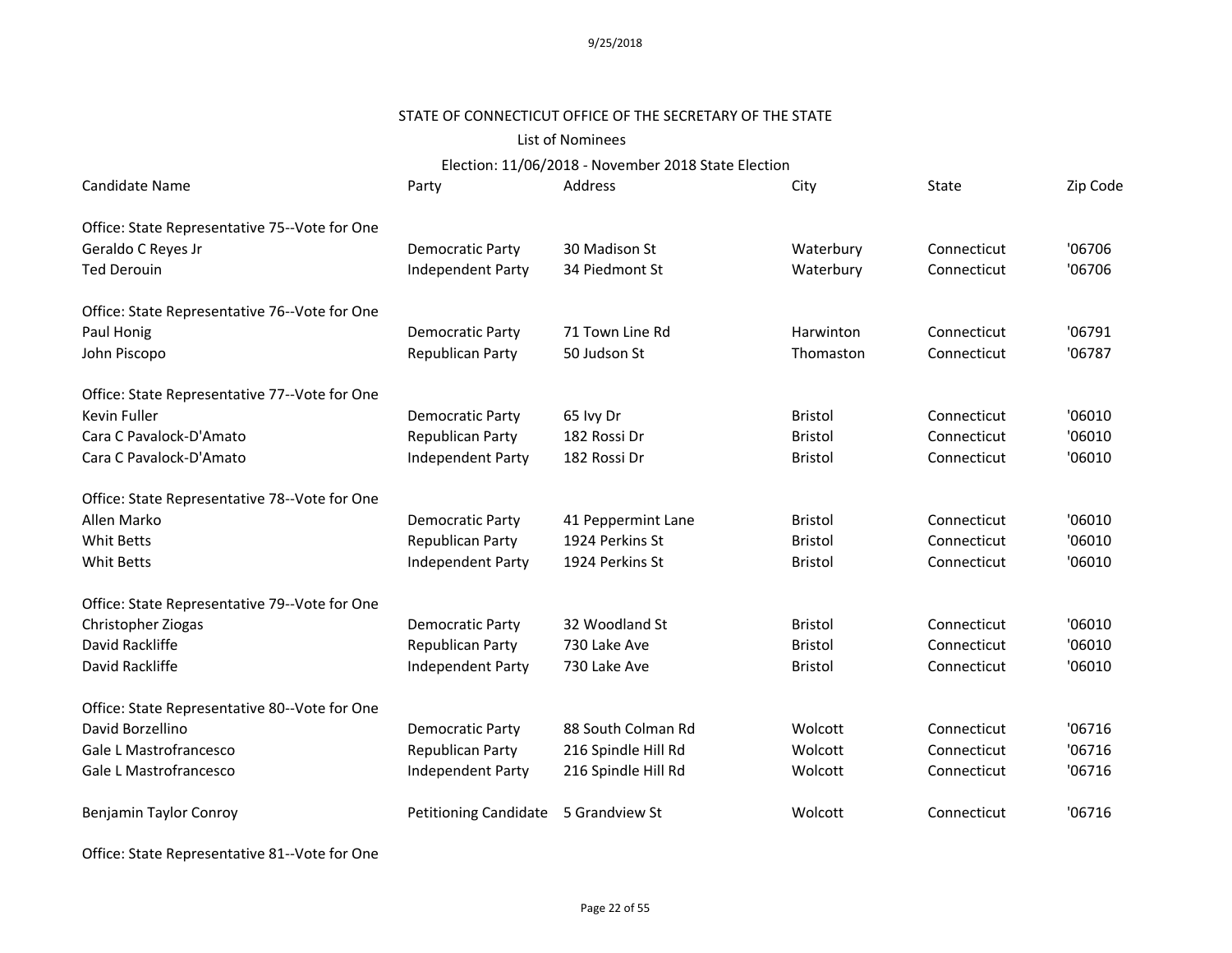# STATE OF CONNECTICUT OFFICE OF THE SECRETARY OF THE STATE

### List of Nominees

| Candidate Name                                | Party                                      | Address               | City           | <b>State</b> | Zip Code |
|-----------------------------------------------|--------------------------------------------|-----------------------|----------------|--------------|----------|
| <b>Ryan Rogers</b>                            | <b>Democratic Party</b>                    | 216 Old Turnpike Rd   | Southington    | Connecticut  | '06489   |
| John Fusco                                    | Republican Party                           | 178 West Center St    | Southington    | Connecticut  | '06489   |
| <b>Ryan Rogers</b>                            | Working Families Party 216 Old Turnpike Rd |                       | Southington    | Connecticut  | '06489   |
| John Fusco                                    | Independent Party                          | 178 West Center St    | Southington    | Connecticut  | '06489   |
| Office: State Representative 82--Vote for One |                                            |                       |                |              |          |
| Emil "Buddy" Altobello                        | Democratic Party                           | 55 Preston Dr         | Meriden        | Connecticut  | '06450   |
| Ernestine Holloway                            | Republican Party                           | 300 Britannia St- #72 | Meriden        | Connecticut  | '06450   |
| Office: State Representative 83--Vote for One |                                            |                       |                |              |          |
| <b>Catherine F Abercrombie</b>                | Democratic Party                           | 230 Westfort Dr       | Meriden        | Connecticut  | '06451   |
| Lou Arata                                     | <b>Republican Party</b>                    | 750 Allen Ave         | Meriden        | Connecticut  | '06451   |
| Lou Arata                                     | Independent Party                          | 750 Allen Ave         | Meriden        | Connecticut  | '06451   |
| Roger P Misbach                               | Libertarian Party                          | 45 Sorries Court      | Meriden        | Connecticut  | '06451   |
| Office: State Representative 84--Vote for One |                                            |                       |                |              |          |
| Hilda E Santiago                              | <b>Democratic Party</b>                    | 86 South Ave          | Meriden        | Connecticut  | '06451   |
| Office: State Representative 85--Vote for One |                                            |                       |                |              |          |
| Mary M Mushinsky                              | <b>Democratic Party</b>                    | 188 South Cherry St   | Wallingford    | Connecticut  | '06492   |
| Don Crouch                                    | Republican Party                           | 5 Lincoln Ave         | Wallingford    | Connecticut  | '06492   |
| Mary M Mushinsky                              | Working Families Party 188 South Cherry St |                       | Wallingford    | Connecticut  | '06492   |
| Don Crouch                                    | <b>Independent Party</b>                   | 5 Lincoln Ave         | Wallingford    | Connecticut  | '06492   |
| Office: State Representative 86--Vote for One |                                            |                       |                |              |          |
| Vincent J Mase Sr                             | <b>Democratic Party</b>                    | 3 Gail Dr             | Northford      | Connecticut  | '06472   |
| Vincent J Candelora                           | Republican Party                           | 405 Sea Hill Rd       | North Branford | Connecticut  | '06471   |
| Vincent J Candelora                           | <b>Independent Party</b>                   | 405 Sea Hill Rd       | North Branford | Connecticut  | '06471   |
| Colin C Souney                                | <b>Green Party</b>                         | 70 Wauwinet Trail     | Guilford       | Connecticut  | '06437   |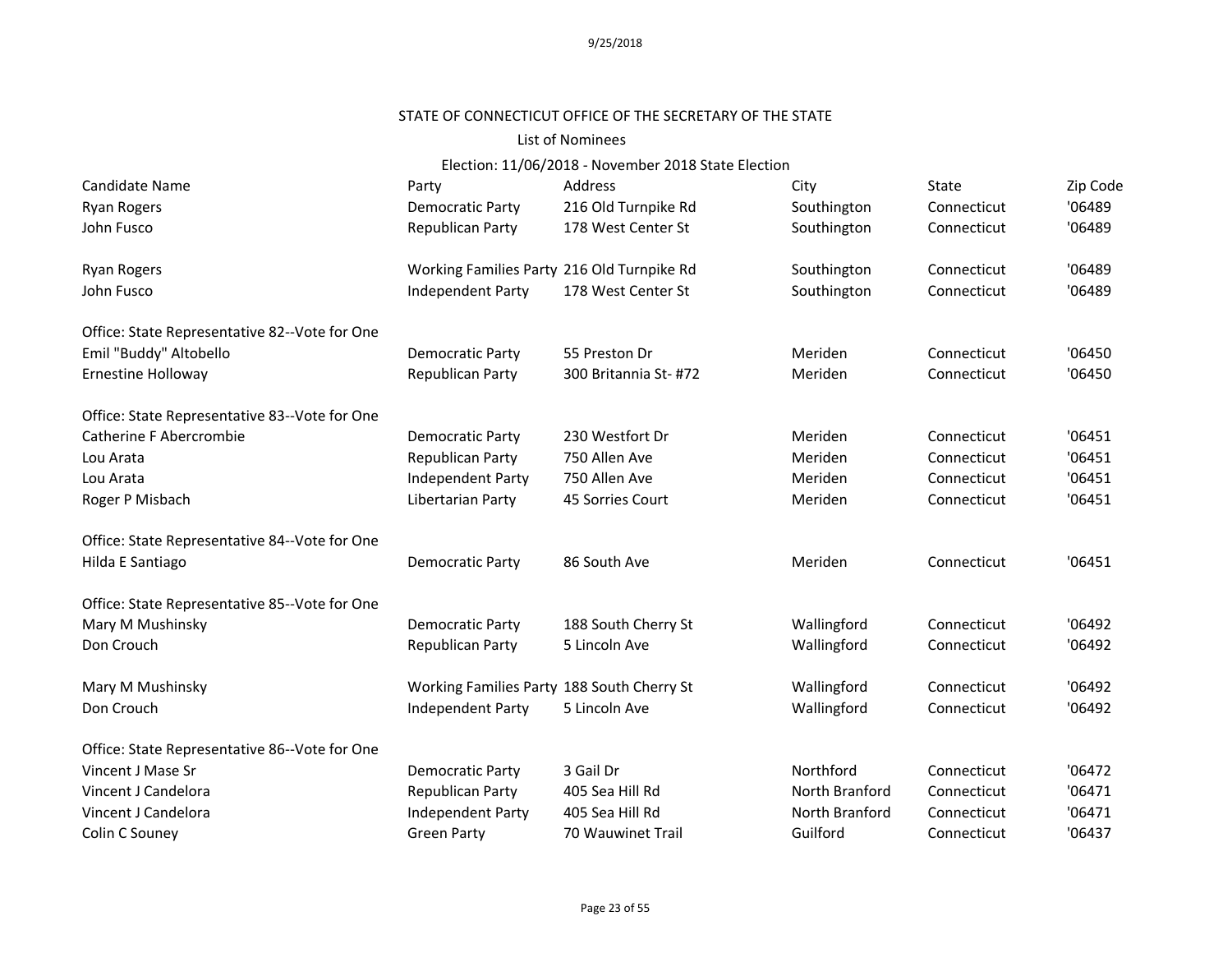# STATE OF CONNECTICUT OFFICE OF THE SECRETARY OF THE STATE

# List of Nominees

| Candidate Name                                | Party                                  | Address             | City        | State       | Zip Code |
|-----------------------------------------------|----------------------------------------|---------------------|-------------|-------------|----------|
| Office: State Representative 87--Vote for One |                                        |                     |             |             |          |
| Theresa Ranciato-Viele                        | Democratic Party                       | 100 Bassett Rd      | North Haven | Connecticut | '06473   |
| David W Yaccarino                             | Republican Party                       | 1804 Hartford Tpke  | North Haven | Connecticut | '06473   |
| David W Yaccarino                             | Independent Party                      | 1804 Hartford Tpke  | North Haven | Connecticut | '06473   |
| Office: State Representative 88--Vote for One |                                        |                     |             |             |          |
| Josh Elliott                                  | <b>Democratic Party</b>                | 59 MacArthur Dr     | Hamden      | Connecticut | '06518   |
| Debra Rigney                                  | Republican Party                       | 164 Broadway        | Hamden      | Connecticut | '06518   |
| Josh Elliott                                  | Working Families Party 59 MacArthur Dr |                     | Hamden      | Connecticut | '06518   |
| Office: State Representative 89--Vote for One |                                        |                     |             |             |          |
| Anne Harrigan                                 | <b>Democratic Party</b>                | 720 Ward Lane       | Cheshire    | Connecticut | '06410   |
| Lezlye W Zupkus                               | <b>Republican Party</b>                | 38 Colonial Dr      | Prospect    | Connecticut | '06712   |
| Lezlye W Zupkus                               | <b>Independent Party</b>               | 38 Colonial Dr      | Prospect    | Connecticut | '06712   |
| Office: State Representative 90--Vote for One |                                        |                     |             |             |          |
| Daniel Fontaine                               | <b>Democratic Party</b>                | 2 Martin Trail      | Wallingford | Connecticut | '06492   |
| Craig Fishbein                                | Republican Party                       | 179 Grieb Rd        | Wallingford | Connecticut | '06492   |
| Daniel Fontaine                               | Working Families Party 2 Martin Trail  |                     | Wallingford | Connecticut | '06492   |
| Craig Fishbein                                | Independent Party                      | 179 Grieb Rd        | Wallingford | Connecticut | '06492   |
| Office: State Representative 91--Vote for One |                                        |                     |             |             |          |
| Michael D'Agostino                            | <b>Democratic Party</b>                | 575 Ridge Rd        | Hamden      | Connecticut | '06517   |
| Gary J Walsh                                  | Libertarian Party                      | 85 Main St          | Hamden      | Connecticut | '06514   |
| Office: State Representative 92--Vote for One |                                        |                     |             |             |          |
| Pat Dillon                                    | <b>Democratic Party</b>                | 68 West Rock Ave    | New Haven   | Connecticut | '06515   |
| Joshua Alan Rose                              | Republican Party                       | 414 Winthrop Ave-#3 | New Haven   | Connecticut | '06511   |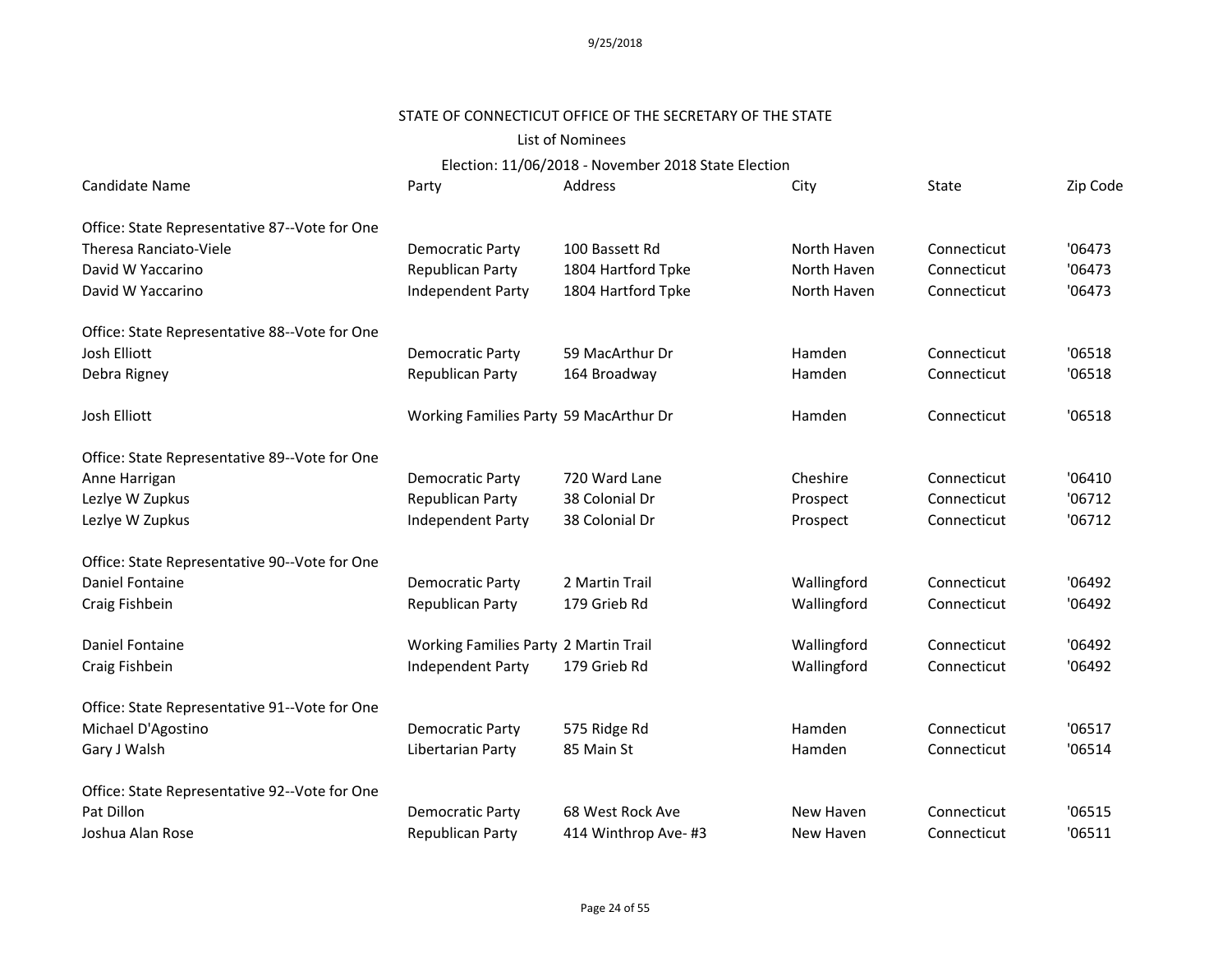### STATE OF CONNECTICUT OFFICE OF THE SECRETARY OF THE STATE

### List of Nominees

| Candidate Name                                | Party                                   | Address                 | City      | State       | Zip Code |
|-----------------------------------------------|-----------------------------------------|-------------------------|-----------|-------------|----------|
| Pat Dillon                                    | Working Families Party 68 West Rock Ave |                         | New Haven | Connecticut | '06515   |
| Wayne A Jackson                               | Petitioning Candidate 96 Fowler St      |                         | New Haven | Connecticut | '06515   |
| Office: State Representative 93--Vote for One |                                         |                         |           |             |          |
| <b>Toni Walker</b>                            | <b>Democratic Party</b>                 | 1643 Ella T Grasso Blvd | New Haven | Connecticut | '06511   |
| <b>Grant Richardson</b>                       | Republican Party                        | 248 York St             | New Haven | Connecticut | '06511   |
| Office: State Representative 94--Vote for One |                                         |                         |           |             |          |
| Robyn Porter                                  | Democratic Party                        | 99 Division St          | New Haven | Connecticut | '06511   |
| Jordan A Grode                                | Republican Party                        | 130 Prospect St         | New Haven | Connecticut | '06511   |
| Robyn Porter                                  | Working Families Party 99 Division St   |                         | New Haven | Connecticut | '06511   |
| Office: State Representative 95--Vote for One |                                         |                         |           |             |          |
| Juan Candelaria                               | Democratic Party                        | 34 Sixth St             | New Haven | Connecticut | '06519   |
| John Carlson                                  | Republican Party                        | 291 Greenwich Ave       | New Haven | Connecticut | '06519   |
| Office: State Representative 96--Vote for One |                                         |                         |           |             |          |
| <b>Roland Lemar</b>                           | <b>Democratic Party</b>                 | 552 Chapel St           | New Haven | Connecticut | '06511   |
| Eric Michael Mastroianni Sr                   | Republican Party                        | 1552 State St           | New Haven | Connecticut | '06511   |
| Roland Lemar                                  | Working Families Party 552 Chapel St    |                         | New Haven | Connecticut | '06511   |
| Office: State Representative 97--Vote for One |                                         |                         |           |             |          |
| Alphonse Paolillo Jr                          | <b>Democratic Party</b>                 | 151 Huntington Rd       | New Haven | Connecticut | '06512   |
| Joshua W Van Hoesen                           | Republican Party                        | 50 Morris Causeway      | New Haven | Connecticut | '06512   |
| Office: State Representative 98--Vote for One |                                         |                         |           |             |          |
| Sean Scanlon                                  | <b>Democratic Party</b>                 | 405 North River St      | Guilford  | Connecticut | '06437   |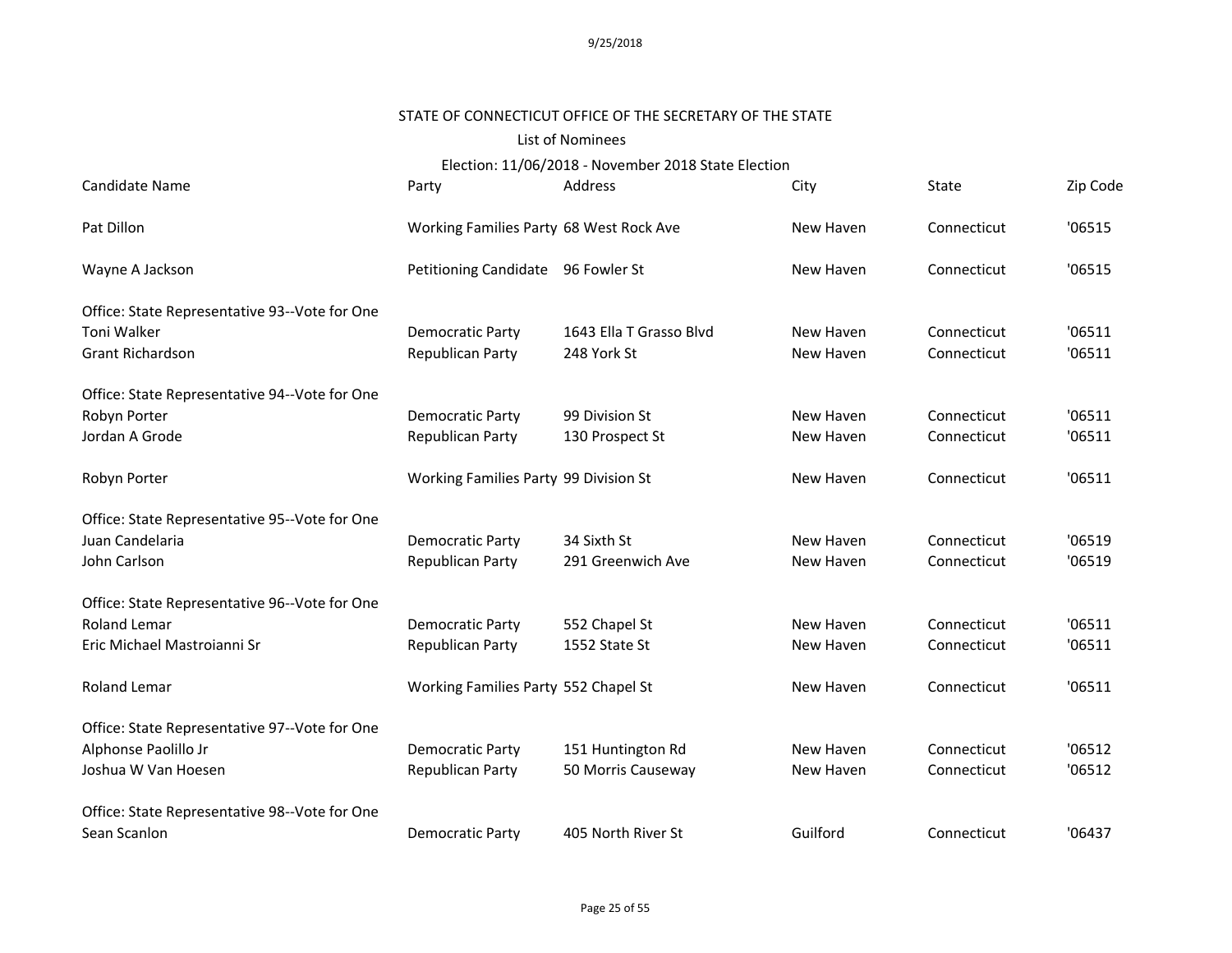# STATE OF CONNECTICUT OFFICE OF THE SECRETARY OF THE STATE

### List of Nominees

Election: 11/06/2018 - November 2018 State Election

| Candidate Name                                 | Party                                     | Address             | City            | State       | Zip Code |
|------------------------------------------------|-------------------------------------------|---------------------|-----------------|-------------|----------|
| Sean Scanlon                                   | Working Families Party 405 North River St |                     | Guilford        | Connecticut | '06437   |
| Office: State Representative 99--Vote for One  |                                           |                     |                 |             |          |
| James M Albis                                  | Democratic Party                          | 55 Sharon Dr        | East Haven      | Connecticut | '06512   |
| <b>Robert M Parente</b>                        | Republican Party                          | 7 Farm River Rd     | East Haven      | Connecticut | '06512   |
| James M Albis                                  | Working Families Party 55 Sharon Dr       |                     | East Haven      | Connecticut | '06512   |
| <b>Robert M Parente</b>                        | Independent Party                         | 7 Farm River Rd     | East Haven      | Connecticut | '06512   |
| Office: State Representative 100--Vote for One |                                           |                     |                 |             |          |
| Quentin W Phipps                               | Democratic Party                          | 424 High St-Apt 1   | Middletown      | Connecticut | '06457   |
| Anthony Gennaro                                | Republican Party                          | 684 Laurel Grove Rd | Middletown      | Connecticut | '06457   |
| Quentin W Phipps                               | Working Families Party 424 High St- Apt 1 |                     | Middletown      | Connecticut | '06457   |
| Office: State Representative 101--Vote for One |                                           |                     |                 |             |          |
| John-Michael Parker                            | Democratic Party                          | 36B Wall St         | Madison         | Connecticut | '06443   |
| Noreen Kokoruda                                | Republican Party                          | 85 Liberty St       | Madison         | Connecticut | '06443   |
| Noreen Kokoruda                                | Independent Party                         | 85 Liberty St       | Madison         | Connecticut | '06443   |
| Office: State Representative 102--Vote for One |                                           |                     |                 |             |          |
| Robin E Comey                                  | Democratic Party                          | 109 Shore Dr        | <b>Branford</b> | Connecticut | '06405   |
| Robert Imperato                                | Republican Party                          | 17 Nicole Rd        | <b>Branford</b> | Connecticut | '06405   |
| Robin E Comey                                  | Working Families Party 109 Shore Dr       |                     | <b>Branford</b> | Connecticut | '06405   |
| Robert Imperato                                | Independent Party                         | 17 Nicole Rd        | <b>Branford</b> | Connecticut | '06405   |
| Office: State Representative 103--Vote for One |                                           |                     |                 |             |          |
| Liz Linehan                                    | Democratic Party                          | 405 Sycamore Lane   | Cheshire        | Connecticut | '06410   |
| Diane Pagano                                   | Republican Party                          | 48 Walnut St        | Cheshire        | Connecticut | '06410   |
| Diane Pagano                                   | Independent Party                         | 48 Walnut St        | Cheshire        | Connecticut | '06410   |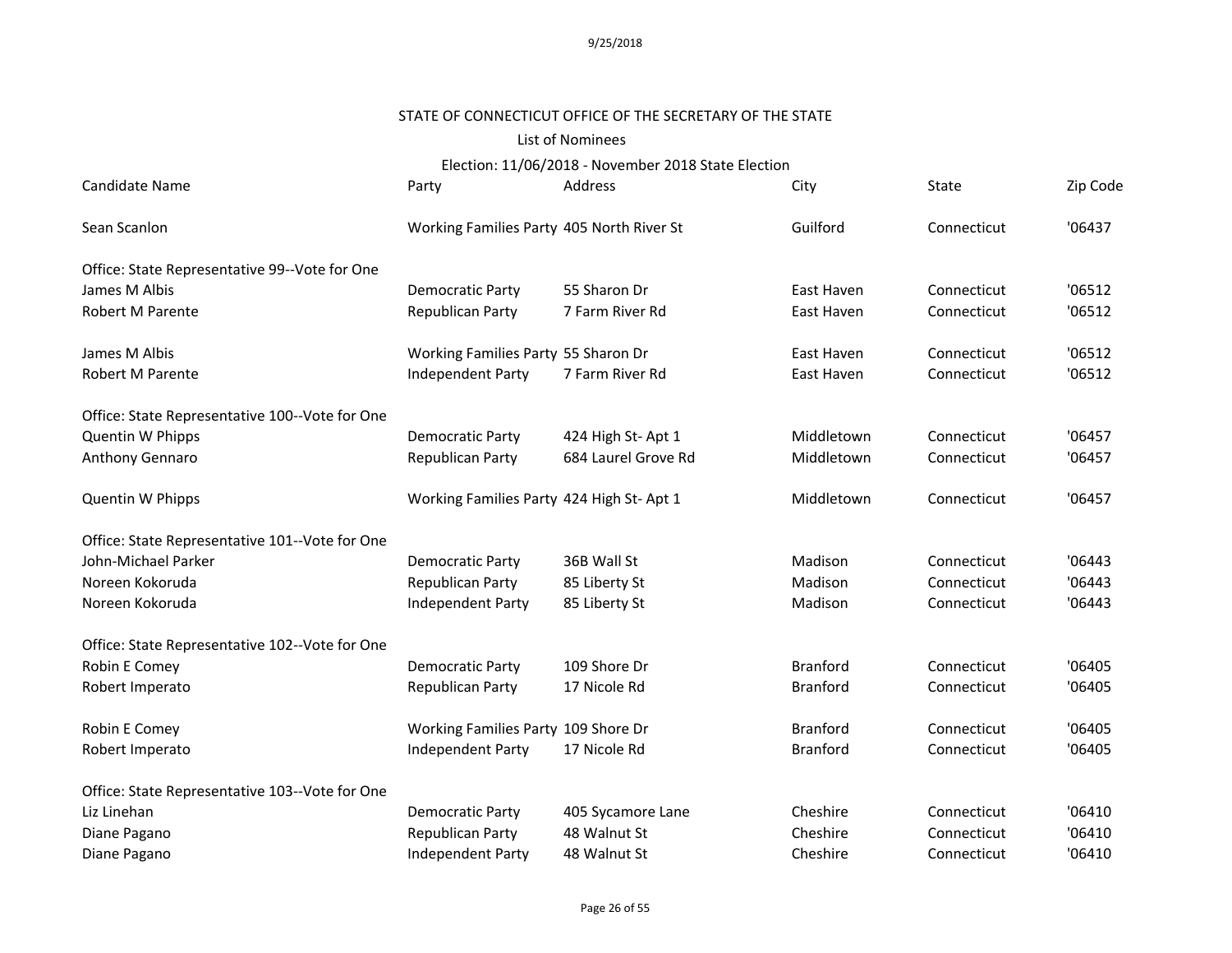# STATE OF CONNECTICUT OFFICE OF THE SECRETARY OF THE STATE

### List of Nominees

| Candidate Name                                 | Party                                     | Address               | City                | State       | Zip Code |
|------------------------------------------------|-------------------------------------------|-----------------------|---------------------|-------------|----------|
| Office: State Representative 104--Vote for One |                                           |                       |                     |             |          |
| Kara Rochelle                                  | Democratic Party                          | 127 Park Ave          | Derby               | Connecticut | '06418   |
| Joseph Jaumann                                 | Republican Party                          | 183 Wakelee Ave       | Ansonia             | Connecticut | '06401   |
| Kara Rochelle                                  | Working Families Party 127 Park Ave       |                       | Derby               | Connecticut | '06418   |
| Joseph Jaumann                                 | Independent Party                         | 183 Wakelee Ave       | Ansonia             | Connecticut | '06401   |
| Office: State Representative 105--Vote for One |                                           |                       |                     |             |          |
| Kevin McDuffie                                 | Democratic Party                          | 2 Haley Ridge Rd      | <b>Beacon Falls</b> | Connecticut | '06403   |
| Nicole Klarides-Ditria                         | Republican Party                          | 23 Osprey Dr          | Seymour             | Connecticut | '06483   |
| Nicole Klarides-Ditria                         | Independent Party                         | 23 Osprey Dr          | Seymour             | Connecticut | '06483   |
| Office: State Representative 106--Vote for One |                                           |                       |                     |             |          |
| Rebekah Harriman-Stites                        | Democratic Party                          | 5 Sealand Dr          | Newtown             | Connecticut | '06470   |
| Mitch Bolinsky                                 | Republican Party                          | 3 Wiley Lane          | Newtown             | Connecticut | '06470   |
| <b>Rebekah Harriman-Stites</b>                 | Working Families Party 5 Sealand Dr       |                       | Newtown             | Connecticut | '06470   |
| Office: State Representative 107--Vote for One |                                           |                       |                     |             |          |
| Daniel Pearson                                 | Democratic Party                          | 5 Nabby Rd-Apt 3      | <b>Brookfield</b>   | Connecticut | '06804   |
| <b>Stephen G Harding</b>                       | Republican Party                          | 21 Brookfield Meadows | <b>Brookfield</b>   | Connecticut | '06804   |
| <b>Stephen G Harding</b>                       | Independent Party                         | 21 Brookfield Meadows | <b>Brookfield</b>   | Connecticut | '06804   |
| Office: State Representative 108--Vote for One |                                           |                       |                     |             |          |
| <b>Richard A Smith</b>                         | Republican Party                          | 25 Jeremy Dr          | New Fairfield       | Connecticut | '06812   |
| Office: State Representative 109--Vote for One |                                           |                       |                     |             |          |
| David Arconti Jr                               | <b>Democratic Party</b>                   | 141 Great Plain Rd    | Danbury             | Connecticut | '06811   |
| Veasna Roeun                                   | Republican Party                          | 17 Valley View Dr     | Danbury             | Connecticut | '06810   |
| David Arconti Jr                               | Working Families Party 141 Great Plain Rd |                       | Danbury             | Connecticut | '06811   |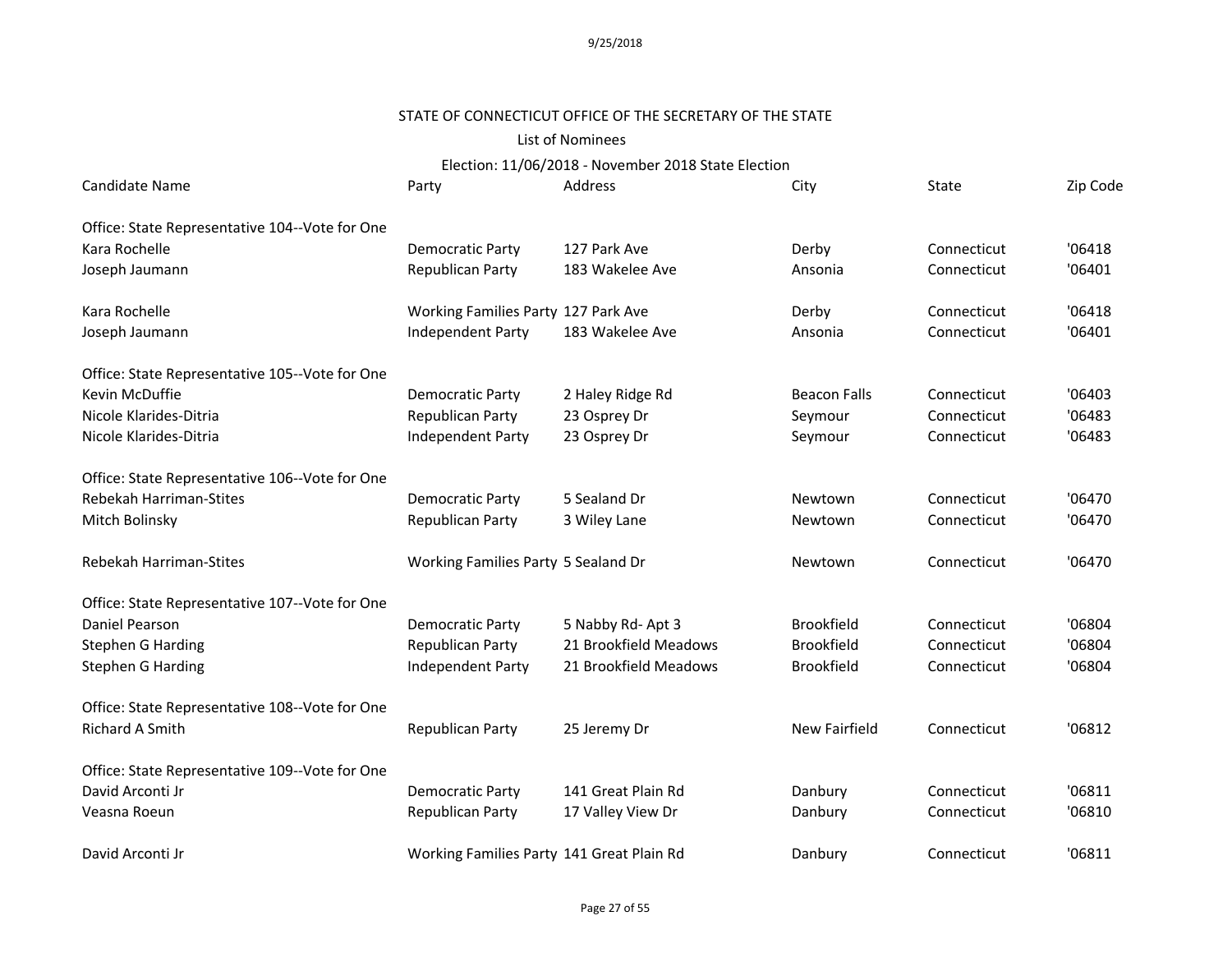# STATE OF CONNECTICUT OFFICE OF THE SECRETARY OF THE STATE

### List of Nominees

| Candidate Name                                 | Party                                  | Address              | City       | State       | Zip Code |
|------------------------------------------------|----------------------------------------|----------------------|------------|-------------|----------|
| Veasna Roeun                                   | Independent Party                      | 17 Valley View Dr    | Danbury    | Connecticut | '06810   |
| Office: State Representative 110--Vote for One |                                        |                      |            |             |          |
| <b>Bob Godfrey</b>                             | Democratic Party                       | 13 Stillman Ave      | Danbury    | Connecticut | '06810   |
| Erin M Domenech                                | Republican Party                       | 14 South St- Unit 42 | Danbury    | Connecticut | '06810   |
| <b>Bob Godfrey</b>                             | Working Families Party 13 Stillman Ave |                      | Danbury    | Connecticut | '06810   |
| Erin M Domenech                                | Independent Party                      | 14 South St- Unit 42 | Danbury    | Connecticut | '06810   |
| Office: State Representative 111--Vote for One |                                        |                      |            |             |          |
| Aimee Berger-Girvalo                           | Democratic Party                       | 389 Bennetts Farm Rd | Ridgefield | Connecticut | '06877   |
| John H Frey                                    | Republican Party                       | 193 Wilton Road West | Wilton     | Connecticut | '06897   |
| John H Frey                                    | Independent Party                      | 193 Wilton Road West | Wilton     | Connecticut | '06897   |
| Office: State Representative 112--Vote for One |                                        |                      |            |             |          |
| JP Sredzinski                                  | Republican Party                       | 280 Shelton Rd       | Monroe     | Connecticut | '06468   |
| JP Sredzinski                                  | Independent Party                      | 280 Shelton Rd       | Monroe     | Connecticut | '06468   |
| Office: State Representative 113--Vote for One |                                        |                      |            |             |          |
| <b>Elaine Matto</b>                            | Democratic Party                       | 88 Audubon Lane      | Shelton    | Connecticut | '06484   |
| Jason Perillo                                  | Republican Party                       | 454 Coram Ave        | Shelton    | Connecticut | '06484   |
| Office: State Representative 114--Vote for One |                                        |                      |            |             |          |
| Mary Welander                                  | <b>Democratic Party</b>                | 377 Dogwood Rd       | Orange     | Connecticut | '06477   |
| <b>Themis Klarides</b>                         | Republican Party                       | 23 East Court        | Derby      | Connecticut | '06418   |
| Mary Welander                                  | Working Families Party 377 Dogwood Rd  |                      | Orange     | Connecticut | '06477   |
| <b>Themis Klarides</b>                         | Independent Party                      | 23 East Court        | Derby      | Connecticut | '06418   |
| Office: State Representative 115--Vote for One |                                        |                      |            |             |          |
| Dorinda Borer                                  | Democratic Party                       | 821 West Main St     | West Haven | Connecticut | '06516   |
| Lynne A Schlosser                              | Republican Party                       | 105 West Walk        | West Haven | Connecticut | '06516   |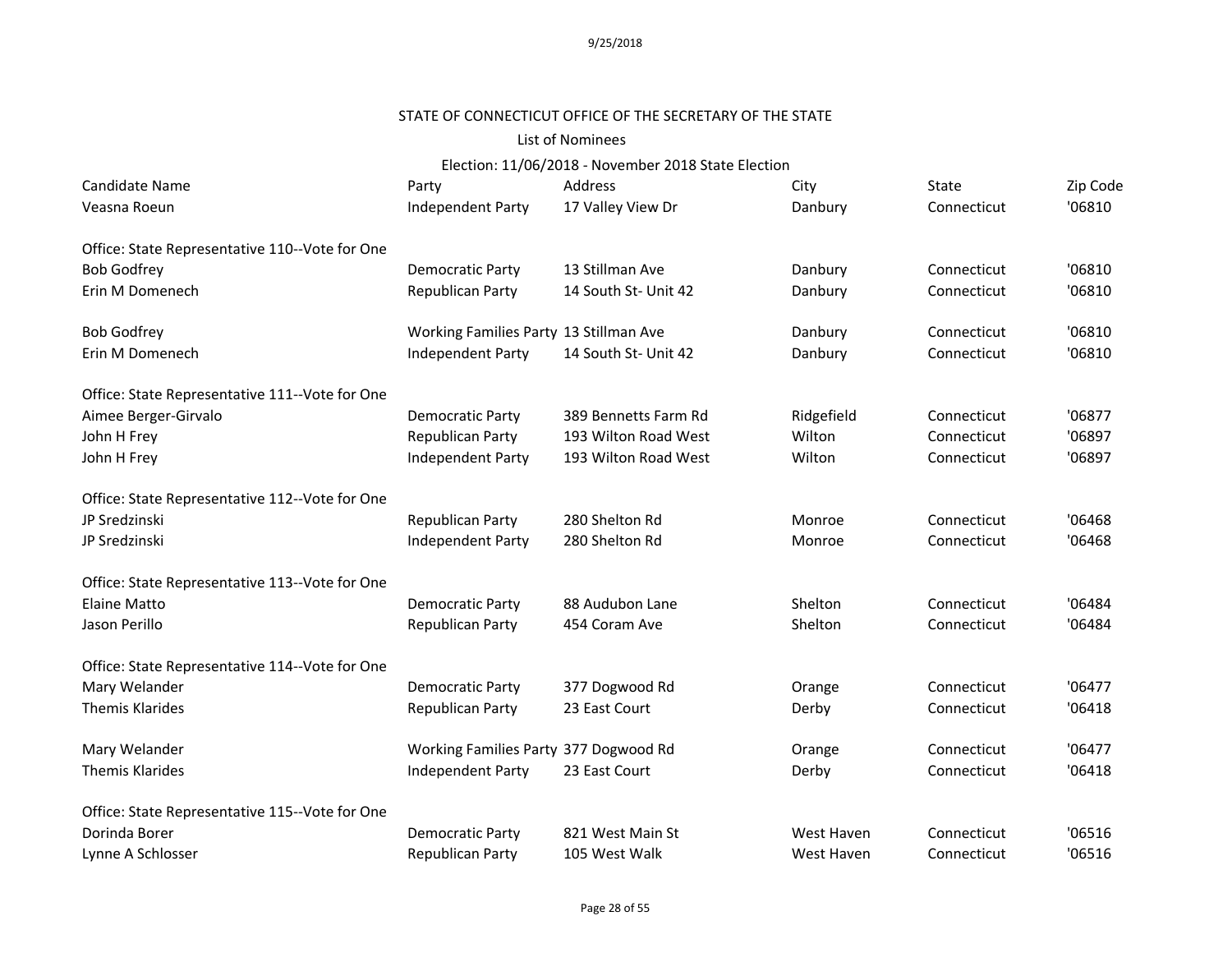# STATE OF CONNECTICUT OFFICE OF THE SECRETARY OF THE STATE

### List of Nominees

Election: 11/06/2018 - November 2018 State Election

| Candidate Name                                 | Party                                    | Address                   | City       | State       | Zip Code |
|------------------------------------------------|------------------------------------------|---------------------------|------------|-------------|----------|
| Dorinda Borer                                  | Working Families Party 821 West Main St  |                           | West Haven | Connecticut | '06516   |
| Office: State Representative 116--Vote for One |                                          |                           |            |             |          |
| Richard D DePalma                              | Republican Party                         | 231 Daxtona St            | West Haven | Connecticut | '06516   |
| Michael A Dimassa                              | Democratic Party                         | 136 Putney Dr             | West Haven | Connecticut | '06516   |
| Michael A Dimassa                              | Working Families Party 136 Putney Dr     |                           | West Haven | Connecticut | '06516   |
| Office: State Representative 117--Vote for One |                                          |                           |            |             |          |
| Cindy Wolfe Boynton                            | Democratic Party                         | 26 Burwell Ave            | Milford    | Connecticut | '06460   |
| Charles J Ferraro                              | Republican Party                         | 13 Twin Circle            | West Haven | Connecticut | '06516   |
| Cindy Wolfe Boynton                            | Working Families Party 26 Burwell Ave    |                           | Milford    | Connecticut | '06460   |
| Charles J Ferraro                              | Independent Party                        | 13 Twin Circle            | West Haven | Connecticut | '06516   |
| Office: State Representative 118--Vote for One |                                          |                           |            |             |          |
| Kim Rose                                       | <b>Democratic Party</b>                  | 292 Naugatuck             | Milford    | Connecticut | '06460   |
| Connie Jagodzinski                             | Republican Party                         | 27 Berkley Terrace        | Milford    | Connecticut | '06460   |
| Kim Rose                                       | Independent Party                        | 292 Naugatuck             | Milford    | Connecticut | '06460   |
| Office: State Representative 119--Vote for One |                                          |                           |            |             |          |
| <b>Ellen Beatty</b>                            | Democratic Party                         | 194 Cintennial Dr         | Milford    | Connecticut | '06460   |
| Kathy Kennedy                                  | Republican Party                         | 265 New Haven Ave- Unit 1 | Milford    | Connecticut | '06460   |
| <b>Ellen Beatty</b>                            | Working Families Party 194 Cintennial Dr |                           | Milford    | Connecticut | '06460   |
| Office: State Representative 120--Vote for One |                                          |                           |            |             |          |
| Philip Young                                   | <b>Democratic Party</b>                  | 88 Wood Ave               | Stratford  | Connecticut | '06614   |
| Jim Feehan                                     | Republican Party                         | 930 Beaver Dam Rd         | Stratford  | Connecticut | '06614   |
| Jim Feehan                                     | Independent Party                        | 930 Beaver Dam Rd         | Stratford  | Connecticut | '06614   |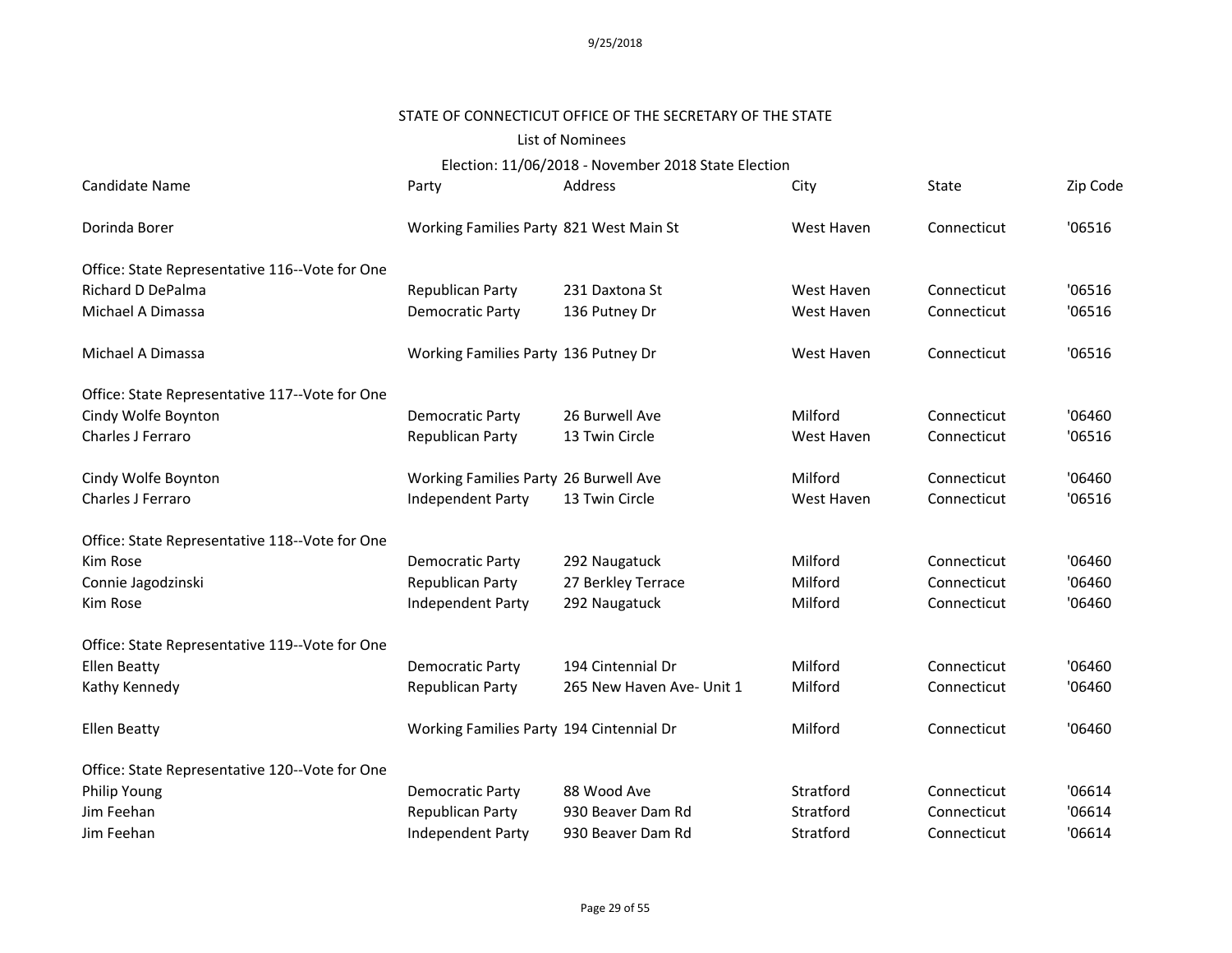#### STATE OF CONNECTICUT OFFICE OF THE SECRETARY OF THE STATE

### List of Nominees

# Election: 11/06/2018 - November 2018 State Election

| Candidate Name                                 | Party                                    | Address                | City       | State       | Zip Code |
|------------------------------------------------|------------------------------------------|------------------------|------------|-------------|----------|
| Prez Palmer                                    | Petitioning Candidate 44 Curtis Place    |                        | Stratford  | Connecticut | '06614   |
| Office: State Representative 121--Vote for One |                                          |                        |            |             |          |
| Joseph P Gresko                                | <b>Democratic Party</b>                  | 284 Mary Ave           | Stratford  | Connecticut | '06614   |
| Robert B Mitchell                              | Republican Party                         | 274 Second Ave         | Stratford  | Connecticut | '06615   |
| Robert B Mitchell                              | Independent Party                        | 274 Second Ave         | Stratford  | Connecticut | '06615   |
| Office: State Representative 122--Vote for One |                                          |                        |            |             |          |
| Jose F Goncalves                               | Democratic Party                         | 556 Longhill Ave       | Shelton    | Connecticut | '06484   |
| <b>Ben McGorty</b>                             | Republican Party                         | 30 Wigwam Dr           | Shelton    | Connecticut | '06484   |
| Office: State Representative 123--Vote for One |                                          |                        |            |             |          |
| Sujata Gadkar-Wilcox                           | <b>Democratic Party</b>                  | 36 Overlook Place      | Trumbull   | Connecticut | '06611   |
| David J Rutigliano                             | Republican Party                         | 52 Stemway Rd          | Trumbull   | Connecticut | '06611   |
| Sujata Gadkar-Wilcox                           | Working Families Party 36 Overlook Place |                        | Trumbull   | Connecticut | '06611   |
| David J Rutigliano                             | Independent Party                        | 52 Stemway Rd          | Trumbull   | Connecticut | '06611   |
| Office: State Representative 124--Vote for One |                                          |                        |            |             |          |
| Andre F Baker Jr                               | <b>Democratic Party</b>                  | 985 Stratford Ave      | Bridgeport | Connecticut | '06607   |
| Jose L Quiroga                                 | <b>Republican Party</b>                  | 730 Palisades Ave- H-1 | Bridgeport | Connecticut | '06610   |
| Office: State Representative 125--Vote for One |                                          |                        |            |             |          |
| Ross Tartell                                   | <b>Democratic Party</b>                  | 116 Washington Post Dr | Wilton     | Connecticut | '06897   |
| Tom O'Dea                                      | Republican Party                         | 37 Holly Rd            | New Canaan | Connecticut | '06840   |
| Office: State Representative 126--Vote for One |                                          |                        |            |             |          |
| Charlie Stallworth                             | <b>Democratic Party</b>                  | 35 Wickliffe Circle    | Bridgeport | Connecticut | '06606   |
| Manuel Bataguas                                | <b>Republican Party</b>                  | 36 Chatham Terrace     | Bridgeport | Connecticut | '06606   |

Office: State Representative 127--Vote for One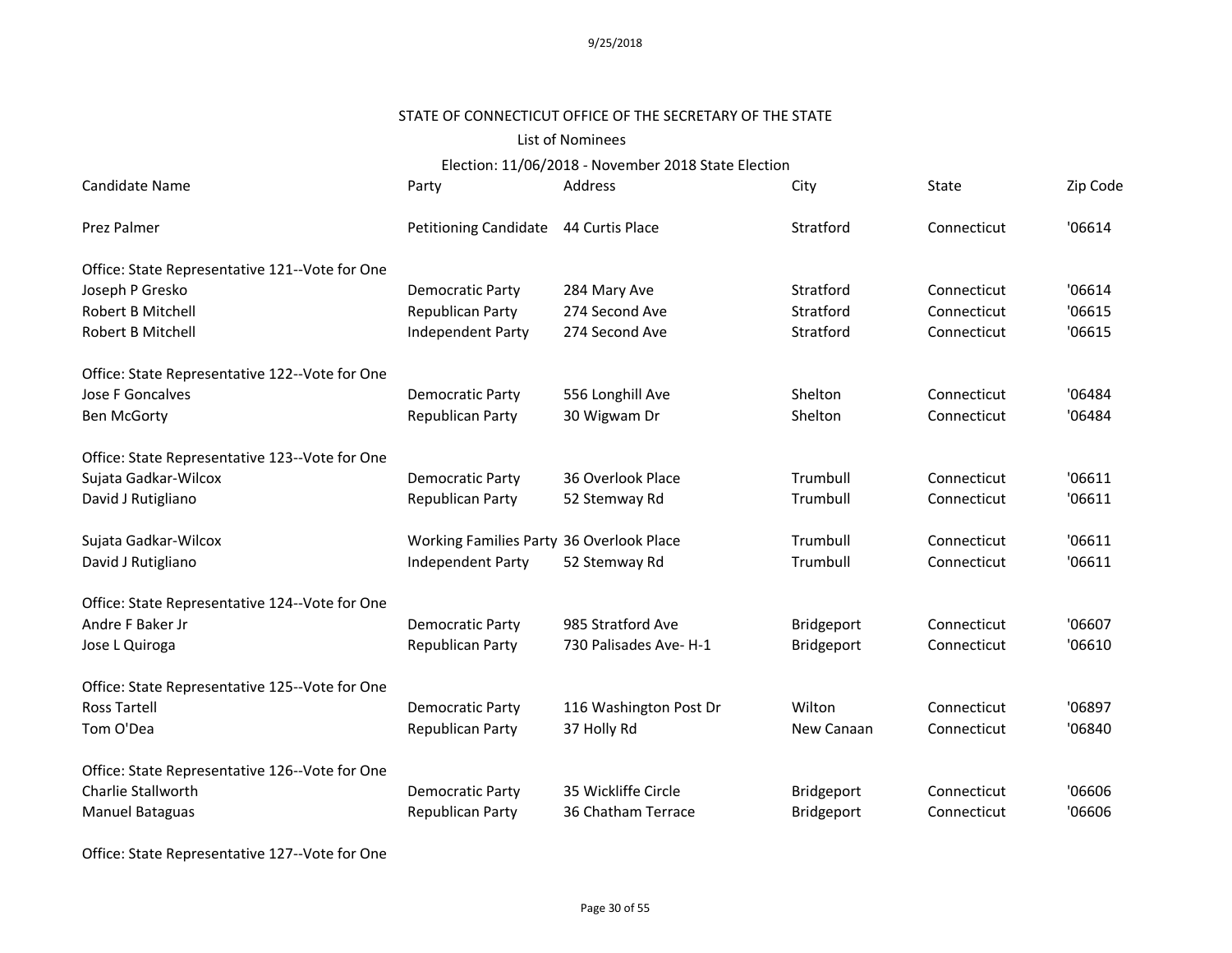#### STATE OF CONNECTICUT OFFICE OF THE SECRETARY OF THE STATE

### List of Nominees

| Candidate Name                                 | Party                                    | Address                 | City       | <b>State</b> | Zip Code |
|------------------------------------------------|------------------------------------------|-------------------------|------------|--------------|----------|
| John (Jack) F Hennessy                         | Democratic Party                         | 556 Savoy St            | Bridgeport | Connecticut  | '06606   |
| Peter Perillo                                  | Republican Party                         | 2625 Park Ave- Unit 1-D | Bridgeport | Connecticut  | '06604   |
| John (Jack) F Hennessy                         | Working Families Party 556 Savoy St      |                         | Bridgeport | Connecticut  | '06606   |
| Office: State Representative 128--Vote for One |                                          |                         |            |              |          |
| Christopher Rosario                            | <b>Democratic Party</b>                  | 195 French St           | Bridgeport | Connecticut  | '06606   |
| Ethan Book                                     | Republican Party                         | 144 Coleman St          | Bridgeport | Connecticut  | '06604   |
| Office: State Representative 129--Vote for One |                                          |                         |            |              |          |
| <b>Steven Stafstrom</b>                        | Democratic Party                         | 120 Sailors Lane        | Bridgeport | Connecticut  | '06605   |
| Vallorie L Clark                               | Republican Party                         | 25 Cartright St-1-A     | Bridgeport | Connecticut  | '06604   |
| Office: State Representative 130--Vote for One |                                          |                         |            |              |          |
| Ezequiel Santiago                              | Democratic Party                         | 93 Burnham St           | Bridgeport | Connecticut  | '06604   |
| Terry A Sullivan                               | Republican Party                         | 113 Austin St           | Bridgeport | Connecticut  | '06604   |
| Office: State Representative 131--Vote for One |                                          |                         |            |              |          |
| James Kiochko                                  | <b>Democratic Party</b>                  | 1 Hickory Lane          | Oxford     | Connecticut  | '06478   |
| David K Labriola                               | Republican Party                         | 185 Riggs St            | Oxford     | Connecticut  | '06478   |
| Office: State Representative 132--Vote for One |                                          |                         |            |              |          |
| Caitlin Clarkson Pereira                       | <b>Democratic Party</b>                  | 1375 Pine Creek Rd      | Fairfield  | Connecticut  | '06824   |
| Brenda L Kupchick                              | Republican Party                         | 213 Farist Rd           | Fairfield  | Connecticut  | '06825   |
| Brenda L Kupchick                              | Independent Party                        | 213 Farist Rd           | Fairfield  | Connecticut  | '06825   |
| Office: State Representative 133--Vote for One |                                          |                         |            |              |          |
| Cristin McCarthy Vahey                         | <b>Democratic Party</b>                  | 1725 Melville Ave       | Fairfield  | Connecticut  | '06825   |
| Sally Connolly                                 | Republican Party                         | 682 Tunxis Hill Rd      | Fairfield  | Connecticut  | '06825   |
| Cristin McCarthy Vahey                         | Working Families Party 1725 Melville Ave |                         | Fairfield  | Connecticut  | '06825   |
| Sally Connolly                                 | Independent Party                        | 682 Tunxis Hill Rd      | Fairfield  | Connecticut  | '06825   |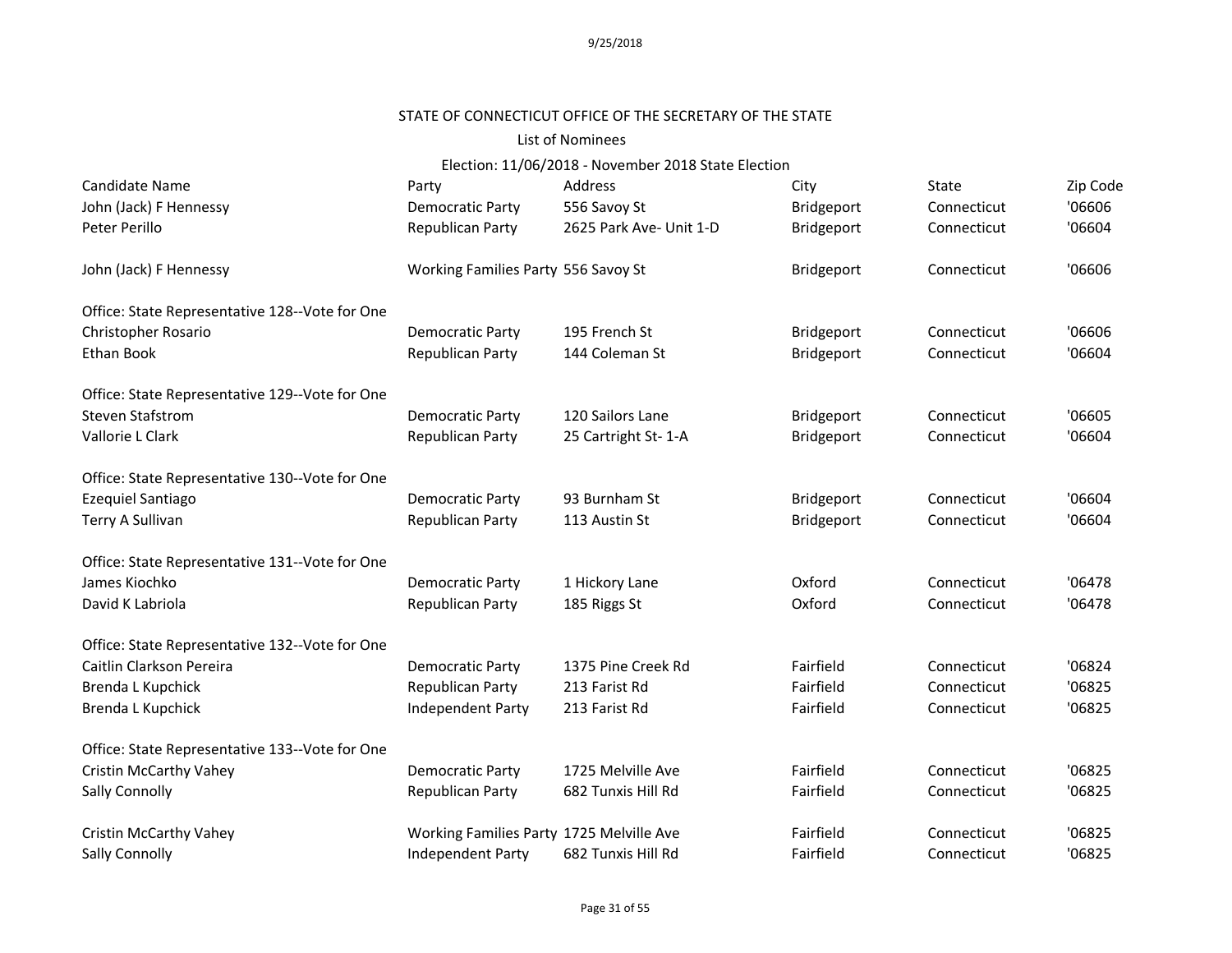#### STATE OF CONNECTICUT OFFICE OF THE SECRETARY OF THE STATE

# List of Nominees

| Candidate Name                                 | Party                                  | Address             | City           | State       | Zip Code |
|------------------------------------------------|----------------------------------------|---------------------|----------------|-------------|----------|
| Office: State Representative 134--Vote for One |                                        |                     |                |             |          |
| Ashley Gaudiano                                | <b>Democratic Party</b>                | 58 Chestnut Hill Rd | Trumbull       | Connecticut | '06611   |
| Laura M Devlin                                 | Republican Party                       | 85 Breff Lane       | Fairfield      | Connecticut | '06824   |
| Laura M Devlin                                 | Independent Party                      | 85 Breff Lane       | Fairfield      | Connecticut | '06824   |
| Office: State Representative 135--Vote for One |                                        |                     |                |             |          |
| Anne Hughes                                    | <b>Democratic Party</b>                | 67 North St         | Easton         | Connecticut | '06612   |
| <b>Adam Dunsby</b>                             | Republican Party                       | 65 Redding Rd       | Easton         | Connecticut | '06612   |
| Anne Hughes                                    | Working Families Party 67 North St     |                     | Easton         | Connecticut | '06612   |
| <b>Adam Dunsby</b>                             | Independent Party                      | 65 Redding Rd       | Easton         | Connecticut | '06612   |
| Michael Pitassi                                | <b>Green Party</b>                     | 29 Old Redding Rd   | Redding        | Connecticut | '06896   |
| Office: State Representative 136--Vote for One |                                        |                     |                |             |          |
| Jonathan Steinberg                             | <b>Democratic Party</b>                | 1 Bushy Ridge Rd    | Westport       | Connecticut | '06880   |
| Greg Kraut                                     | Republican Party                       | 60 Center St        | Westport       | Connecticut | '06880   |
| Greg Kraut                                     | Independent Party                      | 60 Center St        | Westport       | Connecticut | '06880   |
| Office: State Representative 137--Vote for One |                                        |                     |                |             |          |
| <b>Chris Perone</b>                            | <b>Democratic Party</b>                | 8 East Rocks Rd     | <b>Norwalk</b> | Connecticut | '06851   |
| Frank Page                                     | Republican Party                       | 4 Elm St            | Norwalk        | Connecticut | '06850   |
| Chris Perone                                   | Working Families Party 8 East Rocks Rd |                     | <b>Norwalk</b> | Connecticut | '06851   |
| Frank Page                                     | Independent Party                      | 4 Elm St            | Norwalk        | Connecticut | '06850   |
| Office: State Representative 138--Vote for One |                                        |                     |                |             |          |
| <b>Kenneth Gucker</b>                          | <b>Democratic Party</b>                | 89 Padanoram Rd     | Danbury        | Connecticut | '06814   |
| Michael S Ferguson                             | Republican Party                       | 4 Old Hayrake Rd    | Danbury        | Connecticut | '06811   |
| Kenneth Gucker                                 | Working Families Party 89 Padanoram Rd |                     | Danbury        | Connecticut | '06814   |
| Michael S Ferguson                             | Independent Party                      | 4 Old Hayrake Rd    | Danbury        | Connecticut | '06811   |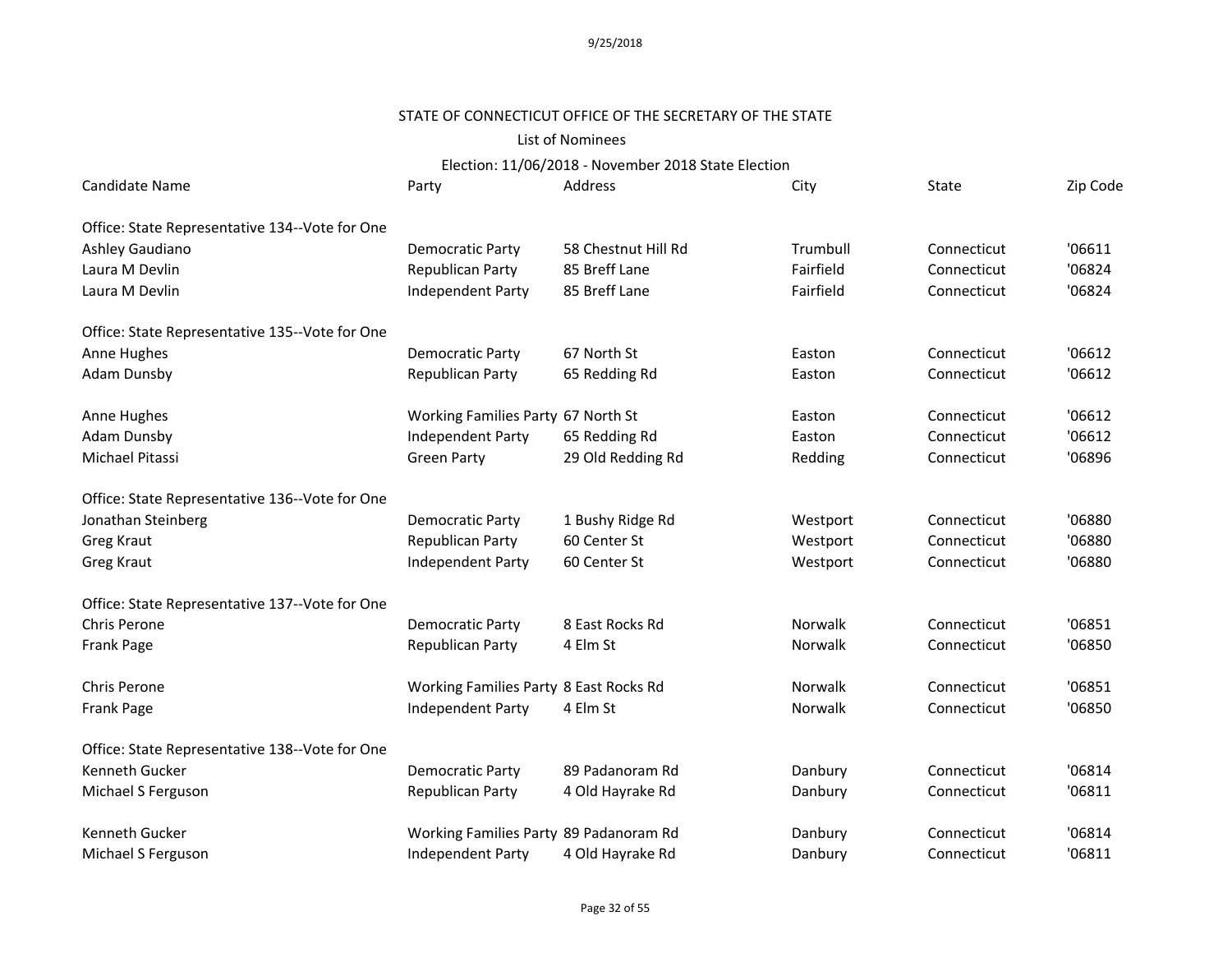#### STATE OF CONNECTICUT OFFICE OF THE SECRETARY OF THE STATE

# List of Nominees

| Candidate Name                                 | Party                                    | Address           | City       | State       | Zip Code |
|------------------------------------------------|------------------------------------------|-------------------|------------|-------------|----------|
| Office: State Representative 139--Vote for One |                                          |                   |            |             |          |
| Kevin Ryan                                     | Democratic Party                         | 21 Terrace Dr     | Oakdale    | Connecticut | '06370   |
| Nick DeLucia                                   | <b>Republican Party</b>                  | 11 Calkins Rd     | Norwich    | Connecticut | '06360   |
| Kevin Ryan                                     | Working Families Party 21 Terrace Dr     |                   | Oakdale    | Connecticut | '06370   |
| Nick DeLucia                                   | Independent Party                        | 11 Calkins Rd     | Norwich    | Connecticut | '06360   |
| Office: State Representative 140--Vote for One |                                          |                   |            |             |          |
| <b>Travis Simms</b>                            | Democratic Party                         | #43               | Norwalk    | Connecticut | '06854   |
| John J Flynn                                   | Republican Party                         | 27 Quintard Ave   | Norwalk    | Connecticut | '06854   |
| Colin Anthony Hosten                           | Working Families Party 28 Dock Rd        |                   | Norwalk    | Connecticut | '06854   |
| John J Flynn                                   | Independent Party                        | 27 Quintard Ave   | Norwalk    | Connecticut | '06854   |
| Office: State Representative 141--Vote for One |                                          |                   |            |             |          |
| <b>Terrie E Wood</b>                           | Republican Party                         | 50 St Nicholas Rd | Darien     | Connecticut | '06820   |
| Terrie E Wood                                  | Independent Party                        | 50 St Nicholas Rd | Darien     | Connecticut | '06820   |
| Office: State Representative 142--Vote for One |                                          |                   |            |             |          |
| Lucy Dathan                                    | Democratic Party                         | 950 Silvermine Rd | New Canaan | Connecticut | '06840   |
| Fred Wilms                                     | <b>Republican Party</b>                  | 6 Westview Lane   | Norwalk    | Connecticut | '06854   |
| Lucy Dathan                                    | Working Families Party 950 Silvermine Rd |                   | New Canaan | Connecticut | '06840   |
| Fred Wilms                                     | Independent Party                        | 6 Westview Lane   | Norwalk    | Connecticut | '06854   |
| Office: State Representative 143--Vote for One |                                          |                   |            |             |          |
| <b>Stephanie Thomas</b>                        | Democratic Party                         | 81 William St     | Norwalk    | Connecticut | '06851   |
| Gail Lavielle                                  | Republican Party                         | 109 Hickory Hill  | Wilton     | Connecticut | '06897   |
| <b>Stephanie Thomas</b>                        | Working Families Party 81 William St     |                   | Norwalk    | Connecticut | '06851   |
| <b>Gail Lavielle</b>                           | Independent Party                        | 109 Hickory Hill  | Wilton     | Connecticut | '06897   |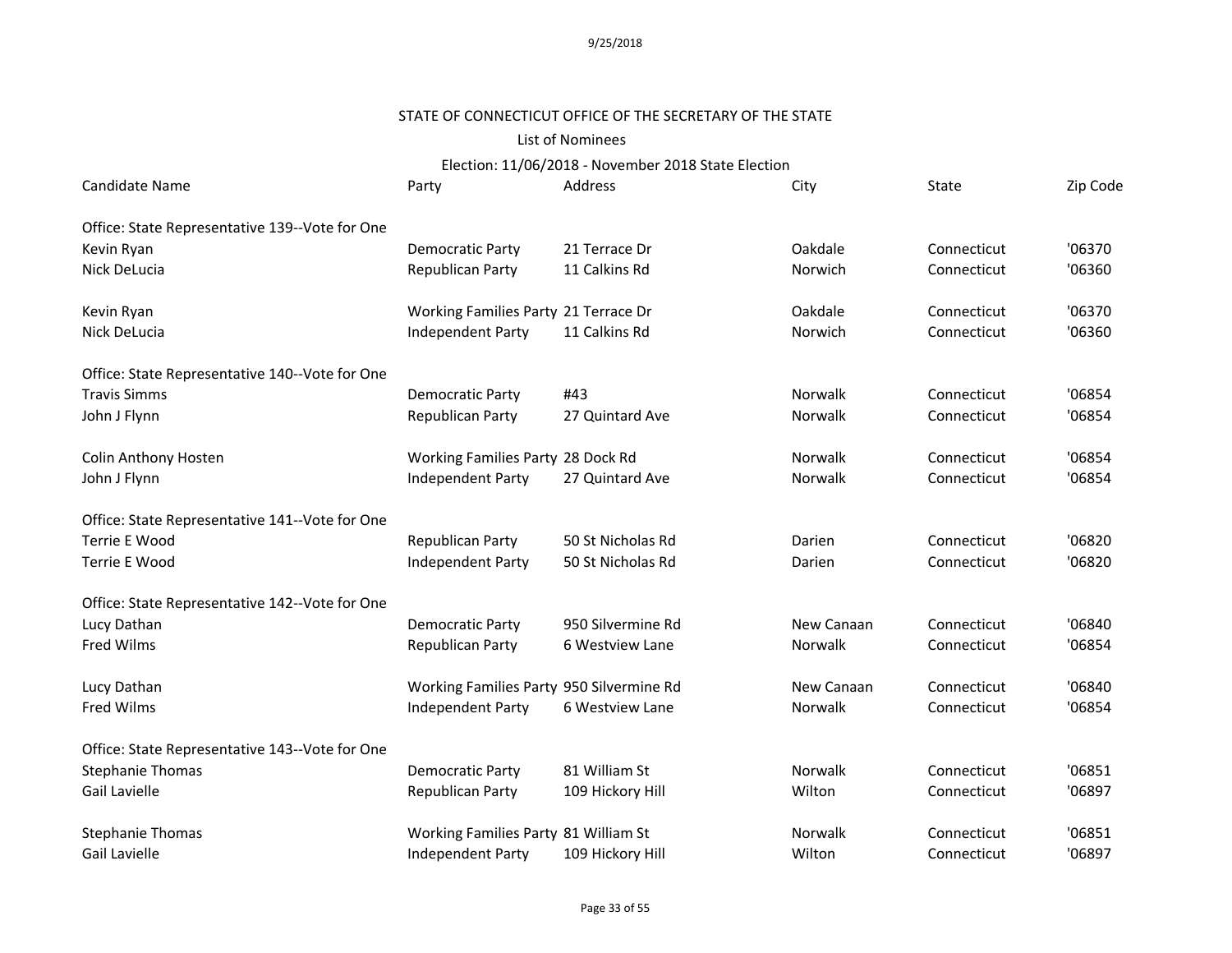# STATE OF CONNECTICUT OFFICE OF THE SECRETARY OF THE STATE

# List of Nominees

| <b>Candidate Name</b>                          | Party                   | Address                | City          | State       | Zip Code |
|------------------------------------------------|-------------------------|------------------------|---------------|-------------|----------|
| Office: State Representative 144--Vote for One |                         |                        |               |             |          |
| <b>Caroline Simmons</b>                        | Democratic Party        | 287 Bridge St          | Stamford      | Connecticut | '06906   |
| <b>Barry Michelson</b>                         | Republican Party        | 111 Idlewood Dr        | Stamford      | Connecticut | '06905   |
| Office: State Representative 145--Vote for One |                         |                        |               |             |          |
| Patricia Billie Miller                         | <b>Democratic Party</b> | 95 Liberty St- Unit A4 | Stamford      | Connecticut | '06902   |
| Fritz Blau                                     | Republican Party        | 18 Davenport Dr        | Stamford      | Connecticut | '06902   |
| Office: State Representative 146--Vote for One |                         |                        |               |             |          |
| David Michel                                   | Democratic Party        | 4 Rockledge Dr         | Stamford      | Connecticut | '06902   |
| Dan Pannone                                    | Republican Party        | 1515 Summer St         | Stamford      | Connecticut | '06905   |
| Office: State Representative 147--Vote for One |                         |                        |               |             |          |
| Anzelmo Graziosi                               | Republican Party        | 447 Westover Rd        | Stamford      | Connecticut | '06902   |
| Matt Blumenthal                                | <b>Democratic Party</b> | 965 Hope St- Apt 403   | Stamford      | Connecticut | '06907   |
| Anzelmo Graziosi                               | Independent Party       | 447 Westover Rd        | Stamford      | Connecticut | '06902   |
| Office: State Representative 148--Vote for One |                         |                        |               |             |          |
| Daniel J Fox                                   | <b>Democratic Party</b> | 28 Pierce Place        | Stamford      | Connecticut | '06906   |
| Philip Balestriere                             | Republican Party        | 20 Judy Lane           | Stamford      | Connecticut | '06906   |
| Office: State Representative 149--Vote for One |                         |                        |               |             |          |
| Livvy Floren                                   | <b>Republican Party</b> | 210 Round Hill Rd      | Greenwich     | Connecticut | '06831   |
| Office: State Representative 150--Vote for One |                         |                        |               |             |          |
| <b>Steve Meskers</b>                           | <b>Democratic Party</b> | 18 Lockwood Ave        | Old Greenwich | Connecticut | '06870   |
| Mike Bocchino                                  | Republican Party        | 7 Tingue St            | Greenwich     | Connecticut | '06830   |
| Mike Bocchino                                  | Independent Party       | 7 Tingue St            | Greenwich     | Connecticut | '06830   |
| Office: State Representative 151--Vote for One |                         |                        |               |             |          |
| Laura Kostin                                   | <b>Democratic Party</b> | 344 Cognewaugh Rd      | Cos Cob       | Connecticut | '06807   |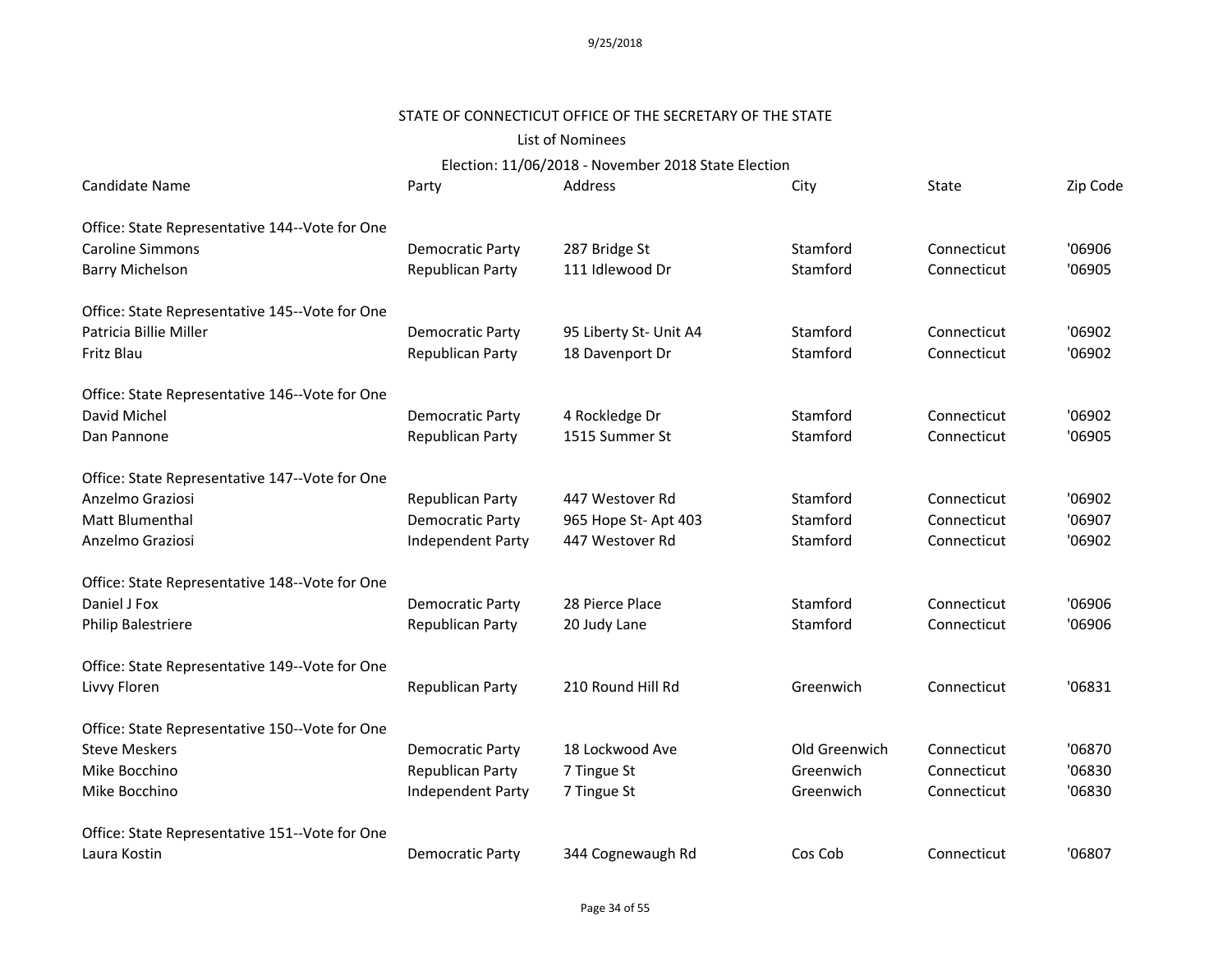# STATE OF CONNECTICUT OFFICE OF THE SECRETARY OF THE STATE

#### List of Nominees

| Candidate Name                               | Party                                      | <b>Address</b>              | City          | State       | Zip Code   |
|----------------------------------------------|--------------------------------------------|-----------------------------|---------------|-------------|------------|
| <b>Fred Camillo</b>                          | Republican Party                           | 35 MacArthur Dr             | Old Greenwich | Connecticut | '06870     |
| <b>Fred Camillo</b>                          | Independent Party                          | 35 MacArthur Dr             | Old Greenwich | Connecticut | '06870     |
| Office: Secretary of the State--Vote for One |                                            |                             |               |             |            |
| Denise W Merrill                             | <b>Democratic Party</b>                    | 135 Elizabeth St            | Hartford      | Connecticut | '06105     |
| Susan Chapman                                | <b>Republican Party</b>                    | PO Box 8186                 | New Fairfield | Connecticut | '06812     |
| Denise W Merrill                             | Working Families Party 135 Elizabeth St    |                             | Hartford      | Connecticut | '06105     |
| Susan Chapman                                | Independent Party                          | PO Box 8186                 | New Fairfield | Connecticut | '06812     |
| Heather Lynn Sylvestre Gwynn                 | Libertarian Party                          | 31 Fifth Ave                | <b>Baltic</b> | Connecticut | '06330     |
| S Michael DeRosa                             | <b>Green Party</b>                         | 48 Village Dr Apt 204       | Wethersfield  | Connecticut | 06109-1072 |
| Office: Treasurer--Vote for One              |                                            |                             |               |             |            |
| Shawn Wooden                                 | <b>Democratic Party</b>                    | 115 Scarborough St          | Hartford      | Connecticut | '06105     |
| <b>Thad Gray</b>                             | Republican Party                           | 117 Wells Hill Rd           | Lakeville     | Connecticut | '06039     |
| Shawn Wooden                                 | Working Families Party 115 Scarborough St  |                             | Hartford      | Connecticut | '06105     |
| Thad Gray                                    | Independent Party                          | 117 Wells Hill Rd           | Lakeville     | Connecticut | '06039     |
| Jesse Brohinsky                              | Libertarian Party                          | 3 Fullertown Rd             | <b>Baltic</b> | Connecticut | '06330     |
| Office: Comptroller--Vote for One            |                                            |                             |               |             |            |
| <b>Kurt Miller</b>                           | Republican Party                           | 18 Swan Ave                 | Seymour       | Connecticut | '06483     |
| Kevin Lembo                                  | <b>Democratic Party</b>                    | 11 Redcot Ln                | Guilford      | Connecticut | '06437     |
| Kevin Lembo                                  | Working Families Party 11 Redcot Ln        |                             | Guilford      | Connecticut | '06437     |
| <b>Kurt Miller</b>                           | Independent Party                          | 18 Swan Ave                 | Seymour       | Connecticut | '06483     |
| Paul Passarelli                              | Libertarian Party                          | 44 Ellen St                 | Norwalk       | Connecticut | '06851     |
| <b>Edward G Heflin</b>                       | <b>Green Party</b>                         | 152 East Putnam Ave Unit 13 | Cos Cob       | Connecticut | '06807     |
| Office: Attorney General--Vote for One       |                                            |                             |               |             |            |
| <b>William Tong</b>                          | <b>Democratic Party</b>                    | 99 Chestnut Hill Rd         | Stamford      | Connecticut | '06903     |
| Sue Hatfield                                 | Republican Party                           | 306 Wrights Crossing Rd     | Pomfret       | Connecticut | '06259     |
| <b>William Tong</b>                          | Working Families Party 99 Chestnut Hill Rd |                             | Stamford      | Connecticut | '06903     |
| Sue Hatfield                                 | <b>Independent Party</b>                   | 306 Wrights Crossing Rd     | Pomfret       | Connecticut | '06259     |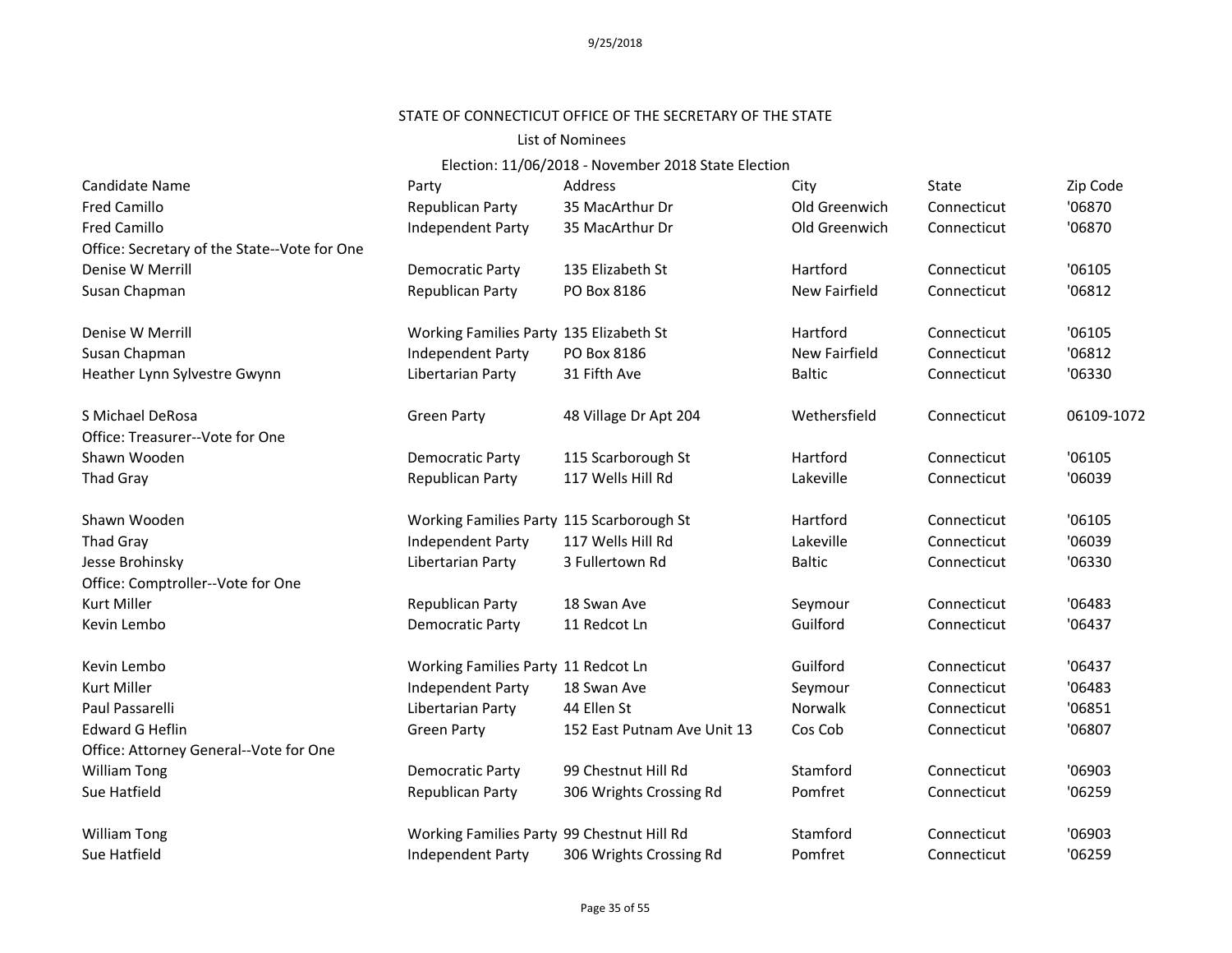#### STATE OF CONNECTICUT OFFICE OF THE SECRETARY OF THE STATE

#### List of Nominees

| Candidate Name                                    | Party                                 | Address             | City                 | State       | Zip Code |
|---------------------------------------------------|---------------------------------------|---------------------|----------------------|-------------|----------|
| Peter D Goselin                                   | <b>Green Party</b>                    | 57 St James St      | West Hartford        | Connecticut | '06119   |
| Office: Judge of Probate 01--Vote for One         |                                       |                     |                      |             |          |
| Foye A Smith                                      | Democratic Party                      | 235 Blue Hills Ave  | Hartford             | Connecticut | '06112   |
| Office: Judge of Probate 02--Vote for One         |                                       |                     |                      |             |          |
| Owen Eagan                                        | <b>Democratic Party</b>               | 100 Westminster Dr  | <b>West Hartford</b> | Connecticut | '06107   |
| Office: Judge of Probate 03--Vote for One         |                                       |                     |                      |             |          |
| David A Baram                                     | <b>Democratic Party</b>               | 5 Warbler Circle    | Bloomfield           | Connecticut | '06002   |
| Office: Judge of Probate 04--Vote for One         |                                       |                     |                      |             |          |
| Marianne Lassman Fisher                           | Democratic Party                      | 194 Woodland Dr     | South Windsor        | Connecticut | '06074   |
| Marianne Lassman Fisher                           | Republican Party                      | 194 Woodland Dr     | South Windsor        | Connecticut | '06074   |
| Office: Judge of Probate 05--Vote for One         |                                       |                     |                      |             |          |
| <b>Scott R Chadwick</b>                           | <b>Democratic Party</b>               | 208 Hills St        | <b>East Hartford</b> | Connecticut | '06118   |
| Office: Judge of Probate 06--Vote for One         |                                       |                     |                      |             |          |
| Sean M Peoples                                    | <b>Democratic Party</b>               | 375 Tall Timbers Rd | Glastonbury          | Connecticut | '06033   |
| Office: Judge of Probate 07--Vote for One         |                                       |                     |                      |             |          |
| Robert A Randich                                  | Democratic Party                      | 43 Brook St         | Newington            | Connecticut | '06111   |
| Office: Judge of Probate 08--Vote for One         |                                       |                     |                      |             |          |
| <b>Walter A Clebowicz</b>                         | <b>Democratic Party</b>               | 294 Mooreland Rd    | <b>Berlin</b>        | Connecticut | '06037   |
| <b>Walter A Clebowicz</b>                         | Republican Party                      | 294 Mooreland Rd    | <b>Berlin</b>        | Connecticut | '06037   |
| Office: Judge of Probate 09--Vote for One         |                                       |                     |                      |             |          |
| Charles Houlihan                                  | <b>Democratic Party</b>               | 2 Somerset Ln       | Simsbury             | Connecticut | '06070   |
| Cynthia C Becker                                  | Republican Party                      | 237 Hollister Dr    | Avon                 | Connecticut | '06001   |
| Office: Judge of Probate 10--Vote for One         |                                       |                     |                      |             |          |
| Evelyn M Daly                                     | Democratic Party                      | 2 Boxwood Rd        | Farmington           | Connecticut | '06032   |
| Office: Judge of Probate 11--Vote for One         |                                       |                     |                      |             |          |
| Gina L Cekala                                     | <b>Democratic Party</b>               | 2 Grand View Dr     | Enfield              | Connecticut | '06082   |
| Carolyn McCaffrey                                 | Republican Party                      | 10.5 Shaker Hill Rd | Enfield              | Connecticut | '06082   |
| Office: Judge of Probate to Fill Vacancy 11--Vote |                                       |                     |                      |             |          |
| for One                                           |                                       |                     |                      |             |          |
| Gina L Cekala                                     | Petitioning Candidate 2 Grand View Dr |                     | Enfield              | Connecticut | '06082   |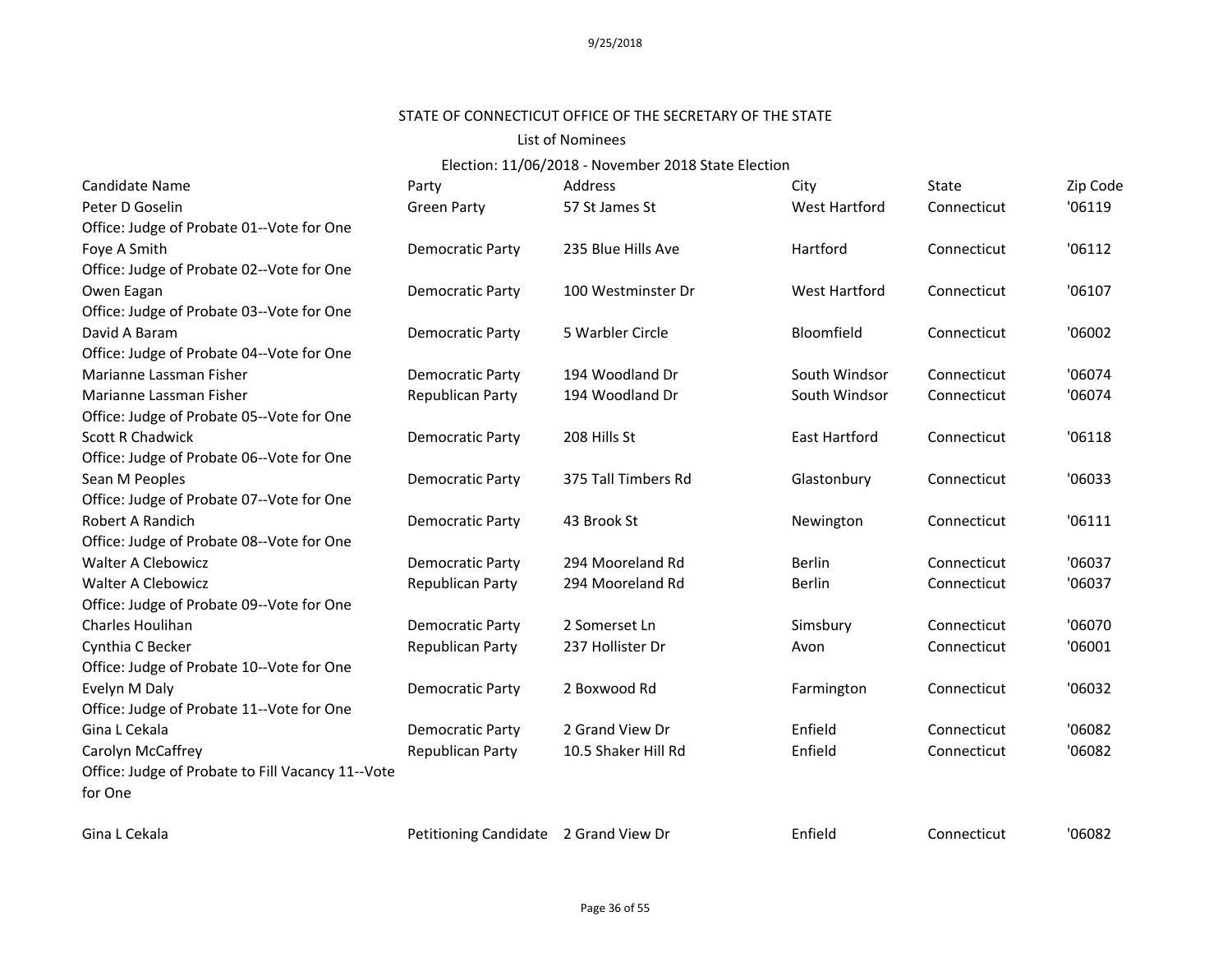#### STATE OF CONNECTICUT OFFICE OF THE SECRETARY OF THE STATE

#### List of Nominees

| Candidate Name                            | Party                   | Address                 | City           | State       | Zip Code |
|-------------------------------------------|-------------------------|-------------------------|----------------|-------------|----------|
| Carolyn McCaffrey                         | Petitioning Candidate   | 10.5 Shaker Hill Rd     | Enfield        | Connecticut | '06082   |
| Office: Judge of Probate 12--Vote for One |                         |                         |                |             |          |
| Elisa H Bartlett                          | Democratic Party        | 18 Ellridge Pl          | Ellington      | Connecticut | '06029   |
| Kerry A. Socha                            | Republican Party        | 12 Justin Dr            | Ellington      | Connecticut | '06029   |
| Office: Judge of Probate 13--Vote for One |                         |                         |                |             |          |
| Michael Darby                             | Democratic Party        | 110 Comstock Rd.        | Manchester     | Connecticut | '06040   |
| Office: Judge of Probate 14--Vote for One |                         |                         |                |             |          |
| Jennifer Berkenstock                      | Republican Party        | 13 Viola Dr             | East Hampton   | Connecticut | '06424   |
| Office: Judge of Probate 15--Vote for One |                         |                         |                |             |          |
| Joseph D Marino                           | <b>Democratic Party</b> | 38 Ash Court            | Middletown     | Connecticut | '06457   |
| Office: Judge of Probate 16--Vote for One |                         |                         |                |             |          |
| Ariana F Ceneviva                         | <b>Democratic Party</b> | 54 Metacomet Dr         | Meriden        | Connecticut | '06450   |
| Ariana F Ceneviva                         | Republican Party        | 54 Metacomet Dr         | Meriden        | Connecticut | '06450   |
| Office: Judge of Probate 17--Vote for One |                         |                         |                |             |          |
| Phil Wright Jr                            | <b>Democratic Party</b> | 612 Ward St Ext         | Wallingford    | Connecticut | '06492   |
| Office: Judge of Probate 18--Vote for One |                         |                         |                |             |          |
| Matt Jalowiec                             | <b>Democratic Party</b> | 565 North Brooksvale Rd | Cheshire       | Connecticut | '06410   |
| Matt Jalowiec                             | Republican Party        | 565 North Brooksvale Rd | Cheshire       | Connecticut | '06410   |
| Office: Judge of Probate 19--Vote for One |                         |                         |                |             |          |
| Andre Dorval                              | Democratic Party        | 80 Lakewood Circle      | <b>Bristol</b> | Connecticut | '06010   |
| Office: Judge of Probate 20--Vote for One |                         |                         |                |             |          |
| Matthew P Vaccarelli                      | <b>Democratic Party</b> | 11 Midwood Ave          | Waterbury      | Connecticut | '06708   |
| Office: Judge of Probate 21--Vote for One |                         |                         |                |             |          |
| Peter E Mariano                           | <b>Democratic Party</b> | 500 Hillside Ave        | Naugatuck      | Connecticut | '06770   |
| Peter E Mariano                           | Republican Party        | 500 Hillside Ave        | Naugatuck      | Connecticut | '06770   |
| Office: Judge of Probate 22--Vote for One |                         |                         |                |             |          |
| Domenick N Calabrese                      | Republican Party        | 639 Quassapaug Rd       | Watertown      | Connecticut | '06795   |
| Office: Judge of Probate 23--Vote for One |                         |                         |                |             |          |
| Ruth Nadeau Dwyer                         | <b>Democratic Party</b> | 223 Cedar Lane          | Torrington     | Connecticut | '06790   |
| Michael F Magistrali                      | Republican Party        | 168 Caulfield Rd        | Torrington     | Connecticut | '06790   |
| Office: Judge of Probate 24--Vote for One |                         |                         |                |             |          |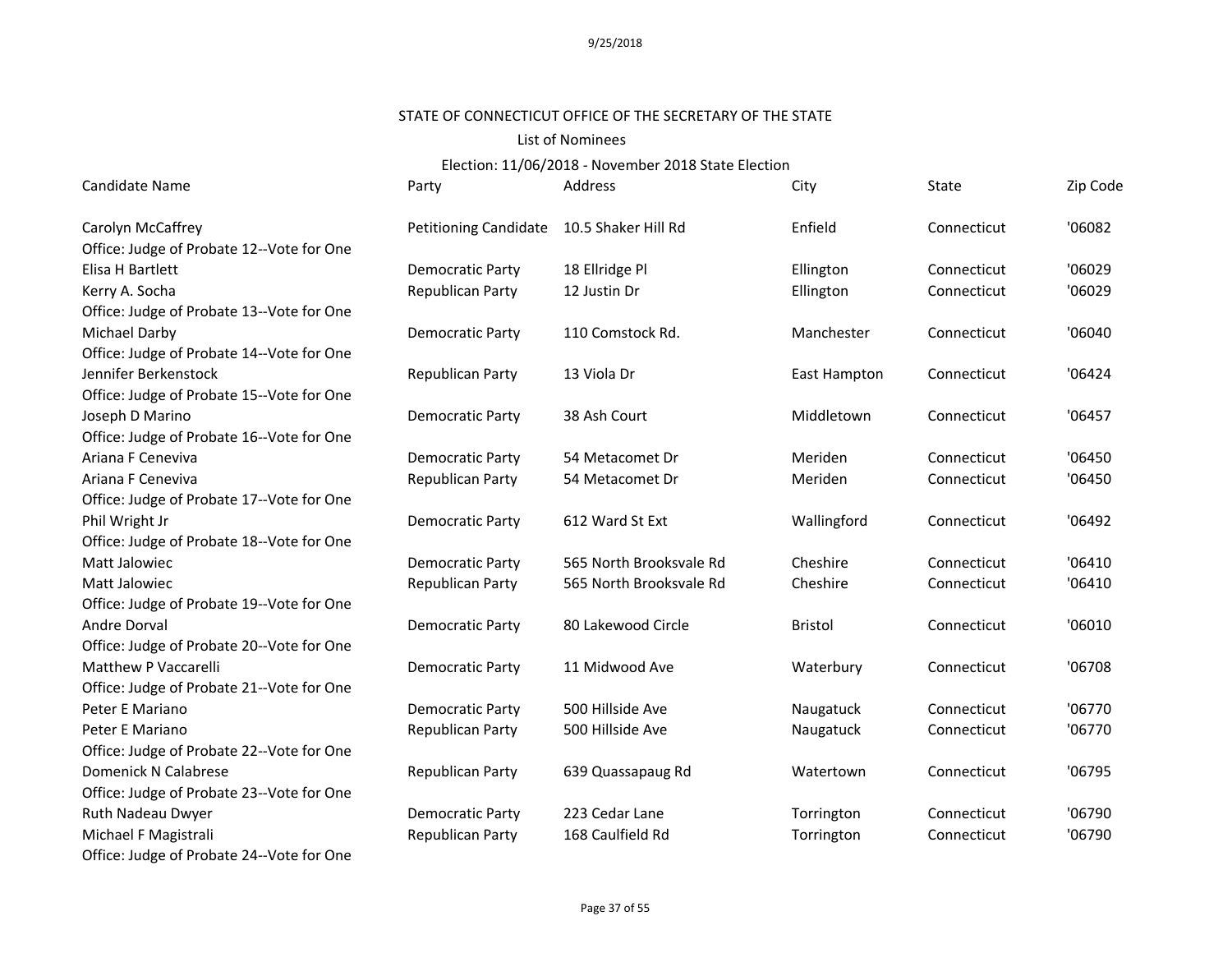# STATE OF CONNECTICUT OFFICE OF THE SECRETARY OF THE STATE

#### List of Nominees

| Candidate Name                            | Party                   | Address              | City                  | State       | Zip Code |
|-------------------------------------------|-------------------------|----------------------|-----------------------|-------------|----------|
| Diane S Blick                             | <b>Democratic Party</b> | 824                  | Litchfield            | Connecticut | '06759   |
| Office: Judge of Probate 25--Vote for One |                         |                      |                       |             |          |
| Barbara Gardner Riordan                   | Democratic Party        | 855 Merrow Rd        | Coventry              | Connecticut | '06238   |
| Office: Judge of Probate 26--Vote for One |                         |                      |                       |             |          |
| Leah Schad                                | <b>Democratic Party</b> | 462 Taft Pond Rd     | <b>Pomfret Center</b> | Connecticut | '06259   |
| Leah Schad                                | Republican Party        | 462 Taft Pond Rd     | <b>Pomfret Center</b> | Connecticut | '06259   |
| Office: Judge of Probate 27--Vote for One |                         |                      |                       |             |          |
| Andrea Truppa                             | Democratic Party        | <b>Stearns St</b>    | Danielson             | Connecticut | '06239   |
| Carolanne Rowe                            | Republican Party        | 219 Squaw Rock Rd    | Moosup                | Connecticut | '06354   |
| Office: Judge of Probate 28--Vote for One |                         |                      |                       |             |          |
| John J McGrath Jr                         | Democratic Party        | 29 Windham Center Rd | Windham               | Connecticut | '06280   |
| Office: Judge of Probate 29--Vote for One |                         |                      |                       |             |          |
| <b>Chuck Norris</b>                       | Republican Party        | 181 Wightman Ave     | Norwich               | Connecticut | '06360   |
| Office: Judge of Probate 30--Vote for One |                         |                      |                       |             |          |
| Nicholas Kepple                           | <b>Democratic Party</b> | 224 N Main St        | Stonington            | Connecticut | '06378   |
| Salvatore Ritacco                         | Republican Party        | 149 Liberty St       | Pawcatuck             | Connecticut | '06379   |
| Office: Judge of Probate 31--Vote for One |                         |                      |                       |             |          |
| Mathew H Greene                           | <b>Democratic Party</b> | 99 Lower Blvd        | New London            | Connecticut | '06320   |
| Mathew H Greene                           | Republican Party        | 99 Lower Blvd        | New London            | Connecticut | '06320   |
| Office: Judge of Probate 32--Vote for One |                         |                      |                       |             |          |
| Jeffrey A McNamara                        | Democratic Party        | 6 Larchwood Ln       | East Lyme             | Connecticut | '06333   |
| Jeffrey A McNamara                        | Republican Party        | 6 Larchwood Ln       | East Lyme             | Connecticut | '06333   |
| Office: Judge of Probate 33--Vote for One |                         |                      |                       |             |          |
| Jeannine Lewis                            | Democratic Party        | 5 Abby Ln            | <b>Essex</b>          | Connecticut | '06426   |
| Office: Judge of Probate 34--Vote for One |                         |                      |                       |             |          |
| Peter Barrett                             | <b>Democratic Party</b> | 41 Deerfield Dr      | Guilford              | Connecticut | '06437   |
| <b>William Bilcheck</b>                   | Republican Party        | 20 Genesee Ln        | Madison               | Connecticut | '06443   |
| Office: Judge of Probate 35--Vote for One |                         |                      |                       |             |          |
| Frank J Forgione                          | Republican Party        | 117 Sunset Beach Rd  | <b>Branford</b>       | Connecticut | '06405   |
| Office: Judge of Probate 36--Vote for One |                         |                      |                       |             |          |
| Michael Brandt                            | Republican Party        | 25 Cella Terr        | North Haven           | Connecticut | '06473   |
| Office: Judge of Probate 37--Vote for One |                         |                      |                       |             |          |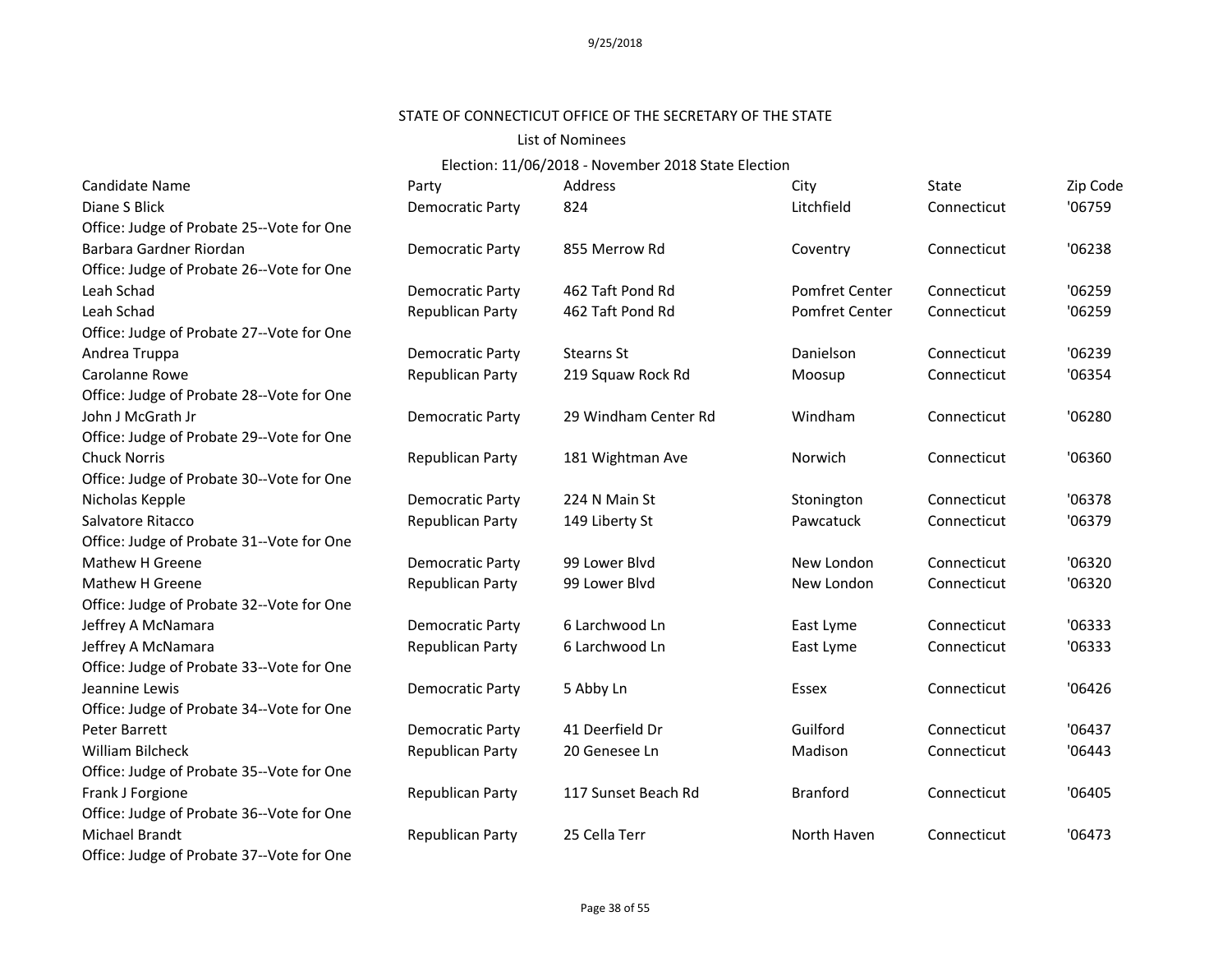# STATE OF CONNECTICUT OFFICE OF THE SECRETARY OF THE STATE

### List of Nominees

| Candidate Name                            | Party                   | Address                    | City              | State       | Zip Code |
|-------------------------------------------|-------------------------|----------------------------|-------------------|-------------|----------|
| Edward C Burt Jr                          | Democratic Party        | 75 Carmalt Rd              | Hamden            | Connecticut | '06517   |
| Office: Judge or Probate 38--Vote for One |                         |                            |                   |             |          |
| <b>Clifton Graves</b>                     | Democratic Party        | 257 Stevenson Rd           | New Haven         | Connecticut | '06515   |
| Office: Judge of Probate 39--Vote for One |                         |                            |                   |             |          |
| Mark J DeGennaro                          | Democratic Party        | 71 Aimes Dr                | West Haven        | Connecticut | '06516   |
| Office: Judge of Probate 40--Vote for One |                         |                            |                   |             |          |
| <b>Beverly Streit-Kefalas</b>             | Democratic Party        | 156 Meadow St              | Milford           | Connecticut | '06461   |
| Chris Goulden                             | Republican Party        | 1120 New Haven Ave Apt 160 | Milford           | Connecticut | '06460   |
| Office: Judge of Probate 41--Vote for One |                         |                            |                   |             |          |
| Clifford P Hoyle                          | Democratic Party        | 34 High Acres Rd           | Ansonia           | Connecticut | '06401   |
| Office: Judge of Probate 42--Vote for One |                         |                            |                   |             |          |
| Fred J Anthony                            | Republican Party        | 127 Indian Well Rd         | Shelton           | Connecticut | '06484   |
| Office: Judge of Probate 43--Vote for One |                         |                            |                   |             |          |
| Dianne E Yamin                            | Republican Party        | 66 Barnum Rd               | Danbury           | Connecticut | '06811   |
| Office: Judge of Probate 44--Vote for One |                         |                            |                   |             |          |
| Martin F Landgrebe                        | <b>Republican Party</b> | 119 Aspetuck Village       | New Millford      | Connecticut | '06776   |
| Office: Judge of Probate 45--Vote for One |                         |                            |                   |             |          |
| Daniel W O'Grady                          | Republican Party        | 14 Appletree Rd            | <b>Bethel</b>     | Connecticut | '06801   |
| Office: Judge of Probate 46--Vote for One |                         |                            |                   |             |          |
| Lori L Underberger                        | Democratic Party        | 41 Flat Rock Dr            | Easton            | Connecticut | '06612   |
| T.R. Rowe                                 | Republican Party        | 20 Cardinal Circle         | Trumbull          | Connecticut | '06611   |
| T.R. Rowe                                 | Independent Party       | 20 Cardinal Circle         | Trumbull          | Connecticut | '06611   |
| Office: Judge of Probate 47--Vote for One |                         |                            |                   |             |          |
| Max L Rosenberg                           | Democratic Party        | 145 Lordship Rd            | Stratford         | Connecticut | '06615   |
| Kurt M Ahlberg                            | Republican Party        | 85 Coach House Rd          | Stratford         | Connecticut | '06614   |
| Kurt M Ahlberg                            | Independent Party       | 85 Coach House Rd          | Stratford         | Connecticut | '06614   |
| Office: Judge of Probate 48--Vote for One |                         |                            |                   |             |          |
| Paul Ganim                                | Democratic Party        | 3250 Madison Ave           | <b>Bridgeport</b> | Connecticut | '06606   |
| Office: Judge of Probate 49--Vote for One |                         |                            |                   |             |          |
| Kate Neary Maxham                         | Democratic Party        | 553 North Benson Rd        | Fairfield         | Connecticut | '06824   |
| Bryan L LeClerc                           | Republican Party        | 188 Henderson Rd           | Fairfield         | Connecticut | '06824   |
| Bryan L LeClerc                           | Independent Party       | 188 Henderson Rd           | Fairfield         | Connecticut | '06824   |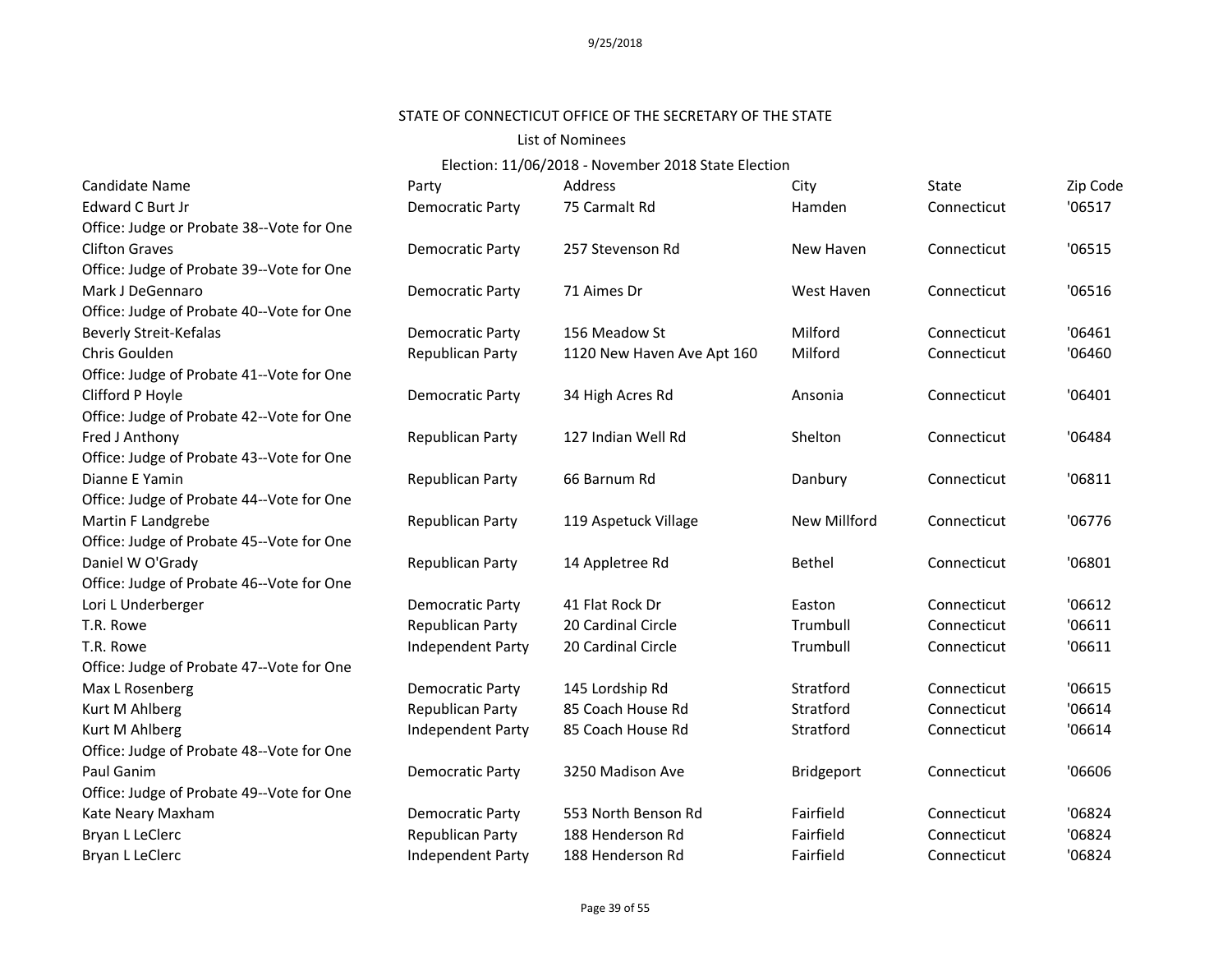# STATE OF CONNECTICUT OFFICE OF THE SECRETARY OF THE STATE

### List of Nominees

| Candidate Name                                    | Party                   | Address                | City          | State       | Zip Code |
|---------------------------------------------------|-------------------------|------------------------|---------------|-------------|----------|
| Office: Judge of Probate to Fill Vacancy 49--Vote |                         |                        |               |             |          |
| for One                                           |                         |                        |               |             |          |
| Kate Neary Maxham                                 | <b>Democratic Party</b> | 553 North Benson Rd    | Fairfield     | Connecticut | '06824   |
| Office: Judge of Probate 50--Vote for One         |                         |                        |               |             |          |
| Lisa Wexler                                       | Republican Party        | 21 Poplar Plain Rd     | Westport      | Connecticut | '06880   |
| Office: Judge of Probate 51--Vote for One         |                         |                        |               |             |          |
| Doug Stern                                        | Democratic Party        | 18 Tierney St          | Norwalk       | Connecticut | '06850   |
| Lawrence F Cafero Jr                              | Republican Party        | 6 Weed Ave             | Norwalk       | Connecticut | '06850   |
| Lawrence F Cafero Jr                              | Independent Party       | 6 Weed Ave             | Norwalk       | Connecticut | '06850   |
| Office: Judge of Probate 52--Vote for One         |                         |                        |               |             |          |
| William P Osterndorf                              | Republican Party        | 18 Fairty Dr           | New Canaan    | Connecticut | '06840   |
| Office: Judge of Probate 53--Vote for One         |                         |                        |               |             |          |
| <b>Gerald Fox III</b>                             | <b>Democratic Party</b> | 66 Fairview Ave        | Stamford      | Connecticut | '06907   |
| Office: Judge of Probate 54--Vote for One         |                         |                        |               |             |          |
| David W Hopper                                    | Republican Party        | 10 Verona Dr           | Riverside     | Connecticut | '06878   |
| Office: Registrar of Voters--Vote for One         |                         |                        |               |             |          |
| Office: Registrar of Voters--Ansonia --Vote for   |                         |                        |               |             |          |
| One                                               |                         |                        |               |             |          |
| Thomas Maffeo                                     | <b>Democratic Party</b> | 7 Ford Rd              | Ansonia       | Connecticut | '06401   |
| David Papcin                                      | Republican Party        | 16 Chester St          | Ansonia       | Connecticut | '06401   |
| Office: Registrar of Voters--Ashford --Vote for   |                         |                        |               |             |          |
| One                                               |                         |                        |               |             |          |
| Kevin T. McCarthy                                 | <b>Democratic Party</b> | 436 Bebbington Rd      | Ashford       | Connecticut | '06278   |
| Colleen DePercio                                  | Republican Party        | 136 Moon Rd            | Ashford       | Connecticut | '06278   |
| Office: Registrar of Voters--Berlin--Vote for One |                         |                        |               |             |          |
| Christy Miano                                     | <b>Democratic Party</b> | 19 Bayberry Circle     | Kensington    | Connecticut | '06037   |
| Susan Wasik                                       | Republican Party        | 60 Magnolia Ln         | East Berlin   | Connecticut | '06023   |
| Nancy J. Ryan                                     | <b>Democratic Party</b> | 25 Walnut Hill Rd.     | <b>Bethel</b> | Connecticut | '06801   |
| Office: Registrar of Voters--Bethany--Vote for    |                         |                        |               |             |          |
| One                                               |                         |                        |               |             |          |
| Allyson Rogers                                    | Democratic Party        | 10 Old Fairwood Rd Ext | Bethany       | Connecticut | '06524   |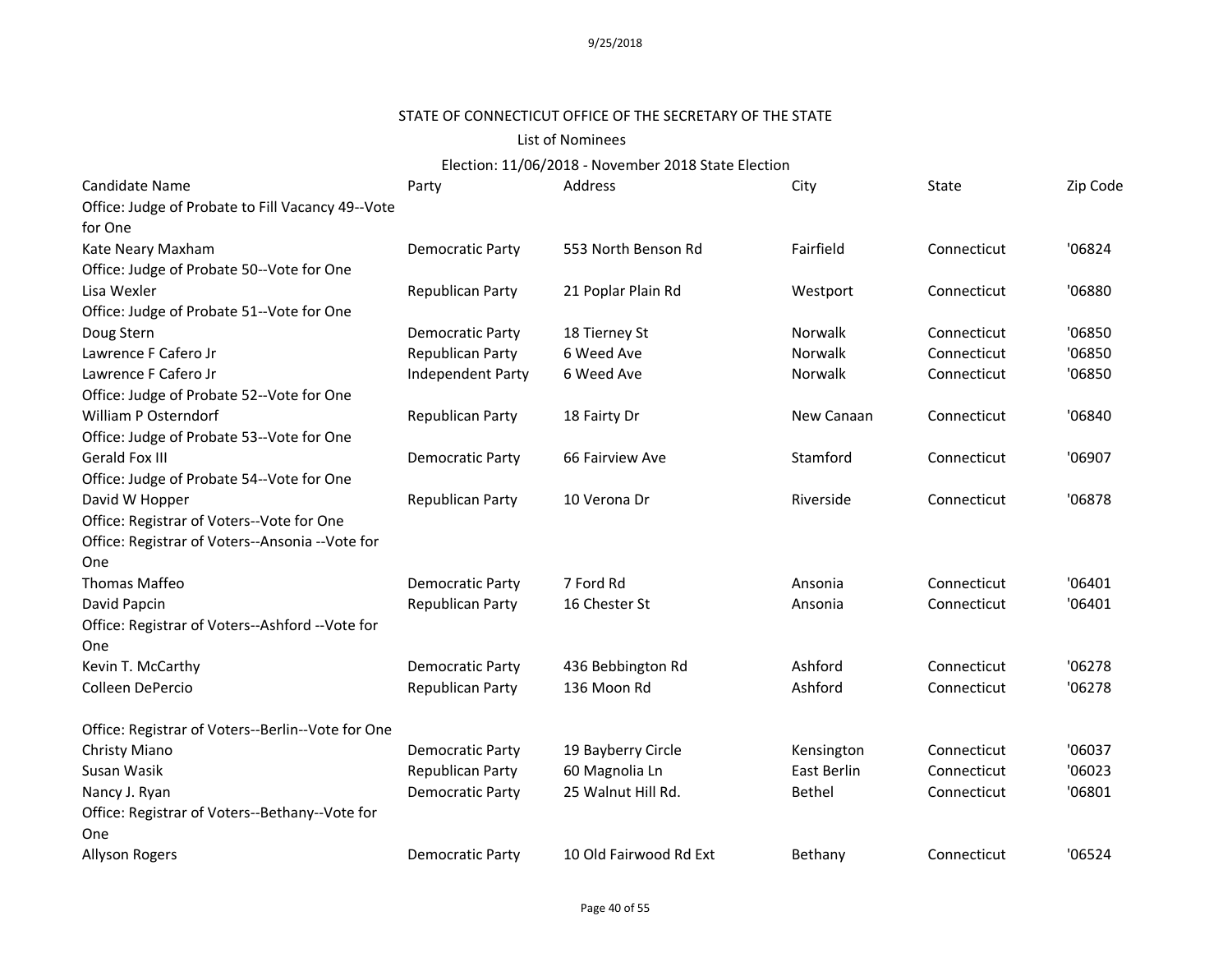# STATE OF CONNECTICUT OFFICE OF THE SECRETARY OF THE STATE

### List of Nominees

| Candidate Name                                     | Party                   | Address                         | City            | State       | Zip Code   |
|----------------------------------------------------|-------------------------|---------------------------------|-----------------|-------------|------------|
| Janice E Loomis                                    | Republican Party        | 11 Sabrina Dr                   | Bethany         | Connecticut | '06524     |
| Office: Registrar of Voters--Bethel-Vote for One   |                         |                                 |                 |             |            |
| Nancy J. Ryan                                      | <b>Democratic Party</b> | 2 Walnut Hill Road              | <b>Bethel</b>   | Connecticut | 6801       |
| Office: Registrar of Voters--Bloomfield--Vote for  |                         |                                 |                 |             |            |
| One                                                |                         |                                 |                 |             |            |
| Sharon R. Dexler                                   | <b>Democratic Party</b> | 195 Oliver Way                  | Bloomfield      | Connecticut | '06002     |
| Robert W. Ike                                      | Republican Party        | 90 Darby St                     | Bloomfield      | Connecticut | '06002     |
| Office: Registrar of Voters--Bozrah--Vote for One  |                         |                                 |                 |             |            |
| Susan Ververis                                     | <b>Democratic Party</b> | 161 Bishop Rd.                  | Bozrah          | Connecticut | '06334     |
| Barbara MacFadyen                                  | Republican Party        | 49 Cedar Ln                     | Bozrah          | Connecticut | '06334     |
| Office: Registrar of Voters--Branford--Vote for    |                         |                                 |                 |             |            |
| One                                                |                         |                                 |                 |             |            |
| Daniel J. Hally                                    | <b>Democratic Party</b> | 122 Red Hill Rd                 | <b>Branford</b> | Connecticut | '06405     |
| <b>Marion E Burkard</b>                            | Republican Party        | 20 Riverside Dr                 | <b>Branford</b> | Connecticut | '06405     |
| Office: Registrar of Voters--Bridgeport--Vote for  |                         |                                 |                 |             |            |
| One                                                |                         |                                 |                 |             |            |
| Santa I Ayala                                      | <b>Democratic Party</b> | 194 Marigold Ave.               | Bridgeport      | Connecticut | '06606     |
| Linda A Grace                                      | Republican Party        | 793 Broadbridge Rd.             | Bridgeport      | Connecticut | '06610     |
| Office: Registrar of Voters--Bridgewater--Vote     |                         |                                 |                 |             |            |
| for One                                            |                         |                                 |                 |             |            |
|                                                    |                         | 6 East Sarah Sanford Rd- PO Box |                 |             |            |
| Margaret Judith Sullivan                           | <b>Democratic Party</b> | 304                             | Bridgewater     | Connecticut | 06752-0304 |
| Susan L. Patrick                                   | Republican Party        | 169 Christian St                | Bridgewater     | Connecticut | '06752     |
| Office: Registrar of Voters--Bristol--Vote for One |                         |                                 |                 |             |            |
| Kevin McCauley                                     | <b>Democratic Party</b> | 19 Spring St                    | <b>Bristol</b>  | Connecticut | '06010     |
| Sharon M Krawiecki                                 | Republican Party        | 203 Pinehurst Rd                | <b>Bristol</b>  | Connecticut | '06010     |
| Office: Registrar of Voters--Brooklyn--Vote for    |                         |                                 |                 |             |            |
| One                                                |                         |                                 |                 |             |            |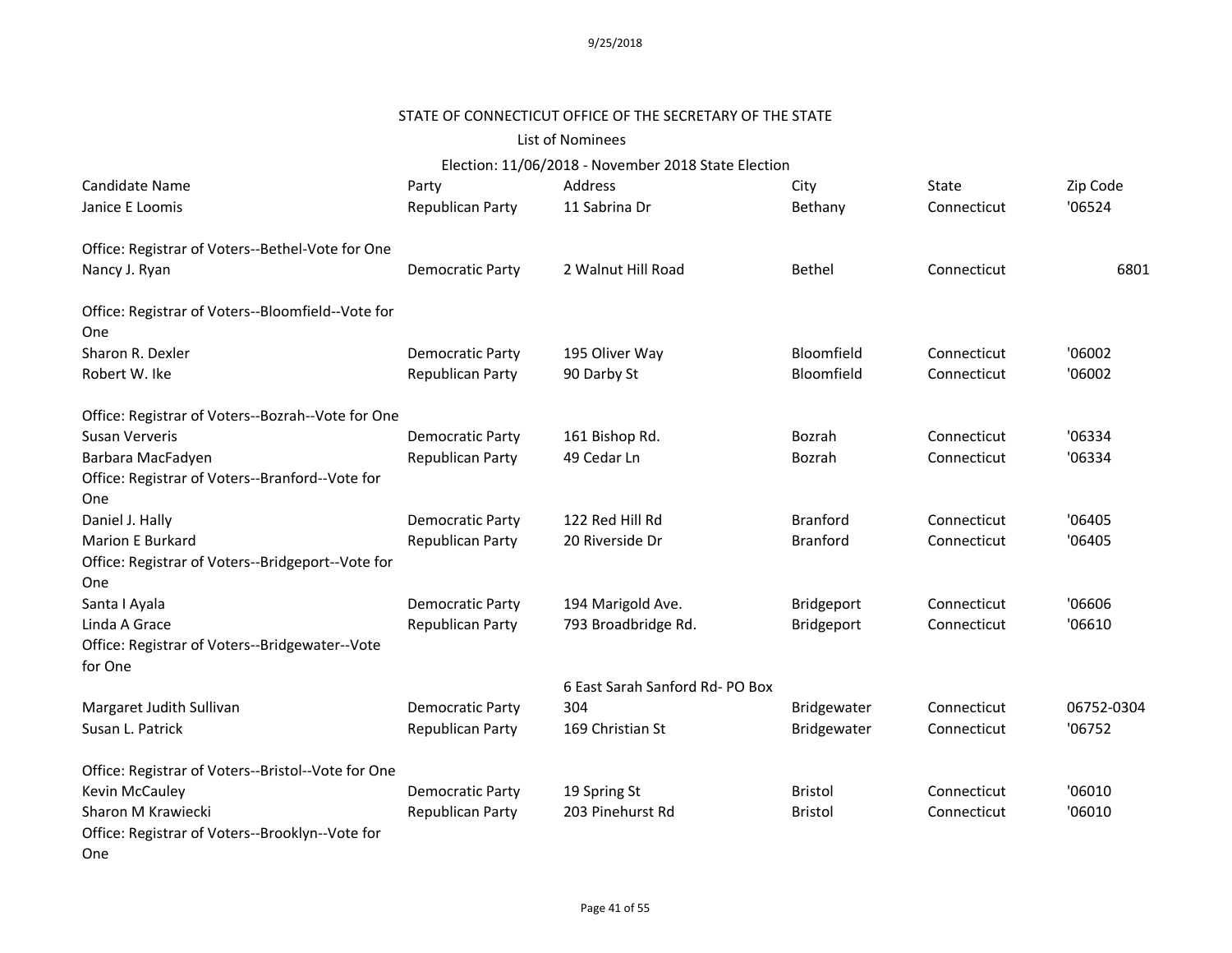# STATE OF CONNECTICUT OFFICE OF THE SECRETARY OF THE STATE

#### List of Nominees

| Candidate Name                                     | Party                   | Address                    | City                 | State       | Zip Code |
|----------------------------------------------------|-------------------------|----------------------------|----------------------|-------------|----------|
| Katlyn Gugliotti                                   | <b>Democratic Party</b> | 18 Providence Rd           | Brooklyn             | Connecticut | '06234   |
| JoAnn Gerardi Voccio                               | Petitioning Candidate   | 60 Fairway Dr              | Brooklyn             | Connecticut | '06234   |
| Office: Registrar of Voters--Burlington--Vote for  |                         |                            |                      |             |          |
| One                                                |                         |                            |                      |             |          |
| Beverly Jackson                                    | Democratic Party        | 1 West Woods Rd            | Burlington           | Connecticut | '06013   |
| Donna Rusgrove                                     | Republican Party        | 15 Polly Dan Rd            | <b>Burlington</b>    | Connecticut | '06013   |
| Office: Registrar of Voters--Canaan--Vote for One  |                         |                            |                      |             |          |
| Carole K McGuire                                   | <b>Democratic Party</b> | 68 Amy Rd- PO Box 156      | <b>Falls Village</b> | Connecticut | '06031   |
| Susan J. Kelsey                                    | Republican Party        | 300 Music Mountain Rd      | <b>Falls Village</b> | Connecticut | '06031   |
| Office: Registrar of Voters--Canterbury--Vote for  |                         |                            |                      |             |          |
| One                                                |                         |                            |                      |             |          |
| Loreen Hegan                                       | Democratic Party        | 61 Raymond Schoolhouse Rd. | Canterbury           | Connecticut | '06331   |
| Linda Sangermano                                   | <b>Republican Party</b> | 51 Depot Rd                | Canterbury           | Connecticut | '06331   |
| Office: Registrar of Voters--Chaplin--Vote for     |                         |                            |                      |             |          |
| One                                                |                         |                            |                      |             |          |
| <b>Bruce J Raymond</b>                             | Democratic Party        | 35 Chaplin St              | Chaplin              | Connecticut | '06235   |
| Eugene V Boomer Jr                                 | <b>Republican Party</b> | 137 Bedlam Rd              | Chaplin              | Connecticut | '06235   |
| Office: Registrar of Voters--Cheshire--Vote for    |                         |                            |                      |             |          |
| One                                                |                         |                            |                      |             |          |
| <b>Thomas Smith</b>                                | Democratic Party        | 37 Wallingford Rd          | Cheshire             | Connecticut | '06410   |
| Susan D Pappas                                     | Republican Party        | 133 Spring St              | Cheshire             | Connecticut | '06410   |
| Office: Registrar of Voters--Chester--Vote for     |                         |                            |                      |             |          |
| One                                                |                         |                            |                      |             |          |
| Leslie Ann Holbrook                                | <b>Democratic Party</b> | 31 Spring St               | Chester              | Connecticut | '06412   |
| <b>Tracey OHaus</b>                                | Republican Party        | 91 Goose Hill Rd           | Chester              | Connecticut | '06412   |
| Office: Registrar of Voters--Clinton--Vote for One |                         |                            |                      |             |          |
| June T Hansen                                      | Democratic Party        | 33 High St                 | Clinton              | Connecticut | '06413   |
| Peter G Giannotti                                  | Republican Party        | 23 Jefferson Circle        | Clinton              | Connecticut | '06413   |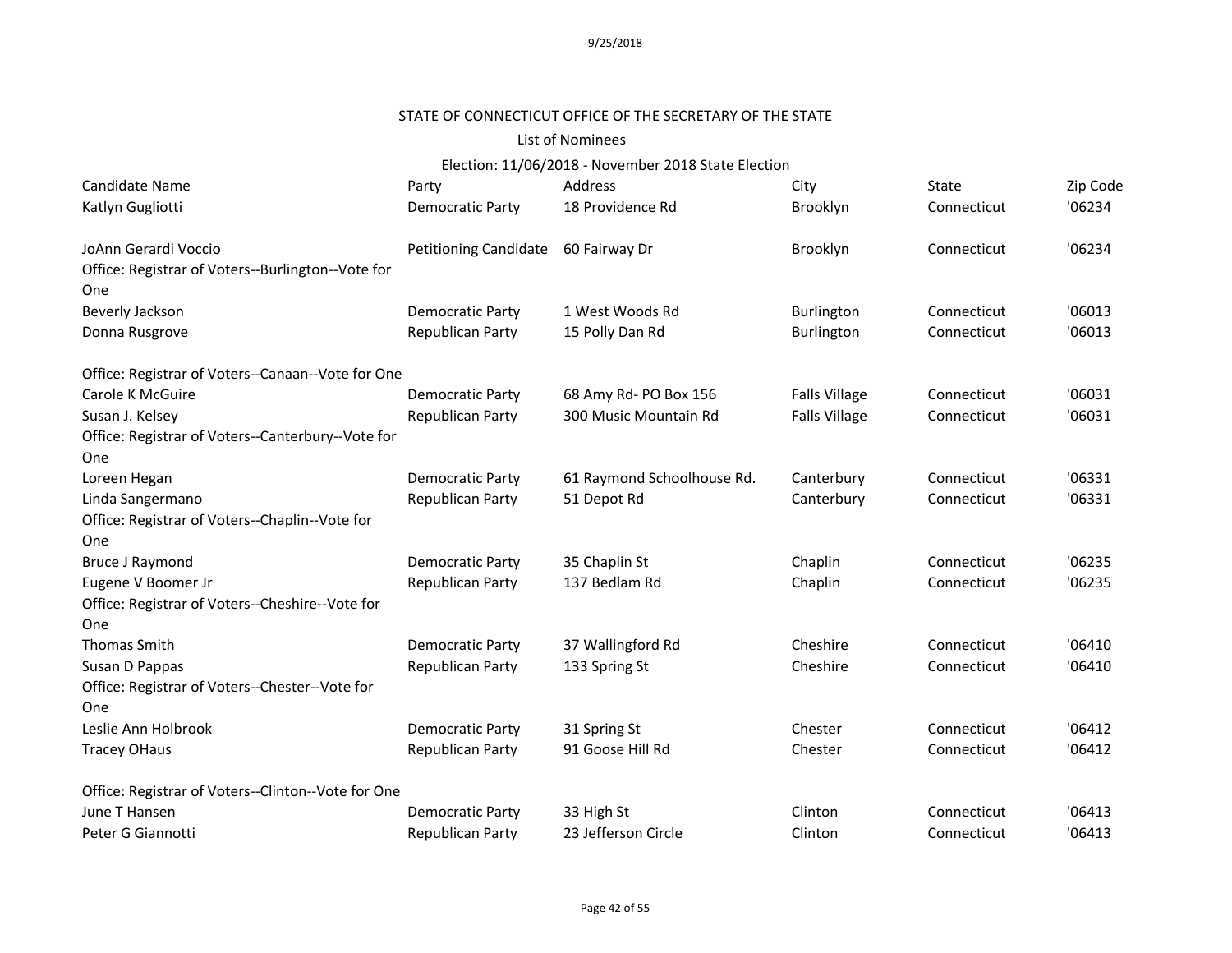# STATE OF CONNECTICUT OFFICE OF THE SECRETARY OF THE STATE

### List of Nominees

| Candidate Name                                    | Party                   | Address                   | City                 | State       | Zip Code |
|---------------------------------------------------|-------------------------|---------------------------|----------------------|-------------|----------|
| Office: Registrar of Voters--Colchester--Vote for |                         |                           |                      |             |          |
| One                                               |                         |                           |                      |             |          |
| Dorothy A Mrowka                                  | <b>Democratic Party</b> | 399 Lebanon Ave           | Colchester           | Connecticut | '06415   |
| Linda M Grzeika                                   | <b>Republican Party</b> | 54 Hi Lea Farm Rd         | Colchester           | Connecticut | '06415   |
| Office: Registrar of Voters--Colebrook--Vote for  |                         |                           |                      |             |          |
| One                                               |                         |                           |                      |             |          |
| Karen Odell                                       | <b>Democratic Party</b> | 189 Bunnell St            | Colebrook            | Connecticut | '06021   |
| Sherri P Gray                                     | Republican Party        | 23 Sandy Brook- PO Box 97 | Colebrook            | Connecticut | '06021   |
| Office: Registrar of Voters--Columbia--Vote for   |                         |                           |                      |             |          |
| One                                               |                         |                           |                      |             |          |
| Karen Butzgy                                      | <b>Democratic Party</b> | 20 Wildwood Dr            | Columbia             | Connecticut | '06237   |
| Katherine A Morrison                              | Republican Party        | 14 Columbia Landing       | Columbia             | Connecticut | '06237   |
| Office: Registrar of Voters--Cornwall--Vote for   |                         |                           |                      |             |          |
| One                                               |                         |                           |                      |             |          |
| Jayne Ridgway                                     | Democratic Party        | 142 Town St               | <b>West Cornwall</b> | Connecticut | '06796   |
| Cara Weigold                                      | <b>Republican Party</b> | 158 Bunker Hill           | <b>West Cornwall</b> | Connecticut | '06796   |
| Office: Registrar of Voters--Danbury--Vote for    |                         |                           |                      |             |          |
| One                                               |                         |                           |                      |             |          |
| Joan G Bielizna                                   | <b>Democratic Party</b> | 179 Kohanza St            | Danbury              | Connecticut | '06811   |
| Mary Ann Doran                                    | Republican Party        | 5 Strawberry Hill Rd      | Danbury              | Connecticut | '06811   |
|                                                   |                         |                           |                      |             |          |
| Richard N Kaback                                  | Petitioning Candidate   | 108 West Wooster St       | Danbury              | Connecticut | '06810   |
|                                                   |                         |                           |                      |             |          |
| Office: Registrar of Voters--Darien--Vote for One |                         |                           |                      |             |          |
| Susan K Gray                                      | <b>Democratic Party</b> | 57 Brookside Rd           | Darien               | Connecticut | '06820   |
| John Visi                                         | Republican Party        | 25 Littlebrook Rd         | Darien               | Connecticut | '06820   |
| Office: Registrar of Voters--Deep River--Vote for |                         |                           |                      |             |          |
| One                                               |                         |                           |                      |             |          |
| Dale Winchell                                     | Republican Party        | 143 Union St              | Deep River           | Connecticut | '06417   |
| Office: Registrar of Voters--Eastford--Vote for   |                         |                           |                      |             |          |
| One                                               |                         |                           |                      |             |          |
| Joyce E Merlo                                     | <b>Democratic Party</b> | 204 Ashford Rd            | Eastford             | Connecticut | '06242   |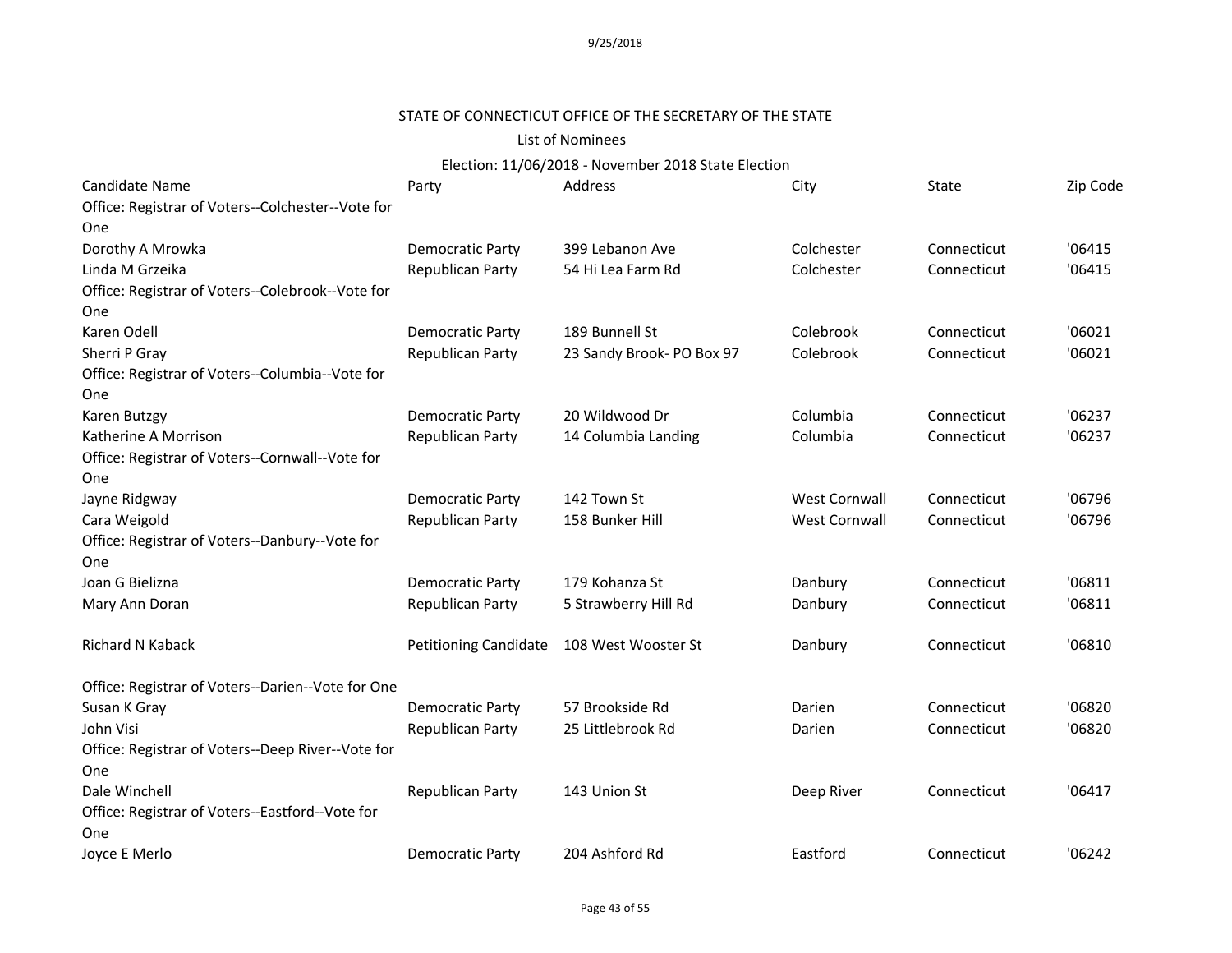# STATE OF CONNECTICUT OFFICE OF THE SECRETARY OF THE STATE

#### List of Nominees

| Candidate Name                                    | Party                   | Address                    | City                 | State       | Zip Code |
|---------------------------------------------------|-------------------------|----------------------------|----------------------|-------------|----------|
| Nancy L Mayhew                                    | Republican Party        | 226 Eastford Rd-PO Box 185 | Eastford             | Connecticut | '06242   |
| Office: Registrar of Voters--East Haddam--Vote    |                         |                            |                      |             |          |
| for One                                           |                         |                            |                      |             |          |
| Martha Hansen                                     | Democratic Party        | 56 Alexander Rd            | East Haddam          | Connecticut | '06415   |
| Lucy Salicrup                                     | Republican Party        | 12 Juda Ln                 | East Haddam          | Connecticut | '06423   |
| Office: Registrar of Voters--East Hampton--Vote   |                         |                            |                      |             |          |
| for One                                           |                         |                            |                      |             |          |
| Charlene Marquis O'Brien                          | Democratic Party        | 67 Blue Heron Dr.          | East Hampton         | Connecticut | '06424   |
| Lori A Wilcox                                     | <b>Republican Party</b> | 4 Hawthorne Rd             | East Hampton         | Connecticut | '06424   |
| <b>Brian N Gay</b>                                | <b>Green Party</b>      | 82 Main St                 | East Hampton         | Connecticut | '06424   |
| Office: Registrar of Voters--East Hartford--Vote  |                         |                            |                      |             |          |
| for One                                           |                         |                            |                      |             |          |
| Stephen I Watkins                                 | Democratic Party        | 11 Phillips Farm Rd        | <b>East Hartford</b> | Connecticut | '06118   |
| Mary J Mourey                                     | Republican Party        | 785 Burnham St             | East Hartford        | Connecticut | '06108   |
| Office: Registrar of Voters--East Haven--Vote for |                         |                            |                      |             |          |
| One                                               |                         |                            |                      |             |          |
| <b>Albert Fucci</b>                               | <b>Democratic Party</b> | 20 Jardin Dr               | East Haven           | Connecticut | '06512   |
| Donna C Norman                                    | Republican Party        | 15 Clancy St               | East Haven           | Connecticut | '06512   |
| Office: Registrar of Voters--East Lyme--Vote for  |                         |                            |                      |             |          |
| One                                               |                         |                            |                      |             |          |
| Barbara Jo McGrath                                | Democratic Party        | 8 Bishop Bay Rd            | Niantic              | Connecticut | '06357   |
| Mary Devine Smith                                 | Republican Party        | 8 Mostowy Rd               | East Lyme            | Connecticut | '06333   |
| Office: Registrar of Voters--Easton--Vote for One |                         |                            |                      |             |          |
| David Smith                                       | Democratic Party        | 48 Woodland Dr             | Easton               | Connecticut | '06612   |
| <b>Vincent Caprio</b>                             | Republican Party        | 62 Marsh Rd                | Easton               | Connecticut | '06612   |
| Office: Registrar of Voters--East Windsor--Vote   |                         |                            |                      |             |          |
| for One                                           |                         |                            |                      |             |          |
| Angelo P Sevarino                                 | Democratic Party        | 26 Barber Hill Rd          | <b>Broad Brook</b>   | Connecticut | '06016   |
| Karen W Gaudreau                                  | Republican Party        | 167 Depot St               | <b>Broad Brook</b>   | Connecticut | '06016   |
| Office: Registrar of Voters--Ellington--Vote for  |                         |                            |                      |             |          |
| One                                               |                         |                            |                      |             |          |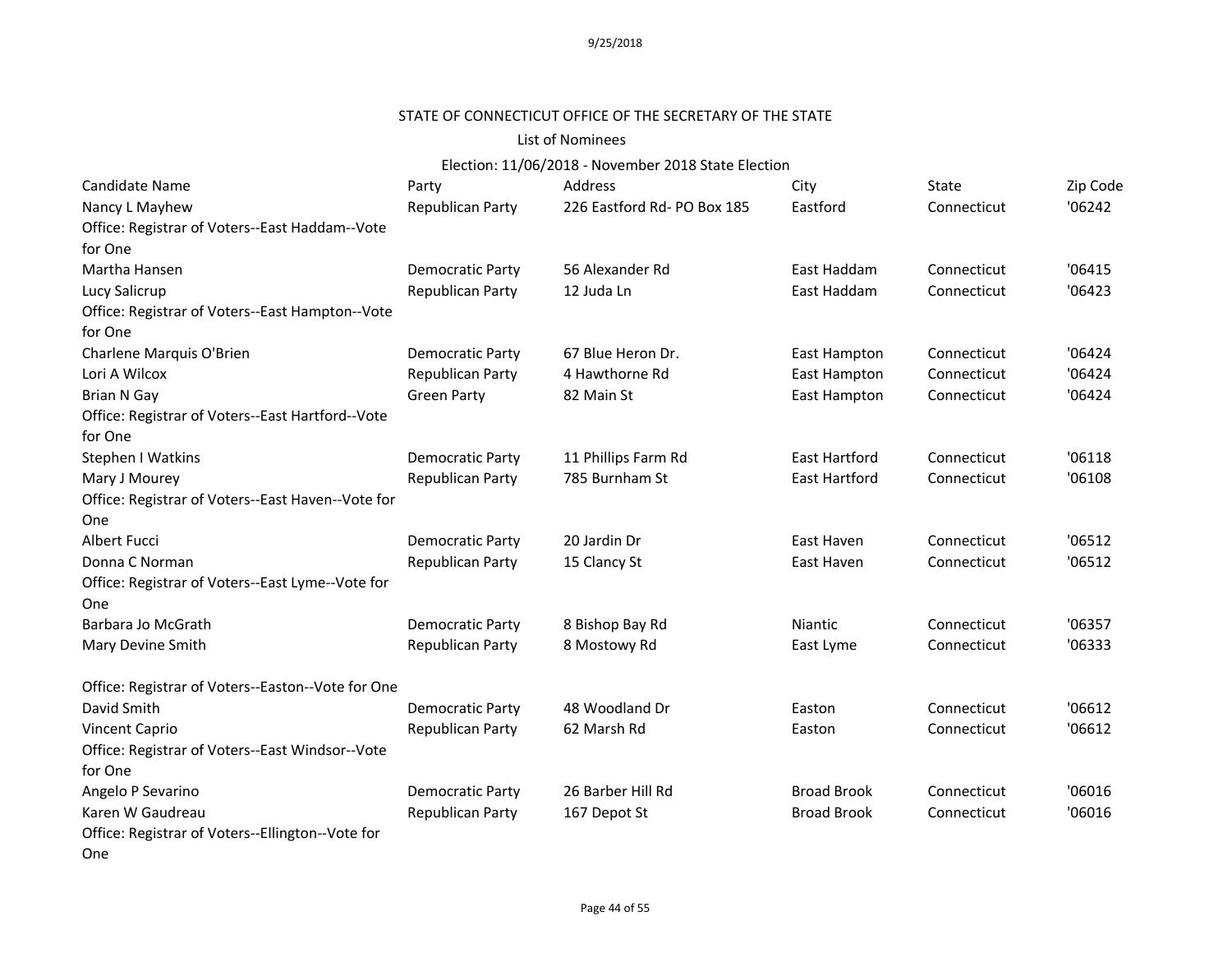# STATE OF CONNECTICUT OFFICE OF THE SECRETARY OF THE STATE

### List of Nominees

| Candidate Name                                           | Party                        | Address               | City          | State       | Zip Code |
|----------------------------------------------------------|------------------------------|-----------------------|---------------|-------------|----------|
| Lois Timms-Ferrara                                       | <b>Democratic Party</b>      | 23 Settlers Way       | Ellington     | Connecticut | '06029   |
| Wanda DeLand                                             | Republican Party             | 20 Brockway Rd        | Ellington     | Connecticut | '06029   |
| Office: Registrar of Voters--Enfield--Vote for One       |                              |                       |               |             |          |
| Lewis Fiore                                              | <b>Democratic Party</b>      | 14 Cartier Rd         | Enfield       | Connecticut | '06082   |
| <b>Tom Kienzler</b>                                      | Republican Party             | 359 Washington Rd     | Enfield       | Connecticut | '06082   |
| Office: Registrar of Voters--Essex--Vote for One         |                              |                       |               |             |          |
| <b>Caitlin Riley</b>                                     | <b>Democratic Party</b>      | 15 Winthrop Hill Road | Ivoryton      | Connecticut | '06442   |
| John V. Heiser                                           | Republican Party             | 14 West Hills Rd.     | Ivoryton      | Connecticut | '06442   |
| Alexander M Foster                                       | <b>Green Party</b>           | 14 Falls River Circle | Ivoryton      | Connecticut | '06442   |
| Office: Registrar of Voters--Farmington--Vote for<br>One |                              |                       |               |             |          |
| Barbara Brenneman                                        | <b>Democratic Party</b>      | 15 Twin Ponds Dr      | Unionville    | Connecticut | '06085   |
| Edward J Leary                                           | Republican Party             | 19 Whispering Rod Rd  | Unionville    | Connecticut | '06085   |
| <b>Charles O Pickens</b>                                 | <b>Petitioning Candidate</b> | 3 Poplar Hill Dr      | Farmington    | Connecticut | '06032   |
| Office: Registrar of Voters--Franklin--Vote for          |                              |                       |               |             |          |
| One                                                      |                              |                       |               |             |          |
| Barbara A Konow                                          | <b>Democratic Party</b>      | 2 Pond Rd             | Franklin      | Connecticut | '06254   |
| Eleanor W Dutcher                                        | Republican Party             | 106 Robinson Hill Rd  | Franklin      | Connecticut | '06254   |
| Office: Registrar of Voters--Glastonbury--Vote           |                              |                       |               |             |          |
| for One                                                  |                              |                       |               |             |          |
| Charlie Murray                                           | <b>Democratic Party</b>      | 118 Marilyn Dr        | Glastonbury   | Connecticut | '06033   |
| Lisbeth Becker                                           | Republican Party             | 184 Lincoln Dr        | Glastonbury   | Connecticut | '06033   |
| Office: Registrar of Voters--Goshen--Vote for            |                              |                       |               |             |          |
| One                                                      |                              |                       |               |             |          |
| Nanci Howard                                             | <b>Democratic Party</b>      | 95 Gray Ln            | Goshen        | Connecticut | '06756   |
| Lori Lynn Clinton                                        | <b>Republican Party</b>      | 26 Milton Rd          | Goshen        | Connecticut | '06756   |
| Office: Registrar of Voters--Greenwich--Vote for         |                              |                       |               |             |          |
| One                                                      |                              |                       |               |             |          |
| Mary Hegarty                                             | <b>Democratic Party</b>      | 14A West End Ave      | Old Greenwich | Connecticut | '06870   |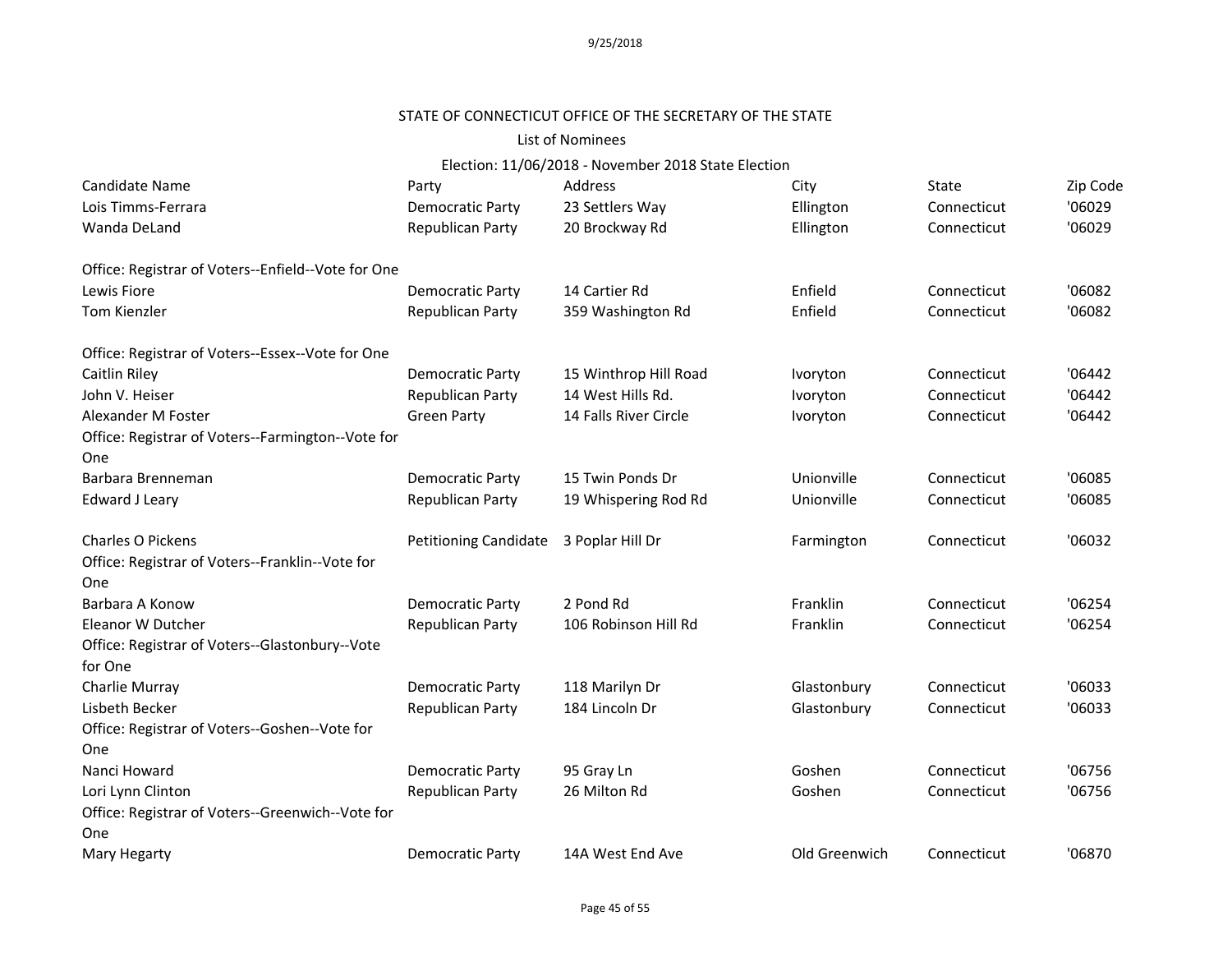# STATE OF CONNECTICUT OFFICE OF THE SECRETARY OF THE STATE

### List of Nominees

| Candidate Name                                                       | Party                   | Address                        | City     | State       | Zip Code   |
|----------------------------------------------------------------------|-------------------------|--------------------------------|----------|-------------|------------|
| <b>Fred DeCaro III</b>                                               | <b>Republican Party</b> | 3 Sweet Briar Ln               | Cos Cob  | Connecticut | '06807     |
| Office: Registrar of Voters--Griswold--Vote for                      |                         |                                |          |             |            |
| One                                                                  |                         |                                |          |             |            |
| Indigo Cohen                                                         | <b>Democratic Party</b> | 90 Ashland St Apt F            | Griswold | Connecticut | '06351     |
| Pamela Reinholtz                                                     | Republican Party        | 180 Pleasant View St           | Griswold | Connecticut | '06351     |
| Office: Registrar of Voters--Guilford--Vote for                      |                         |                                |          |             |            |
| One                                                                  |                         |                                |          |             |            |
| Lisa G Kops                                                          | <b>Democratic Party</b> | 162 Sconset Ln                 | Guilford | Connecticut | 06437-4802 |
| Gloria Nemczuk                                                       | Republican Party        | 284 Schoolside Ln              | Guilford | Connecticut | '06437     |
| Office: Registrar of Voters--Hamden--Vote for                        |                         |                                |          |             |            |
| One                                                                  |                         |                                |          |             |            |
| Rose V Mentone                                                       | <b>Democratic Party</b> | 541 Hill St                    | Hamden   | Connecticut | '06514     |
| Anthony V Esposito                                                   | Republican Party        | 1742 Whitney Ave               | Hamden   | Connecticut | '06517     |
| Office: Registrar of Voters--Hampton--Vote for                       |                         |                                |          |             |            |
| One                                                                  |                         |                                |          |             |            |
| Mary Louise Oliver                                                   | <b>Democratic Party</b> | 58 North Brook St              | Hampton  | Connecticut | '06247     |
| Dayna McDermott Arriola                                              | Republican Party        | 218 W Old Rte 6                | Hampton  | Connecticut | '06247     |
| Office: Registrar of Voters--Lebanon--Vote for                       |                         |                                |          |             |            |
| One                                                                  |                         |                                |          |             |            |
| <b>Berkeley Nowosad</b>                                              | <b>Democratic Party</b> | 888 Trumbull Hwy               | Lebanon  | Connecticut | '06249     |
| <b>Catherine McCall</b>                                              | <b>Republican Party</b> | 147 McCall Rd                  | Lebanon  | Connecticut | '06249     |
| Office: Registrar of Voters--Leyard--Vote for One                    |                         |                                |          |             |            |
| Hazel M Gorman                                                       | <b>Democratic Party</b> | 23 Mathewson Mill Rd           | Ledyard  | Connecticut | '06339     |
| Nancy Lozier                                                         | Republican Party        | 198 Gallup Hill Rd- PO Box 275 | Ledyard  | Connecticut | '06339     |
| Office: Registrar of Voters--Lyme--Vote for One                      |                         |                                |          |             |            |
| Dianne F Ahlberg                                                     | <b>Democratic Party</b> | 100 Mitchell Hill Rd           | Lyme     | Connecticut | '06371     |
| <b>Judy Davies</b><br>Office: Registrar of Voters--Madison--Vote for | <b>Republican Party</b> | 332 Joshuatown Rd              | Lyme     | Connecticut | '06371     |
| <b>William Gowanlock</b>                                             | <b>Democratic Party</b> | 16 Town Crier Ln               | Madison  | Connecticut | '06443     |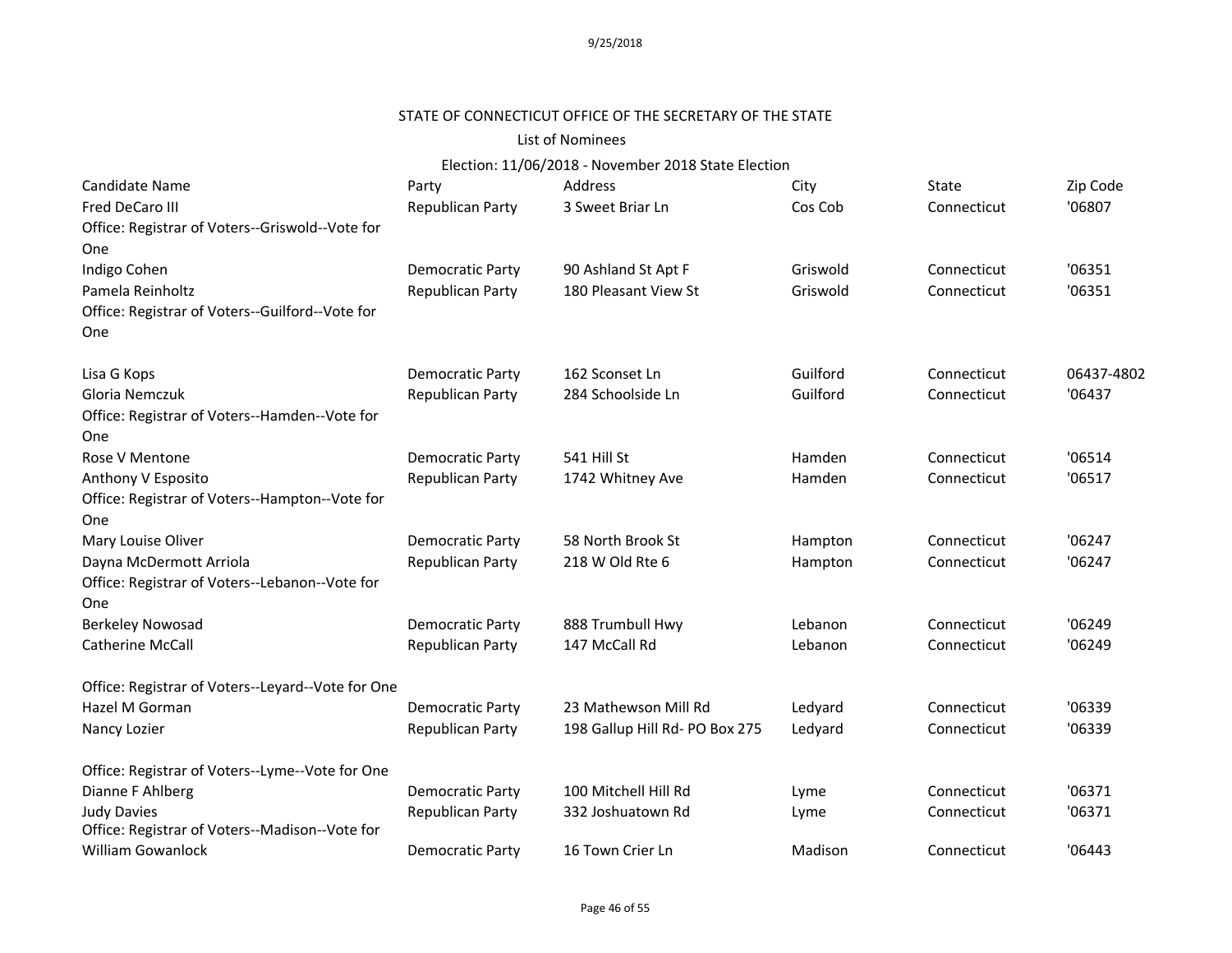# STATE OF CONNECTICUT OFFICE OF THE SECRETARY OF THE STATE

#### List of Nominees

| Candidate Name                                     | Party                   | Address               | City        | State       | Zip Code |
|----------------------------------------------------|-------------------------|-----------------------|-------------|-------------|----------|
| Paula Perry                                        | Republican Party        | 3 Madison Ave         | Madison     | Connecticut | '06443   |
| Office: Registrar of Voters--Mansfield--Vote for   |                         |                       |             |             |          |
| One                                                |                         |                       |             |             |          |
| <b>Caroline Redding</b>                            | Democratic Party        | 88 Cemetery Rd.       | Mansfield   | Connecticut | '06250   |
| Vera Stearns Ward                                  | Republican Party        | 45 Spring Hill Rd     | Mansfield   | Connecticut | '06268   |
| Office: Registrar of Voters--Marlborough--Vote     |                         |                       |             |             |          |
| for One                                            |                         |                       |             |             |          |
| Ann M Kilby                                        | Democratic Party        | 442 Jones Hollow Rd   | Marlborough | Connecticut | '06447   |
| Dorothy Denniss                                    | Republican Party        | 111 Cheney Rd         | Marlborough | Connecticut | '06447   |
| Office: Registrar of Voters--Meriden--Vote for     |                         |                       |             |             |          |
| One                                                |                         |                       |             |             |          |
| Maureen E Flynn                                    | <b>Democratic Party</b> | 18 Breckenridge Ave   | Meriden     | Connecticut | '06450   |
| <b>Catherine E Sarault</b>                         | Republican Party        | 309 Bradley Ave       | Meriden     | Connecticut | '06451   |
| Office: Registrar of Voters--Middlebury--Vote for  |                         |                       |             |             |          |
| One                                                |                         |                       |             |             |          |
| Michael F.P. Watkins                               | <b>Democratic Party</b> | 174 Country Club Rd   | Middlebury  | Connecticut | '06762   |
| Nancy S Robison                                    | Republican Party        | 240 Regan Rd          | Middlebury  | Connecticut | '06762   |
| Office: Registrar of Voters--Middlefield--Vote for |                         |                       |             |             |          |
| One                                                |                         |                       |             |             |          |
| Barbara Jean DiMauro                               | <b>Democratic Party</b> | 2 Oxford Dr           | Middlefield | Connecticut | '06455   |
| Cathleen Hinsch                                    | Republican Party        | 30 Whisper Wind Rd    | Middlefield | Connecticut | '06455   |
| Office: Registrar of Voters--Middletown--Vote      |                         |                       |             |             |          |
| for One                                            |                         |                       |             |             |          |
| Elizabeth N W Santangelo                           | Democratic Party        | 11 Prospect St        | Middletown  | Connecticut | '06457   |
| David Bauer                                        | Republican Party        | 55 Dobson Circle      | Middletown  | Connecticut | '06457   |
| Office: Registrar of Voters--Millford--Vote for    |                         |                       |             |             |          |
| One                                                |                         |                       |             |             |          |
| Kerri T Rowland                                    | Democratic Party        | 161 Beach Ave         | Milford     | Connecticut | '06460   |
| Debra Fellenbaum                                   | Republican Party        | 182 Forest Rd         | Milford     | Connecticut | '06461   |
| Office: Registrar of Voters--Montville--Vote for   |                         |                       |             |             |          |
| One                                                |                         |                       |             |             |          |
| Robin E Marquand                                   | <b>Democratic Party</b> | 853 Old Colchester Rd | Oakdale     | Connecticut | '06370   |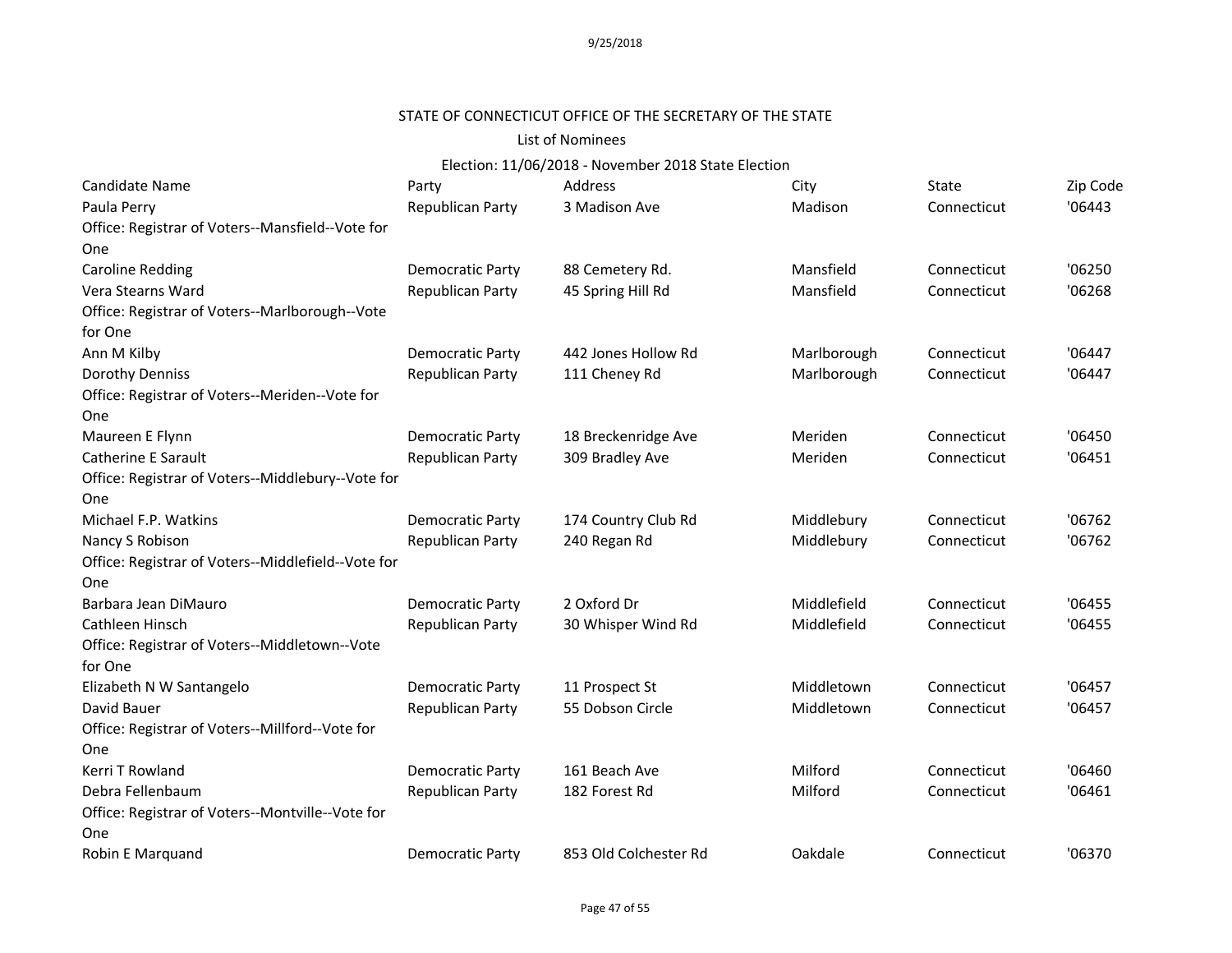# STATE OF CONNECTICUT OFFICE OF THE SECRETARY OF THE STATE

#### List of Nominees

| <b>Candidate Name</b>                            | Party                        | Address               | City                | State       | Zip Code |
|--------------------------------------------------|------------------------------|-----------------------|---------------------|-------------|----------|
| Dana McFee                                       | Republican Party             | 27 Crestview Dr       | Uncasville          | Connecticut | '06352   |
| Office: Registrar of Voters--Naugatuck--Vote for |                              |                       |                     |             |          |
| One                                              |                              |                       |                     |             |          |
| Louise Sheedy                                    | <b>Democratic Party</b>      | 6 Culver St           | Naugatuck           | Connecticut | '06770   |
| Matthew R Katra                                  | <b>Republican Party</b>      | 1346 Rubber Ave       | Naugatuck           | Connecticut | '06770   |
| Office: Registrar of Voters--New Canaan--Vote    |                              |                       |                     |             |          |
| for One                                          |                              |                       |                     |             |          |
| John A Amarilios                                 | <b>Democratic Party</b>      | 1222 Oenoke Dr        | New Canaan          | Connecticut | '06840   |
| Joan McLaughlin                                  | <b>Republican Party</b>      | 589 West Rd           | New Canaan          | Connecticut | '06840   |
| Office: Registrar of Voters--Newington--Vote for |                              |                       |                     |             |          |
| One                                              |                              |                       |                     |             |          |
| Marie Montano Fox                                | <b>Democratic Party</b>      | 1901 Main St          | Newington           | Connecticut | '06111   |
| Linda B Cultrera                                 | Republican Party             | 39 Eckert Rd          | Newington           | Connecticut | '06111   |
|                                                  |                              |                       |                     |             |          |
| Sarah Ann Jorgensen Bucchi                       | <b>Petitioning Candidate</b> | 35 Florence St        | Newington           | Connecticut | '06111   |
| Office: Registrar of Voters--New Milford--Vote   |                              |                       |                     |             |          |
| for One                                          |                              |                       |                     |             |          |
| <b>Marcel Grenier</b>                            | <b>Democratic Party</b>      | 57 Sherman Rd         | <b>New Millford</b> | Connecticut | '06776   |
| John C Gaiser                                    | Republican Party             | 5 Robin Ridge         | New Millford        | Connecticut | '06776   |
| Office: Registrar of Voters--North Brandford--   |                              |                       |                     |             |          |
| Vote for One                                     |                              |                       |                     |             |          |
| Marlene K Esposito                               | <b>Democratic Party</b>      | 50 Woodvale Dr        | Northford           | Connecticut | '06472   |
| Lisa D Fitch                                     | <b>Republican Party</b>      | 77 Glen Meadow Dr     | Northford           | Connecticut | '06472   |
| Office: Registrar of Voters--North Haven--Vote   |                              |                       |                     |             |          |
| for One                                          |                              |                       |                     |             |          |
| Patricia A Jackson-Marshall                      | <b>Democratic Party</b>      | 10 Watson Ave         | North Haven         | Connecticut | '06473   |
| Laurie Brangi                                    | Republican Party             | 70 Bailey Rd          | North Haven         | Connecticut | '06473   |
| Office: Registrar of Voters--North Stonington--  |                              |                       |                     |             |          |
| Vote for One                                     |                              |                       |                     |             |          |
| Joan Kepler                                      | <b>Democratic Party</b>      | 26 Hangman Hill Rd    | North Stonington    | Connecticut | '06359   |
| Gladys I Chase                                   | Republican Party             | 733 Pendleton Hill Rd | North Stonington    | Connecticut | '06359   |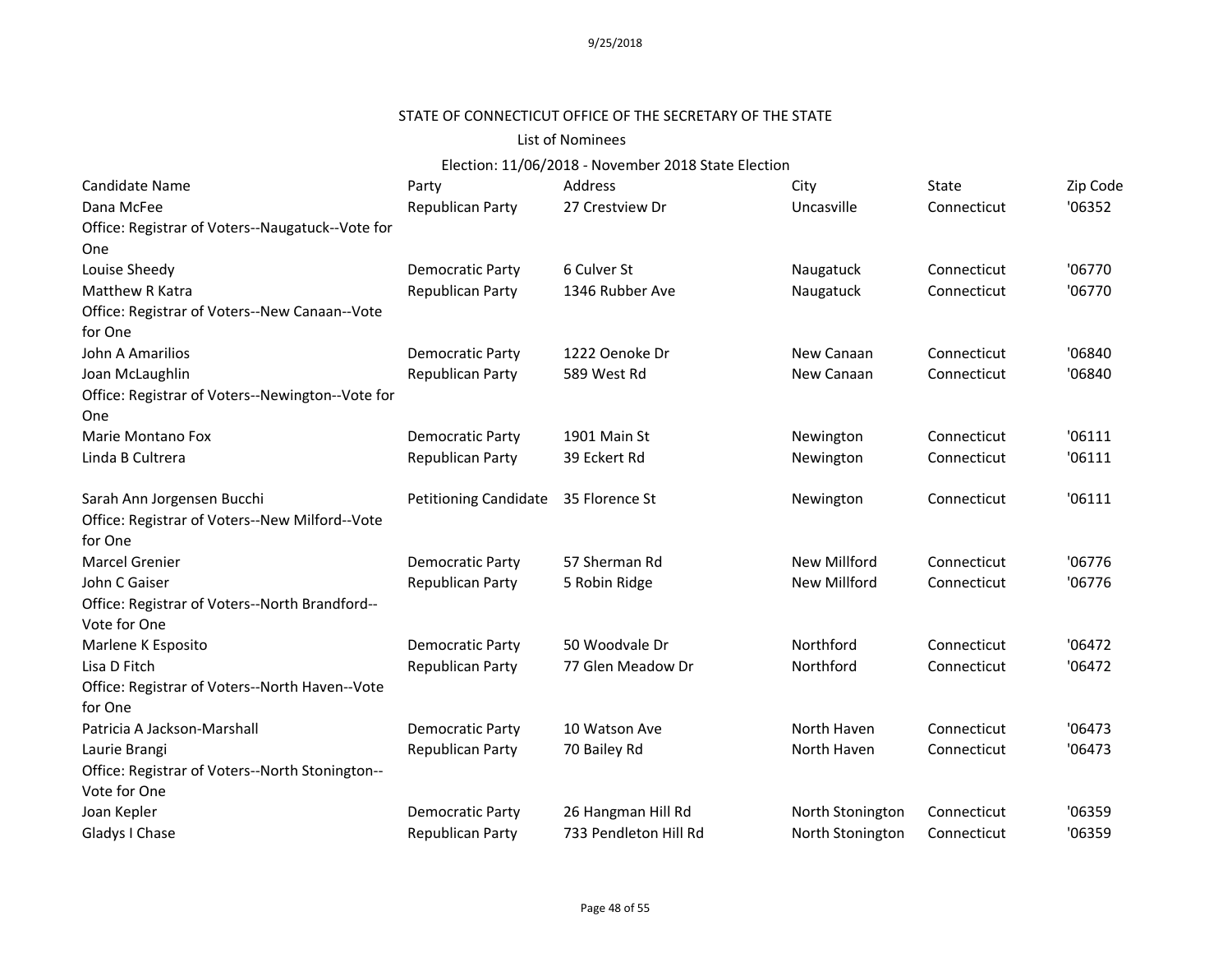### STATE OF CONNECTICUT OFFICE OF THE SECRETARY OF THE STATE

# List of Nominees

| Candidate Name                                    | Party                   | Address                       | City       | State       | Zip Code |
|---------------------------------------------------|-------------------------|-------------------------------|------------|-------------|----------|
| Office: Registrar of Voters--Norwalk--Vote for    |                         |                               |            |             |          |
| One                                               |                         |                               |            |             |          |
| Stuart W Wells III                                | <b>Democratic Party</b> | 224 West Norwalk Rd           | Norwalk    | Connecticut | '06850   |
| Karen Doyle Lyons                                 | <b>Republican Party</b> | 58 Spring Hill Ave            | Norwalk    | Connecticut | '06850   |
| Office: Registrar of Voters--Orange--Vote for One |                         |                               |            |             |          |
| Janice Casey                                      | Democratic Party        | 153 Ohman Ave                 | Orange     | Connecticut | '06477   |
| Frederick A Kendrick                              | Republican Party        | 194 Margaret Ln               | Orange     | Connecticut | '06477   |
| Office: Registrar of Voters--Oxford--Vote for One |                         |                               |            |             |          |
| Joanne Jelenik                                    | <b>Democratic Party</b> | 124 Chestnut Tree Hill Rd Ext | Oxford     | Connecticut | '06478   |
| Linda Crowe                                       | Republican Party        | 10 Palmer Ln                  | Oxford     | Connecticut | '06478   |
| Office: Registrar of Voters--Plainfield--Vote for |                         |                               |            |             |          |
| One                                               |                         |                               |            |             |          |
| Irene A Bessette                                  | <b>Democratic Party</b> | 23 Major Dr                   | Plainfield | Connecticut | '06374   |
| Sonia S Chapman                                   | Republican Party        | 70 Jackson Rd                 | Plainfield | Connecticut | '06374   |
| Office: Registrar of Voters--Plymouth--Vote for   |                         |                               |            |             |          |
| One                                               |                         |                               |            |             |          |
| Jeannette C Brodeur                               | Democratic Party        | 242 Bemis Street              | Terryville | Connecticut | '06786   |
| <b>Barbara Deschaine</b>                          | Republican Party        | 17 Richmond Dr                | Plymouth   | Connecticut | '06782   |
| Office: Registrar of Voters--Portland--Vote for   |                         |                               |            |             |          |
| One                                               |                         |                               |            |             |          |
| <b>Athena Marie Neville</b>                       | <b>Democratic Party</b> | 28 Summer St                  | Portland   | Connecticut | '06480   |
| Pauline J Neumann                                 | <b>Republican Party</b> | 511 Main St-PO Box 527        | Portland   | Connecticut | '06480   |
| Office: Registrar of Voters--Preston--Vote for    |                         |                               |            |             |          |
| <b>One</b>                                        |                         |                               |            |             |          |
| Karen Stockton                                    | <b>Democratic Party</b> | 16 Lynn Dr                    | Preston    | Connecticut | '06365   |
| Desiree Majcher                                   | Republican Party        | 165 Middle Rd                 | Preston    | Connecticut | '06365   |
| Office: Registrar of Voters--Prospect--Vote for   |                         |                               |            |             |          |
| One                                               |                         |                               |            |             |          |
| Katherine S Blinstrubas                           | <b>Democratic Party</b> | 24 Maple Dr                   | Prospect   | Connecticut | '06712   |
| Marianne W Byrne                                  | Republican Party        | 29 Rockridge Terr             | Prospect   | Connecticut | '06712   |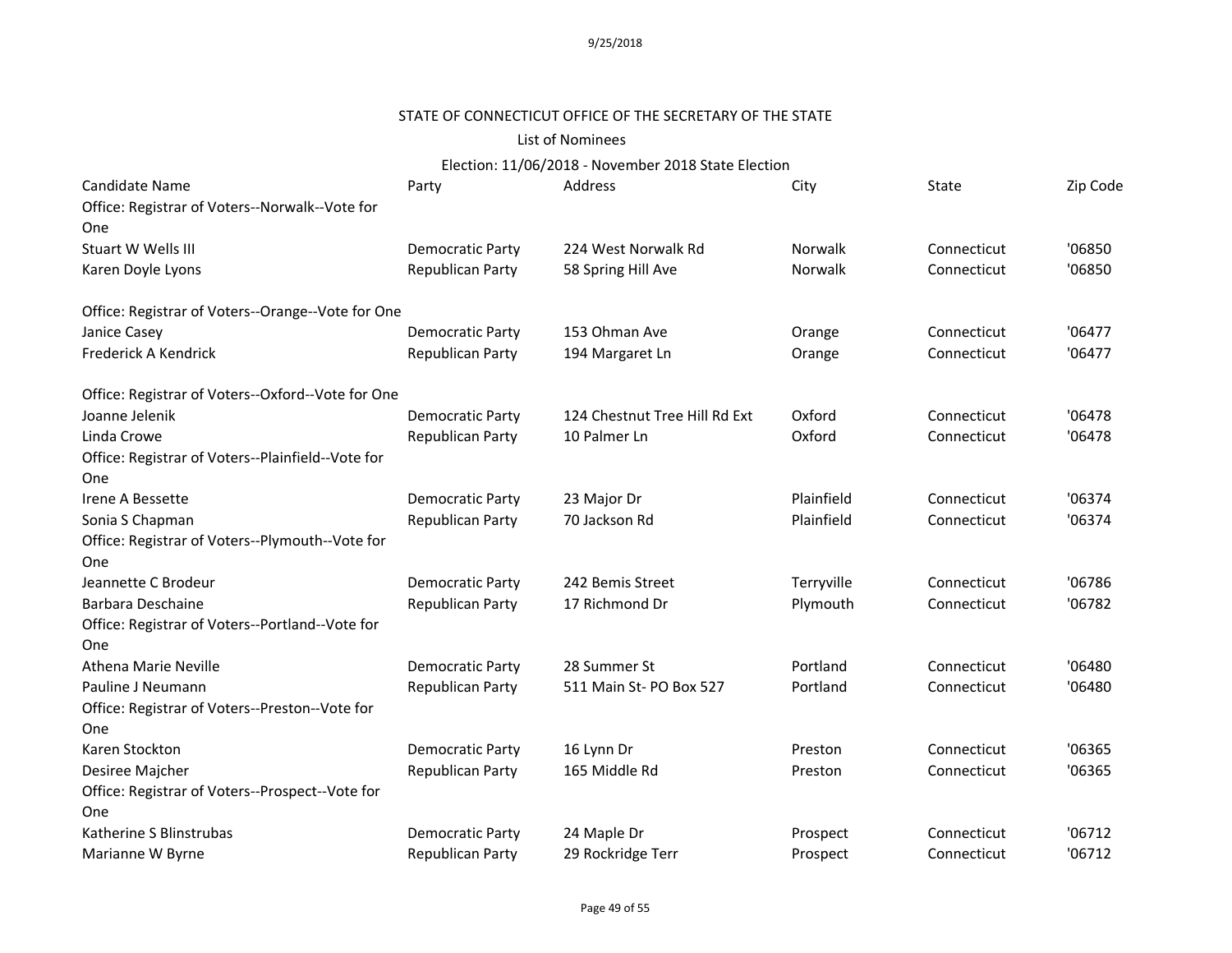# STATE OF CONNECTICUT OFFICE OF THE SECRETARY OF THE STATE

### List of Nominees

| Candidate Name                                    | Party                   | Address                 | City       | State       | Zip Code   |
|---------------------------------------------------|-------------------------|-------------------------|------------|-------------|------------|
| Office: Registrar of Voters--Redding--Vote for    |                         |                         |            |             |            |
| <b>One</b>                                        |                         |                         |            |             |            |
| Joanne L Perlman                                  | <b>Democratic Party</b> | 30 Mine Hill Rd         | Redding    | Connecticut | '06896     |
| Amy Alcott                                        | <b>Republican Party</b> | 30 Peaceable St         | Redding    | Connecticut | '06896     |
| Office: Registrar of Voters--Ridgefield-Vote for  |                         |                         |            |             |            |
| <b>One</b>                                        |                         |                         |            |             |            |
| Cynthia A Bruno                                   | <b>Democratic Party</b> | 355 Bennetts Farm Rd    | Ridgefield | Connecticut | '06877     |
| Wayne S Floegel                                   | <b>Republican Party</b> | 294 West Mtn Rd         | Ridgefield | Connecticut | '06877     |
| Office: Registrar of Voters--Rockyhill-Vote for   |                         |                         |            |             |            |
| <b>One</b>                                        |                         |                         |            |             |            |
| Donald R Francis                                  | <b>Democratic Party</b> | 94 Terry Ln             | Rocky Hill | Connecticut | '06067     |
| Geraldine Yoo                                     | Republican Party        | 83 Wyndingbrook Dr      | Rocky Hill | Connecticut | '06067     |
| Office: Registrar of Voters--Salem-Vote for One   |                         |                         |            |             |            |
| <b>Betsy B Butts</b>                              | Democratic Party        | 376 Hartford Rd         | Salem      | Connecticut | '06420     |
| Georgia M Pech                                    | Republican Party        | 113 Horse Pond Rd Apt B | Salem      | Connecticut | 06420-4044 |
| Office: Registrar of Voters--Salisbury-Vote for   |                         |                         |            |             |            |
| <b>One</b>                                        |                         |                         |            |             |            |
| Karin Gerstel                                     | <b>Democratic Party</b> | 535 Undermountain Rd    | Salisbury  | Connecticut | '06068     |
| Maureen F Dell                                    | Republican Party        | 172 Farnum Rd           | Lakeville  | Connecticut | '06039     |
| Office: Registrar of Voters--Scotland-Vote for    |                         |                         |            |             |            |
| <b>One</b>                                        |                         |                         |            |             |            |
| Wendy A O'Connor                                  | <b>Democratic Party</b> | 44 Decker Hill Rd       | Scotland   | Connecticut | '06264     |
| Melody Savino                                     | Republican Party        | 132 Hanover Rd          | Scotland   | Connecticut | '06264     |
| Office: Registrar of Voters--Seymour-Vote for     |                         |                         |            |             |            |
| <b>One</b>                                        |                         |                         |            |             |            |
| Thomas Lapaglia                                   | <b>Democratic Party</b> | 48 Birchwood Rd         | Seymour    | Connecticut | '06483     |
| Elise Wood                                        | Republican Party        | 156 Great Hill Rd       | Seymour    | Connecticut | '06483     |
| Office: Registrar of Voters--Shelton-Vote for One |                         |                         |            |             |            |
| <b>Bob Lally</b>                                  | Democratic Party        | 54 Brownson Dr          | Shelton    | Connecticut | '06484     |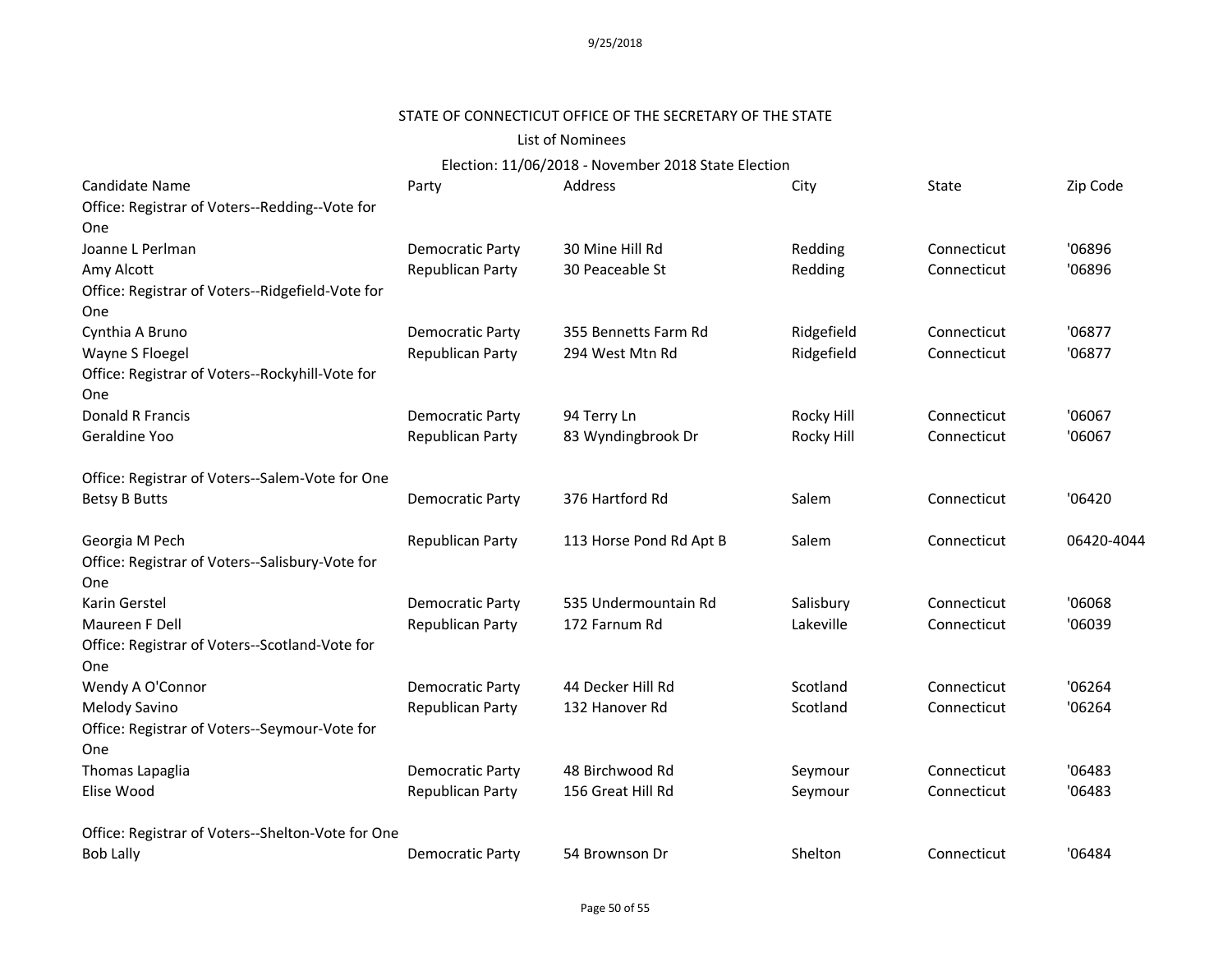# STATE OF CONNECTICUT OFFICE OF THE SECRETARY OF THE STATE

### List of Nominees

| Candidate Name                                          | Party                   | Address                 | City          | State       | Zip Code   |
|---------------------------------------------------------|-------------------------|-------------------------|---------------|-------------|------------|
| Peter R Pavone                                          | <b>Republican Party</b> | 18 Coachmans Ln         | Shelton       | Connecticut | '06484     |
| Office: Registrar of Voters--Sherman-Vote for           |                         |                         |               |             |            |
| One                                                     |                         |                         |               |             |            |
| <b>Bill Petkanas</b>                                    | <b>Democratic Party</b> | 7 Hillside Dr           | Sherman       | Connecticut | '06784     |
| Shelia J McMahon                                        | Republican Party        | 4 B Timber Lake Rd      | Sherman       | Connecticut | '06784     |
| Office: Registrar of Voters--Simsbury-Vote for          |                         |                         |               |             |            |
| One                                                     |                         |                         |               |             |            |
| <b>Karen Cortes</b>                                     | <b>Democratic Party</b> | 17 Rosewood Dr          | Simsbury      | Connecticut | '06070     |
| Michele Potvin-Piecuch                                  | <b>Republican Party</b> | 8 Oakland Terr          | Simsbury      | Connecticut | '06070     |
| Office: Registrar of Voters--Somers-Vote for One        |                         |                         |               |             |            |
| Robert W Schmidt                                        | <b>Democratic Party</b> | 62 Pond Circle          | Somers        | Connecticut | '06071     |
| David McCaffrey                                         | Republican Party        | 249 Ninth District Rd   | Somers        | Connecticut | '06071     |
| Office: Registrar of Voters--Sprague-Vote for One       |                         |                         |               |             |            |
| Barbara Richardson Crouch                               | Republican Party        | 3 Noah's Way            | <b>Baltic</b> | Connecticut | 06330-1423 |
| Maria M Gladue                                          | <b>Democratic Party</b> | 61 Bushnell Hollow Road | Sprague       | Connecticut |            |
| Office: Registrar of Voters--Sterling--Vote for         |                         |                         |               |             |            |
| One                                                     |                         |                         |               |             |            |
| Katherine Hermonot                                      | Republican Party        | 227 Ekonk Hill Rd       | Sterling      | Connecticut | '06377     |
| Office: Registrar of Voters--Stonington-Vote for<br>One |                         |                         |               |             |            |
| Peggy Cawley                                            | <b>Democratic Party</b> | 67 Wolfneck Rd          | Stonington    | Connecticut | '06378     |
| Karen O Linehan                                         | Republican Party        | 12 Castle Hill Rd       | Pawcatuck     | Connecticut | '06379     |
| Office: Registrar of Voters--Suffield-Vote for One      |                         |                         |               |             |            |
| Darlene Burrell                                         | <b>Democratic Party</b> | 623 Forest Rd           | West Suffield | Connecticut | '06093     |
| Lynn Joyal                                              | Republican Party        | 365 Babbs Rd            | West Suffield | Connecticut | '06093     |
| Office: Registrar of Voters--Thomaston-Vote for<br>One  |                         |                         |               |             |            |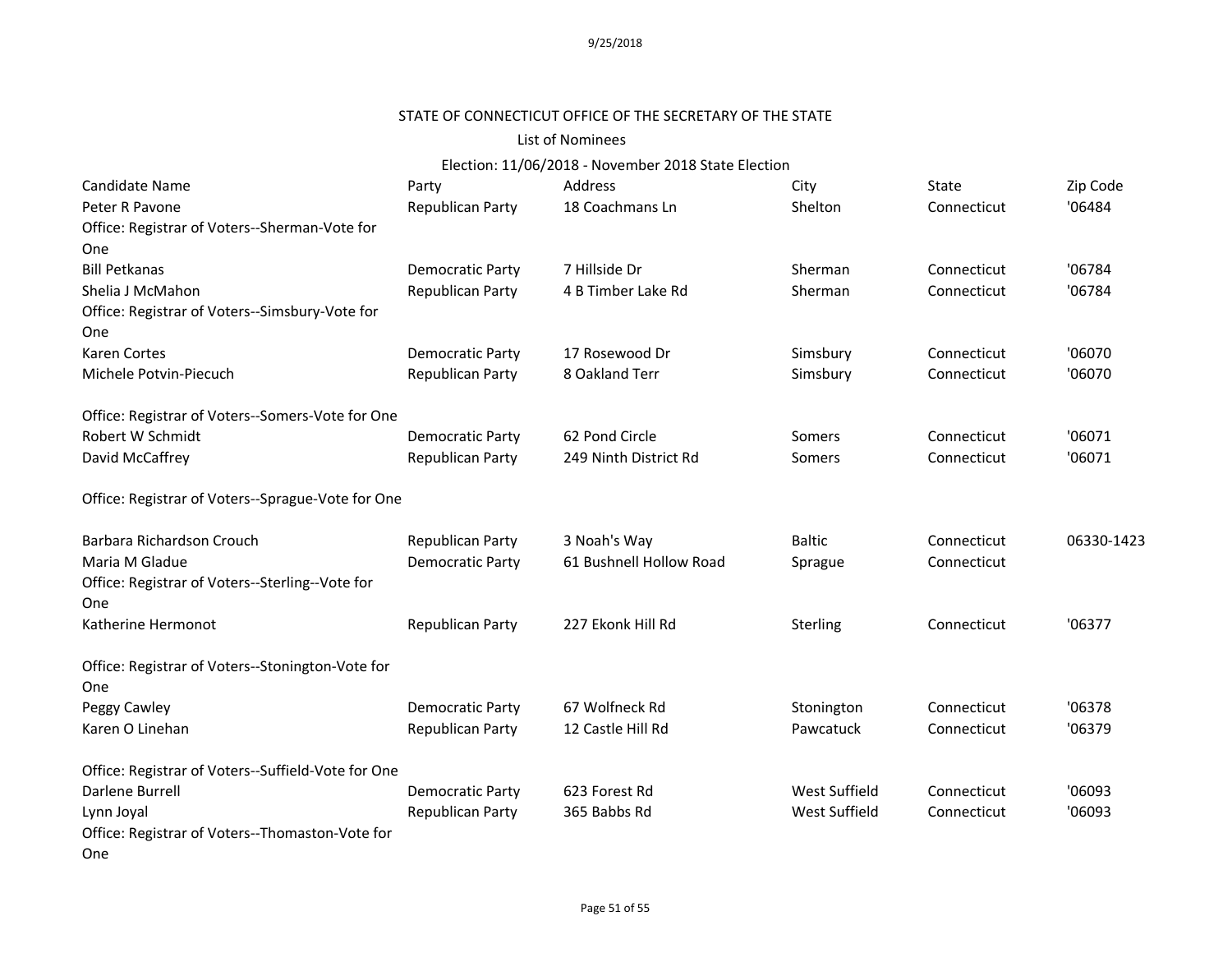# STATE OF CONNECTICUT OFFICE OF THE SECRETARY OF THE STATE

#### List of Nominees

| Candidate Name                                    | Party                        | Address              | City        | <b>State</b> | Zip Code |
|---------------------------------------------------|------------------------------|----------------------|-------------|--------------|----------|
| Joyce Pichette                                    | <b>Democratic Party</b>      | 412 Walnut Hill Rd   | Thomaston   | Connecticut  | '06787   |
| Mary Butkevich                                    | Republican Party             | 449 Hickory Hill Rd  | Thomaston   | Connecticut  | '06787   |
| Office: Registrar of Voters--Thompson-Vote for    |                              |                      |             |              |          |
| One                                               |                              |                      |             |              |          |
| A Aileen Witkowski                                | <b>Democratic Party</b>      | 334 West Thompson Rd | Thompson    | Connecticut  | '06277   |
| <b>Francis J McGarry</b>                          | <b>Republican Party</b>      | 225 Chase Rd         | Thompson    | Connecticut  | '06277   |
| Office: Registrar of Voters--Torrington-Vote for  |                              |                      |             |              |          |
| One                                               |                              |                      |             |              |          |
| John C Ciesco                                     | <b>Democratic Party</b>      | 267 Wind Tree        | Torrington  | Connecticut  | '06790   |
| <b>Edward Wilmot</b>                              | Republican Party             | 22 Travis St         | Torrington  | Connecticut  | '06790   |
| Office: Registrar of Voters--Trumbull-Vote for    |                              |                      |             |              |          |
| One                                               |                              |                      |             |              |          |
| Mary Markham                                      | <b>Democratic Party</b>      | 3 Stony Brook Circle | Trumbull    | Connecticut  | '06611   |
| William S Holden                                  | Republican Party             | 6 Woodfield Dr       | Trumbull    | Connecticut  | '06611   |
| Office: Registrar of Voters--Union-Vote for One   |                              |                      |             |              |          |
| Joshua Lambert                                    | <b>Democratic Party</b>      | 621 Buckley Hwy      | Union       | Connecticut  | '06076   |
| John H Roush                                      | <b>Green Party</b>           | 931 Buckley Hwy      | Union       | Connecticut  | '06076   |
| Office: Registrar of Voters--Voluntown-Vote for   |                              |                      |             |              |          |
| One                                               |                              |                      |             |              |          |
| Joyce A Melgey                                    | Democratic Party             | 366 Beach Pond Rd    | Voluntown   | Connecticut  | '06384   |
| Deborah L Fletcher                                | Republican Party             | 1001B Ekonk Hill Rd  | Voluntown   | Connecticut  | '06384   |
| Office: Registrar of Voters--Wallingford-Vote for |                              |                      |             |              |          |
| One                                               |                              |                      |             |              |          |
| Robert Avery                                      | <b>Democratic Party</b>      | 42 North Elm St      | Wallingford | Connecticut  | '06492   |
| <b>Chet Miller</b>                                | Republican Party             | 65B Masonic Ave #144 | Wallingford | Connecticut  | '06492   |
| David Bedell                                      | <b>Green Party</b>           | 381 Long Hill Rd     | Wallingford | Connecticut  | '06492   |
| Barbara Anne Kapi                                 | <b>Petitioning Candidate</b> | 6 Deme Rd            | Wallingford | Connecticut  | '06492   |
| Office: Registrar of Voters--Waterford-Vote for   |                              |                      |             |              |          |
| One                                               |                              |                      |             |              |          |
| Julie Watson Jones                                | <b>Democratic Party</b>      | 37 Hickory Ln        | Waterford   | Connecticut  | '06385   |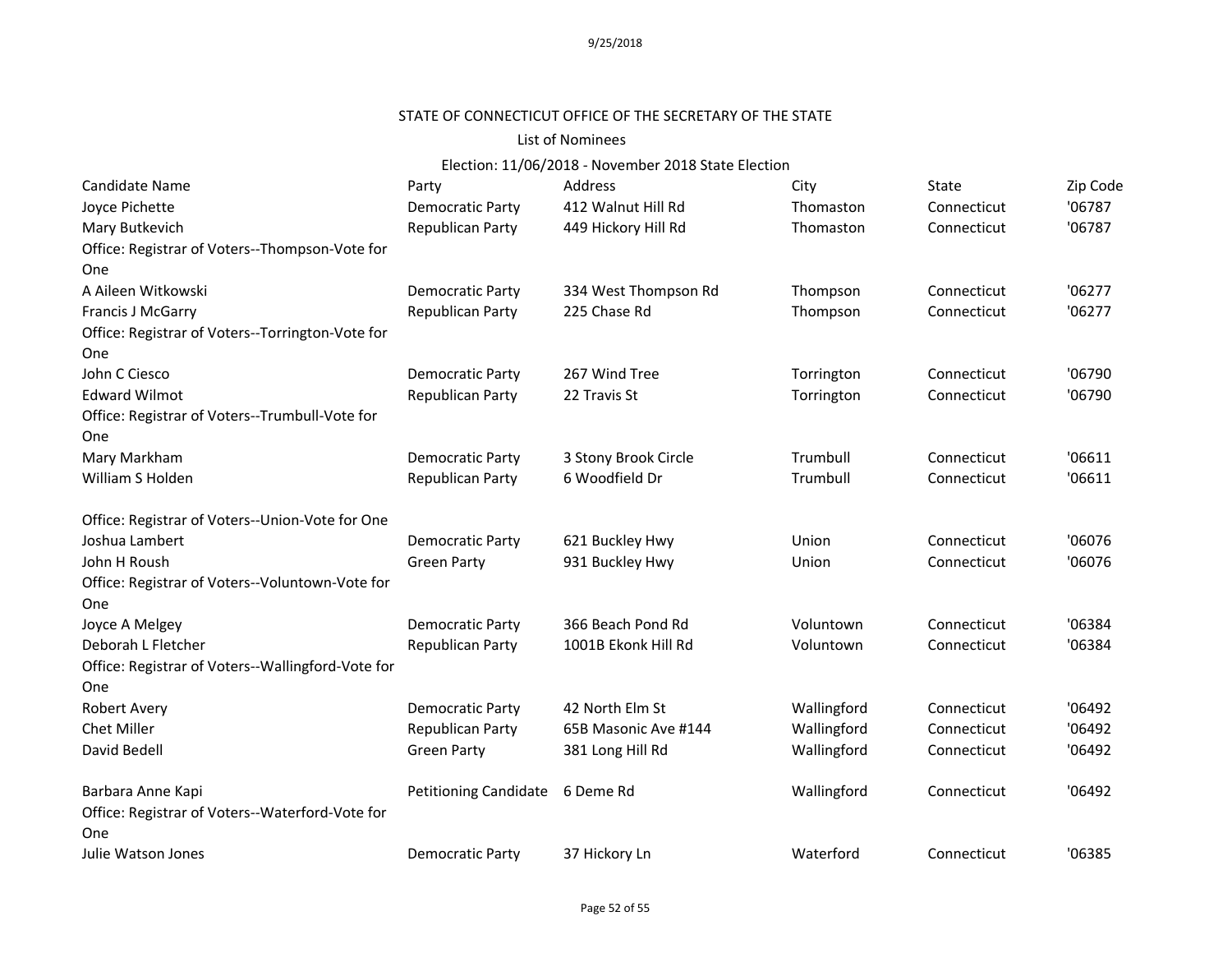#### STATE OF CONNECTICUT OFFICE OF THE SECRETARY OF THE STATE

#### List of Nominees

| Candidate Name<br>Patti Waters<br>Office: Registrar of Voters--Watertown-Vote for<br>One | Party<br>Republican Party | Address<br>16 Jordan Terr | City<br>Waterford    | State<br>Connecticut | Zip Code<br>'06385 |
|------------------------------------------------------------------------------------------|---------------------------|---------------------------|----------------------|----------------------|--------------------|
| Debra A Hughes                                                                           | <b>Democratic Party</b>   | 86 Westview Dr            | Oakville             | Connecticut          | '06779             |
| Robert M Porter<br>Office: Registrar of Voters--West Hartford-Vote<br>for One            | Republican Party          | 71 Cherry Ave             | Watertown            | Connecticut          | '06795             |
| Beth Kyle                                                                                | Republican Party          | 52 Arundel Ave            | <b>West Hartford</b> | Connecticut          | '06107             |
| Office: Registrar of Voters--Weston-Vote for One                                         |                           |                           |                      |                      |                    |
| Mike Zegers                                                                              | <b>Democratic Party</b>   | 83 Lyons Plains Rd.       | Weston               | Connecticut          | '06883             |
| Tammy L Herzog Roberts<br>Office: Registrar of Voters--Westport-Vote for<br>One          | <b>Republican Party</b>   | 159 Old Redding Rd.       | Weston               | Connecticut          | '06883             |
| Marla J Cowden                                                                           | Democratic Party          | 3 Laurel Lane             | Westport             | Connecticut          | 06880-4914         |
| Richard Ruggiano<br>Office: Registrar of Voters--Winsted-Vote for<br>One                 | Republican Party          | 88 Bayberry Ln Rd         | Westport             | Connecticut          | '06880             |
| Barbara Braunstein                                                                       | <b>Democratic Party</b>   | 150 Rugg Brook Rd         | Winsted              | Connecticut          | '06098             |
| Deborah G Jones<br>Office: Registrar of Voters--Willimantic-Vote for<br><b>One</b>       | Republican Party          | 364 Platt Hill Rd         | Winsted              | Connecticut          | '06098             |
| Paulann "Bunny" Lescoe                                                                   | Democratic Party          | 33 Hewitt St              | Willimantic          | Connecticut          | '06226             |
| <b>Kimberly Desaulniers</b>                                                              | Republican Party          | 9 Laurel Ln               | Windham              | Connecticut          | '06280             |
| Cassandra Martineau<br>Office: Registrar of Voters--Windsor-Vote for<br>One              | <b>Green Party</b>        | 45 Clifford St            | Willimantic          | Connecticut          | 06226-1407         |
| Anita M Mips                                                                             | Democratic Party          | 14 Dudley Town Rd         | Windsor              | Connecticut          | 06095-2635         |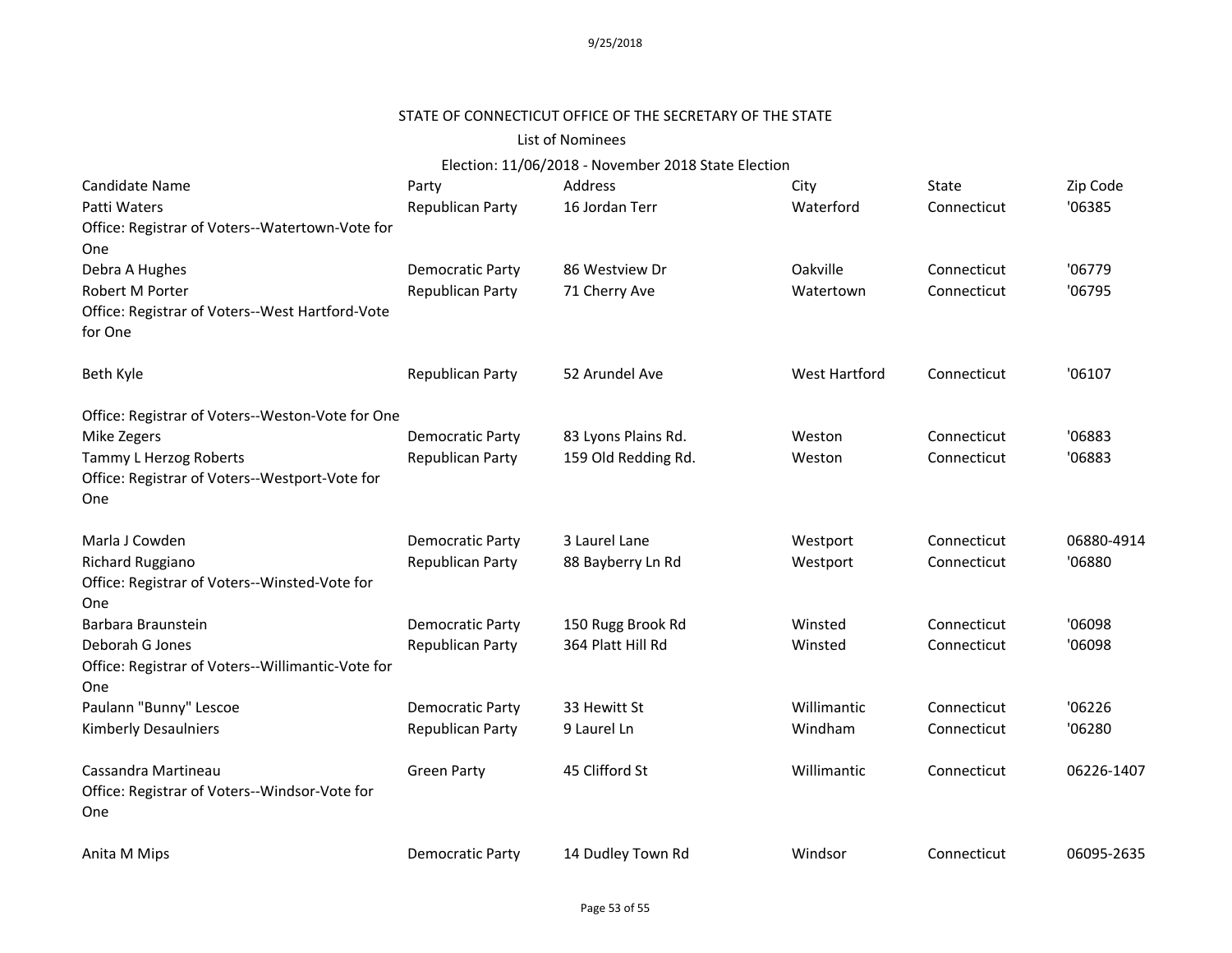# STATE OF CONNECTICUT OFFICE OF THE SECRETARY OF THE STATE

#### List of Nominees

| Candidate Name                                   | Party                                    | Address                                    | City                    | State       | Zip Code |
|--------------------------------------------------|------------------------------------------|--------------------------------------------|-------------------------|-------------|----------|
| Karen A Andrews                                  | Republican Party                         | 3 Sarah Anne Ln                            | Windsor                 | Connecticut | '06095   |
| Office: Registrar of Voters--Windsor Locks-Vote  |                                          |                                            |                         |             |          |
| for One                                          |                                          |                                            |                         |             |          |
| John L Ferrari                                   | Democratic Party                         | 29 Acorn Dr                                | <b>Windsor Locks</b>    | Connecticut | '06096   |
| Rose Horan                                       | Republican Party                         | 31 Dickerman Ave                           | <b>Windsor Locks</b>    | Connecticut | '06096   |
| Office: Registrar of Voters--Wolcott--Vote for   |                                          |                                            |                         |             |          |
| One                                              |                                          |                                            |                         |             |          |
| James D Pape                                     | <b>Democratic Party</b>                  | 37 Brookdale St                            | Wolcott                 | Connecticut | '06716   |
| Patricia B Najarian                              | Republican Party                         | 43 Rocco Dr                                | Wolcott                 | Connecticut | '06716   |
| Sherri D Conroy                                  | <b>Green Party</b>                       | 5 Grandview St                             | Wolcott                 | Connecticut | '06716   |
| Office: Registrar of Voters--Woodbridge-Vote for |                                          |                                            |                         |             |          |
| One                                              |                                          |                                            |                         |             |          |
| Elia Alexiades                                   | <b>Democratic Party</b>                  | 14 Seymour Rd                              | Woodbridge              | Connecticut | '06525   |
| Anna D Dickerson                                 | Republican Party                         | 425 Amity Rd                               | Woodbridge              | Connecticut | '06525   |
| Office: Registrar of Voters--Woodstock-Vote for  |                                          |                                            |                         |             |          |
| One                                              |                                          |                                            |                         |             |          |
| <b>Heather Paquette</b>                          | Republican Party                         | 34 Quarry Rd- PO Box 56                    | Woodstock               | Connecticut | '06267   |
| Suzanne Woodward                                 | <b>Democratic Party</b>                  | 19 Barlow Cemetery Rd                      | <b>Woodstock Valley</b> | Connecticut | '06282   |
| <b>Municipal Offices</b>                         |                                          |                                            |                         |             |          |
| Office: NonPartisan Board of Education--Vote for |                                          |                                            |                         |             |          |
| Any Three                                        |                                          |                                            |                         |             |          |
| Lynn Dymczyk                                     |                                          | Petitioning Candidate 163 Castlewood Drive | <b>Berlin</b>           | Connecticut | '06037   |
|                                                  |                                          |                                            |                         |             |          |
| Gary R. Brochu                                   | Petitioning Candidate                    | 98 Thompson Road                           | <b>Berlin</b>           | Connecticut | '06037   |
| <b>Brian DeLude</b>                              | Petitioning Candidate 19 Quail Run       |                                            | <b>Berlin</b>           | Connecticut | '06037   |
|                                                  |                                          |                                            |                         |             |          |
| Adam P. Salina                                   | Petitioning Candidate 95 Spicewood Lane  |                                            | <b>Berlin</b>           | Connecticut | '06037   |
| <b>Tracy Sisti</b>                               | Petitioning Candidate 286 Vineyard Drive |                                            | <b>Berlin</b>           | Connecticut | '06037   |